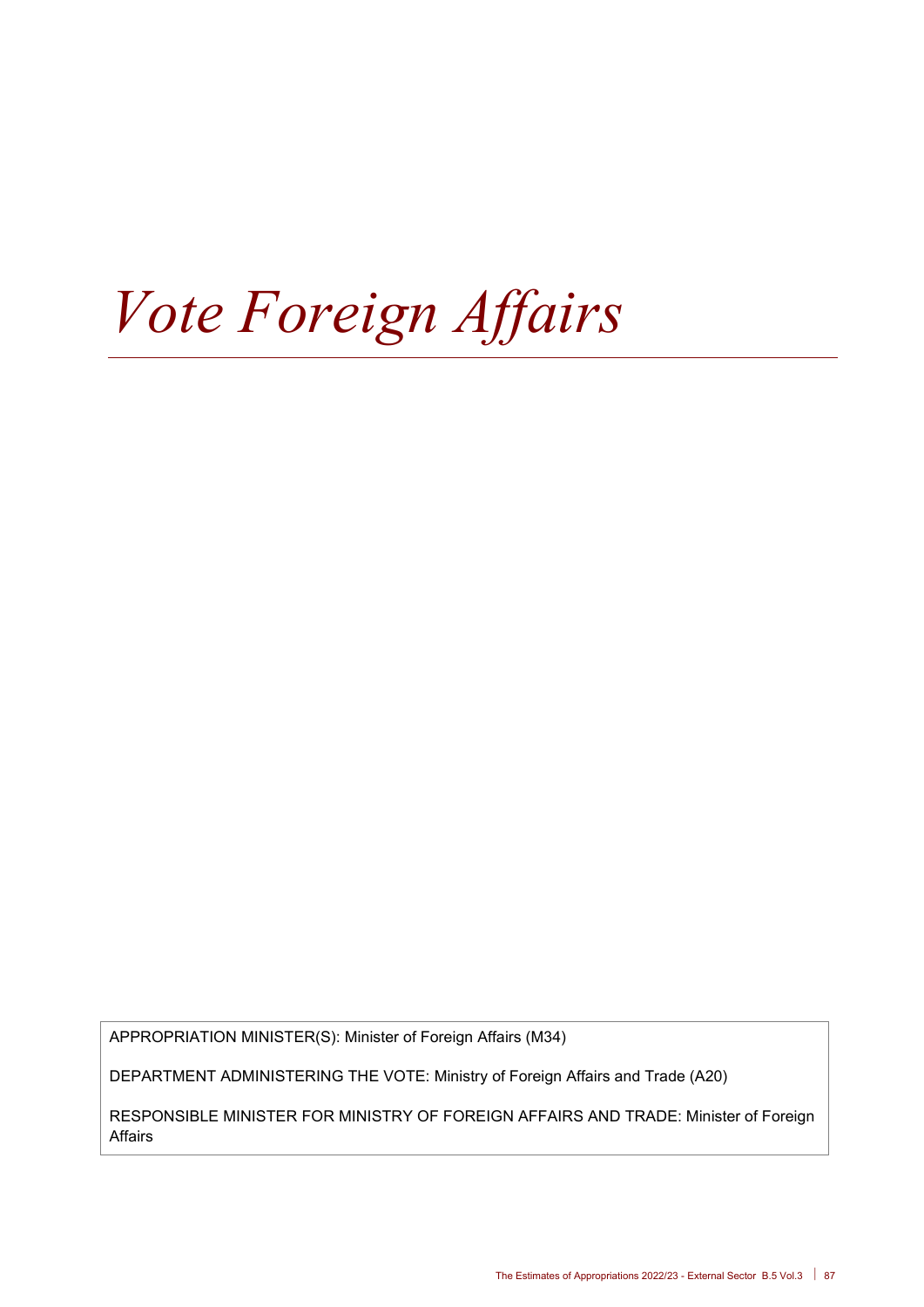# *Overview of the Vote*

The Minister of Foreign Affairs is responsible for appropriations in the Vote for the 2022/23 financial year covering a total of \$1,790 million for the following:

- a total of over \$63 million for the provision of analysis, advice and Ministerial services on New Zealand's foreign policy
- a total of nearly \$280 million for the delivery of all elements of New Zealand's foreign policy
- a total of nearly \$57 million for the delivery of services to support New Zealand individuals, businesses and agencies overseas
- a total of over \$107 million for managing of New Zealand's International Development Cooperation
- a total of \$20,000 to meet the costs of superannuation for local staff employed by overseas posts
- a total of nearly \$64 million on capital expenditure
- a total of nearly \$27 million on purchasing support for Antarctic research from the New Zealand Antarctic Institute
- a total of \$950,000 for New Zealand's participation at Expo 2020 Dubai
- a total of over \$1 million to the Pacific Cooperation Foundation for the promotion of mutual understanding and constructive linkages between New Zealanders and other countries and people of the Pacific
- a total of nearly \$6 million to the Asia New Zealand Foundation for the provision of services that build and sustain New Zealanders' knowledge and understanding of Asia
- a total of \$50,000 to cover any concessional terms and conditions that may apply to recoverable consular loans
- a total of nearly \$3 million on payments in accordance with the Diplomatic Privileges and Immunities Act 1968
- a total of nearly \$61 million on subscriptions to international organisations
- a total of nearly \$2 million in loans to assist New Zealanders in distress overseas
- a total of \$61 million to the New Zealand Antarctic Institute for capital expenditure, and
- a total of over \$1,058 million for delivering International Development Cooperation.

The Minister of Foreign Affairs is also responsible for a capital injection of nearly \$32 million to the Ministry of Foreign Affairs and Trade to provide the physical infrastructure needed to support the desired policy direction of the Pacific Reset.

Details of these appropriations are set out in Parts 2-4.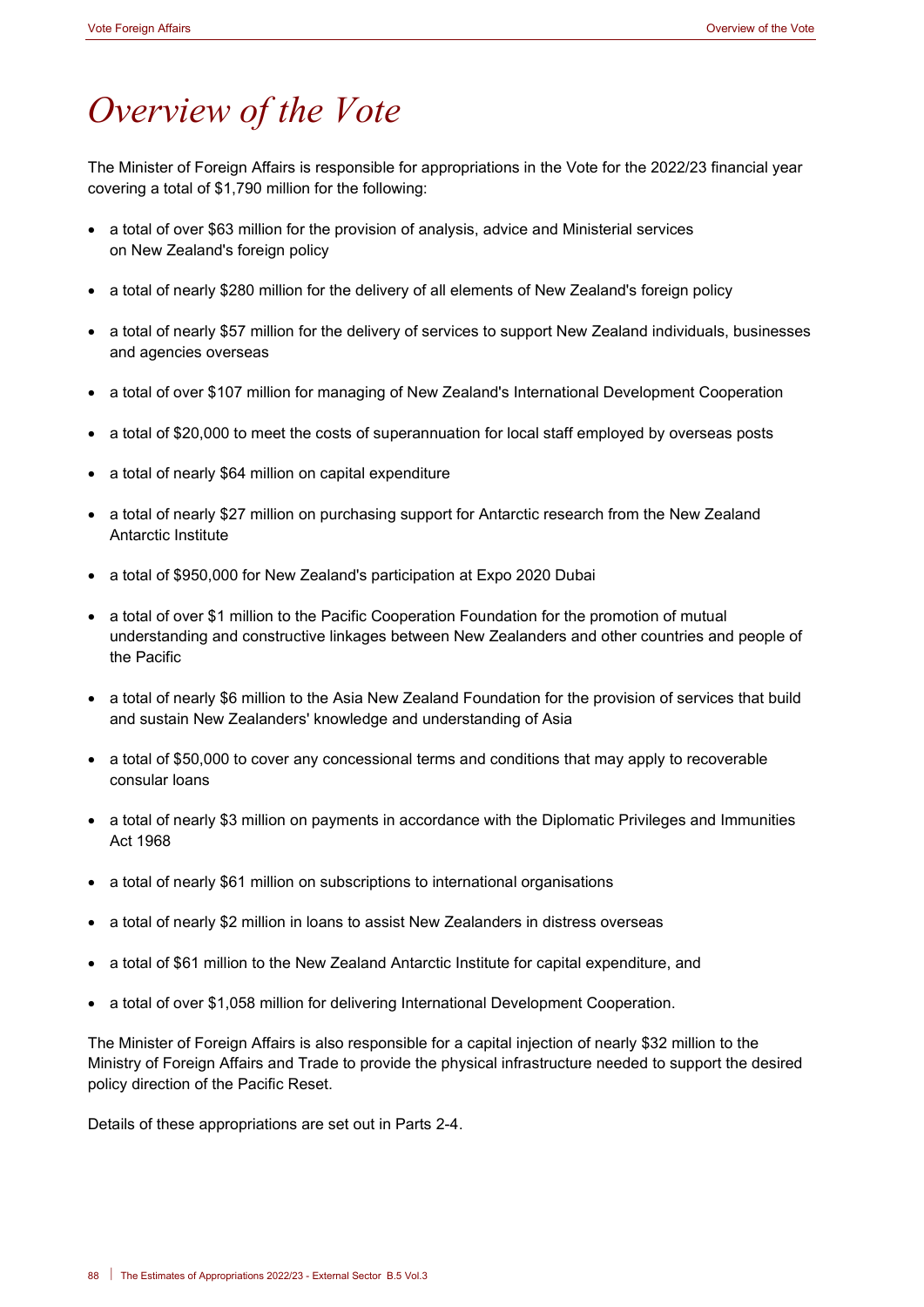# *Details of Appropriations and Capital Injections*

# Annual Appropriations and Forecast Permanent Appropriations

|                                                                                                                                                                                                                                                                                                                                                       | 2021/22                           | 2022/23                      |                        |
|-------------------------------------------------------------------------------------------------------------------------------------------------------------------------------------------------------------------------------------------------------------------------------------------------------------------------------------------------------|-----------------------------------|------------------------------|------------------------|
| Titles and Scopes of Appropriations by Appropriation Type                                                                                                                                                                                                                                                                                             | Final<br><b>Budgeted</b><br>\$000 | Estimated<br>Actual<br>\$000 | <b>Budget</b><br>\$000 |
| <b>Departmental Output Expenses</b>                                                                                                                                                                                                                                                                                                                   |                                   |                              |                        |
| Policy Advice and Representation - Other Countries PLA (M34) (A20)<br>This appropriation is limited to meeting the costs, as set out in section 11 of the Foreign Affairs Act<br>1988, of superannuation for local staff employed by overseas posts to help with the management of<br>New Zealand's foreign and trade relations with other countries. | 20                                | 20                           | 20                     |
| <b>Total Departmental Output Expenses</b>                                                                                                                                                                                                                                                                                                             | 20                                | 20                           | 20                     |
| <b>Departmental Capital Expenditure</b>                                                                                                                                                                                                                                                                                                               |                                   |                              |                        |
| Ministry of Foreign Affairs and Trade - Capital Expenditure PLA (M34) (A20)<br>This appropriation is limited to the purchase or development of assets by and for the use of the<br>Ministry of Foreign Affairs and Trade, as authorised by section 24(1) of the Public Finance Act<br>1989.                                                           | 62,508                            | 55,423                       | 63,863                 |
| <b>Total Departmental Capital Expenditure</b>                                                                                                                                                                                                                                                                                                         | 62,508                            | 55,423                       | 63,863                 |
| <b>Non-Departmental Output Expenses</b>                                                                                                                                                                                                                                                                                                               |                                   |                              |                        |
| Antarctic Research and Support (M34) (A20)<br>Provision of management and logistic support for New Zealand activities in the Antarctic. The<br>provider is the New Zealand Antarctic Institute.                                                                                                                                                       | 22,820                            | 22,820                       | 26,820                 |
| Expo 2020 Dubai (M34) (A20)                                                                                                                                                                                                                                                                                                                           | 21,323                            | 21,323                       | 950                    |
| This appropriation is limited to New Zealand's participation at Expo 2020 Dubai.                                                                                                                                                                                                                                                                      |                                   |                              |                        |
| Pacific Cooperation Foundation (M34) (A20)<br>The promotion of mutual understanding and constructive linkages between New Zealanders and<br>the other countries and people of the Pacific. The provider is the Pacific Cooperation Foundation of<br>New Zealand.                                                                                      | 1,400                             | 1,400                        | 1,400                  |
| Promotion of Asian Skills and Relationships (M34) (A20)                                                                                                                                                                                                                                                                                               | 5,500                             | 5,500                        | 5,500                  |
| This appropriation is limited to the provision of services that build and sustain New Zealanders'<br>knowledge and understanding of and relationships with Asia.                                                                                                                                                                                      |                                   |                              |                        |
| <b>Total Non-Departmental Output Expenses</b>                                                                                                                                                                                                                                                                                                         | 51,043                            | 51,043                       | 34,670                 |
| <b>Non-Departmental Other Expenses</b>                                                                                                                                                                                                                                                                                                                |                                   |                              |                        |
| Consular Loan Expenses (M34) (A20)                                                                                                                                                                                                                                                                                                                    | 250                               | 250                          | 50                     |
| This appropriation is limited to unrecoverable financial assistance provided to New Zealanders in<br>distress overseas and expenses arising from any concessional terms and conditions that apply to<br>recoverable financial assistance provided.                                                                                                    |                                   |                              |                        |
| Disbursements Made and Exemptions from Taxation PLA (M34) (A20)                                                                                                                                                                                                                                                                                       | 2,700                             | 2,700                        | 2,700                  |
| Refund of New Zealand local body rates for offices and residential premises of overseas diplomatic<br>missions and consular posts pursuant to section 21 of the Diplomatic Privileges and Immunities<br>Act 1968.                                                                                                                                     |                                   |                              |                        |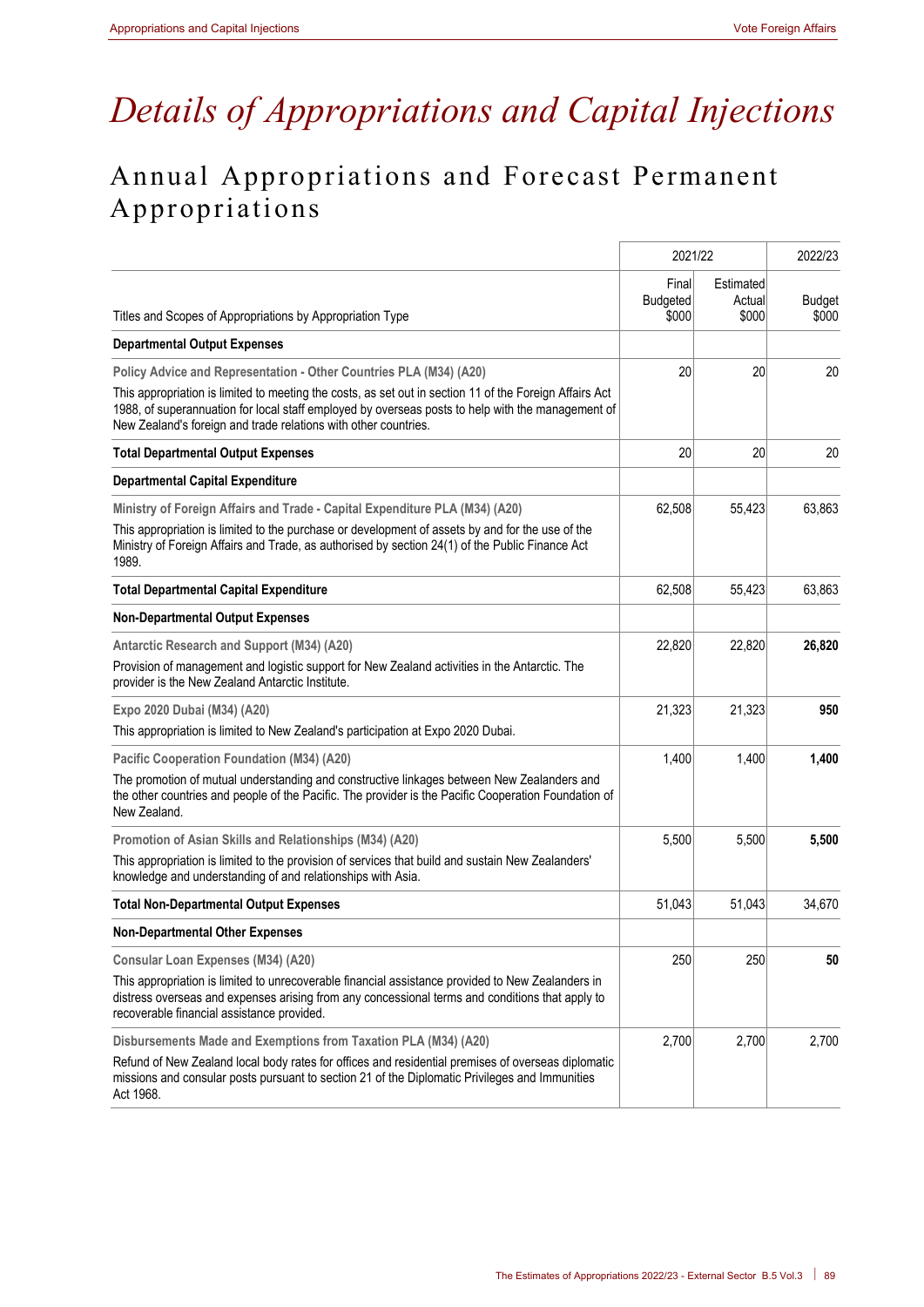|                                                                                                                                                                                                                                                                                                      |                                   | 2021/22                      |                        |  |
|------------------------------------------------------------------------------------------------------------------------------------------------------------------------------------------------------------------------------------------------------------------------------------------------------|-----------------------------------|------------------------------|------------------------|--|
| Titles and Scopes of Appropriations by Appropriation Type                                                                                                                                                                                                                                            | Final<br><b>Budgeted</b><br>\$000 | Estimated<br>Actual<br>\$000 | <b>Budget</b><br>\$000 |  |
| Subscriptions to International Organisations (M34) (A20)                                                                                                                                                                                                                                             | 60,729                            | 60,729                       | 60,729                 |  |
| This appropriation is limited to non-discretionary payments required as formal obligations arising<br>from New Zealand's membership of international organisations, and as a signatory to international<br>treaties and conventions.                                                                 |                                   |                              |                        |  |
| Support for Ukraine (M34) (A20)                                                                                                                                                                                                                                                                      | 7,500                             | 7,500                        |                        |  |
| This appropriation is limited to the provision of support to Ukraine not within the scope of other<br>appropriations.                                                                                                                                                                                |                                   |                              |                        |  |
| <b>Total Non-Departmental Other Expenses</b>                                                                                                                                                                                                                                                         | 71,179                            | 71,179                       | 63,479                 |  |
| Non-Departmental Capital Expenditure                                                                                                                                                                                                                                                                 |                                   |                              |                        |  |
| Consular Loans (M34) (A20)<br>This appropriation is limited to recoverable financial assistance provided to New Zealanders in<br>distress overseas to help them meet essential and immediate needs, including the costs of<br>repatriation.                                                          | 500                               | 500                          | 1,700                  |  |
|                                                                                                                                                                                                                                                                                                      |                                   |                              |                        |  |
| New Zealand Antarctic Institute (M34) (A20)<br>To enable NZAI to maintain the Scott Base buildings and services infrastructure.                                                                                                                                                                      | 23,000                            | 23,000                       | 61,000                 |  |
| <b>Total Non-Departmental Capital Expenditure</b>                                                                                                                                                                                                                                                    | 23,500                            | 23,500                       | 62,700                 |  |
| Multi-Category Expenses and Capital Expenditure                                                                                                                                                                                                                                                      |                                   |                              |                        |  |
| Act in the world to build a safer, more prosperous and more sustainable future for<br>New Zealanders MCA (M34) (A20)                                                                                                                                                                                 | 490,411                           | 478,880                      | 507,441                |  |
| The single overarching purpose of this appropriation is to promote and protect New Zealand's<br>interests and values in the world to build a safer, more prosperous and more sustainable future for<br>New Zealanders.                                                                               |                                   |                              |                        |  |
| <b>Departmental Output Expenses</b>                                                                                                                                                                                                                                                                  |                                   |                              |                        |  |
| Analysis and advice to inform New Zealand's foreign policy<br>This category is limited to providing analysis, advice and Ministerial services, and undertaking<br>related domestic engagement, on all elements of New Zealand's foreign policy, other than<br>international development cooperation. | 64,861                            | 63,165                       | 63,260                 |  |
| Delivery of New Zealand's foreign policy                                                                                                                                                                                                                                                             | 272,950                           | 266,183                      | 279,983                |  |
| This category is limited to international representation, advocacy and negotiation on all elements of<br>New Zealand's foreign policy, other than international development cooperation.                                                                                                             |                                   |                              |                        |  |
| Delivery of services                                                                                                                                                                                                                                                                                 | 58,162                            | 56,819                       | 56,934                 |  |
| This category is limited to the delivery of services to support New Zealand individuals, businesses<br>and agencies overseas, and host government services to the diplomatic and consular corps in<br>New Zealand.                                                                                   |                                   |                              |                        |  |
| Management of New Zealand's International Development Cooperation                                                                                                                                                                                                                                    | 94,438                            | 92,713                       | 107,264                |  |
| This category is limited to advice (including related domestic engagement and Ministerial services),<br>representation and advocacy on international development issues, and the management of the<br>New Zealand Aid Programme.                                                                     |                                   |                              |                        |  |
| <b>Total Multi-Category Expenses and Capital Expenditure</b>                                                                                                                                                                                                                                         | 490,411                           | 478,880                      | 507,441                |  |
| <b>Total Annual Appropriations and Forecast Permanent Appropriations</b>                                                                                                                                                                                                                             | 698,661                           | 680,045                      | 732,173                |  |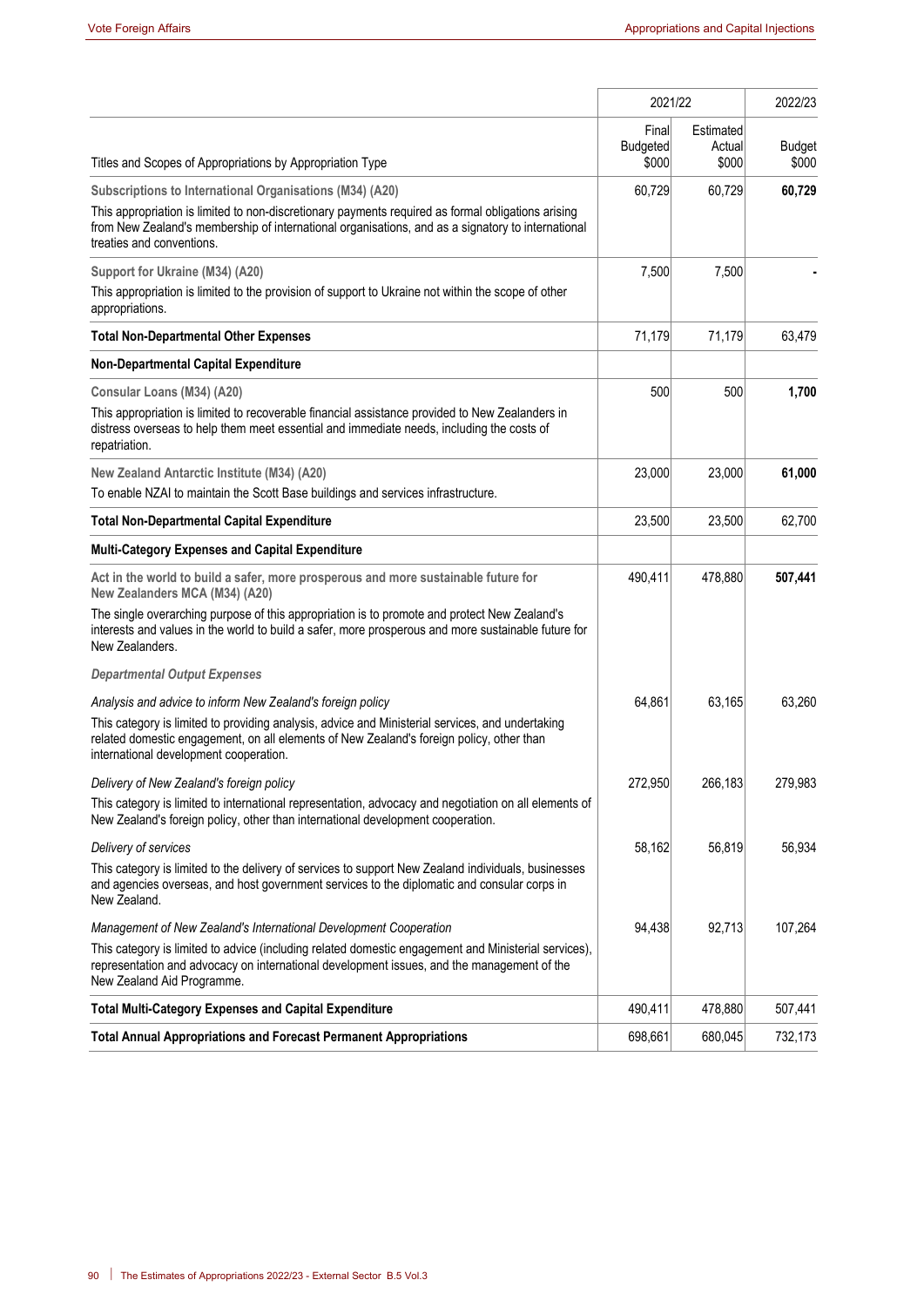# Multi-Year Appropriations

| Type, Title, Scope and Period of Appropriations                                                                                                        | Appropriations, Adjustments and Use      | \$000     |
|--------------------------------------------------------------------------------------------------------------------------------------------------------|------------------------------------------|-----------|
| <b>Departmental Output Expenses</b>                                                                                                                    |                                          |           |
| Hosting APEC 2021 (M34) (A20)                                                                                                                          | Original Appropriation                   | 99,560    |
| This appropriation is limited to enabling the planning and delivery of the year-<br>long Asia-Pacific Economic Cooperation 2021.                       | Adjustments to 2020/21                   | (23,020)  |
|                                                                                                                                                        | Adjustments for 2021/22                  | 590       |
| Commences: 01 July 2018                                                                                                                                | <b>Adjusted Appropriation</b>            | 77,130    |
| Expires: 30 June 2022                                                                                                                                  | Actual to 2020/21 Year End               | 38,955    |
|                                                                                                                                                        | Estimated Actual for 2021/22             | 38,175    |
|                                                                                                                                                        | Estimate for 2022/23                     |           |
|                                                                                                                                                        | <b>Estimated Appropriation Remaining</b> |           |
| <b>Non-Departmental Other Expenses</b>                                                                                                                 |                                          |           |
| International Development Cooperation (M34) (A20)                                                                                                      | Original Appropriation                   | 2,538,709 |
| This appropriation is limited to providing development cooperation and<br>humanitarian assistance that support the sustainable development and welfare | Adjustments to 2020/21                   |           |
| of Pacific Island and developing countries.                                                                                                            | Adjustments for 2021/22                  | 471,905   |
| Commences: 01 July 2021                                                                                                                                | Adjusted Appropriation                   | 3,010,614 |
|                                                                                                                                                        | Actual to 2020/21 Year End               |           |
| Expires: 30 June 2024                                                                                                                                  | Estimated Actual for 2021/22             | 841,492   |
|                                                                                                                                                        | Estimate for 2022/23                     | 1,058,167 |
|                                                                                                                                                        | <b>Estimated Appropriation Remaining</b> | 1,110,955 |

# Total Annual Appropriations and Forecast Permanent Appropriations and Multi-Year Appropriations

|                                                                                                           | 2021/22                    |                              | 2022/23         |
|-----------------------------------------------------------------------------------------------------------|----------------------------|------------------------------|-----------------|
|                                                                                                           | Final<br>Budgeted<br>\$000 | Estimated<br>Actual<br>\$000 | Budget<br>\$000 |
| Total Annual Appropriations and Forecast Permanent Appropriations                                         | 698.661                    | 680.045                      | 732,173         |
| Total Forecast MYA Departmental Output Expenses                                                           | 38.175                     | 38.175                       |                 |
| Total Forecast MYA Non-Departmental Other Expenses                                                        | 841.492                    | 841.492                      | 1,058,167       |
| Total Annual Appropriations and Forecast Permanent Appropriations and Multi-Year<br><b>Appropriations</b> | 1.578.328                  | 1.559.712                    | 1,790,340       |

# Capital Injection Authorisations

|                                                                          | 2021/22                 | 2022/23                          |                 |
|--------------------------------------------------------------------------|-------------------------|----------------------------------|-----------------|
|                                                                          | Final Budgeted<br>\$000 | <b>Estimated Actual</b><br>\$000 | Budget<br>\$000 |
| Ministry of Foreign Affairs and Trade - Capital Injection (M34)<br>(A20) | 10.500                  | 10.500                           | 31,600          |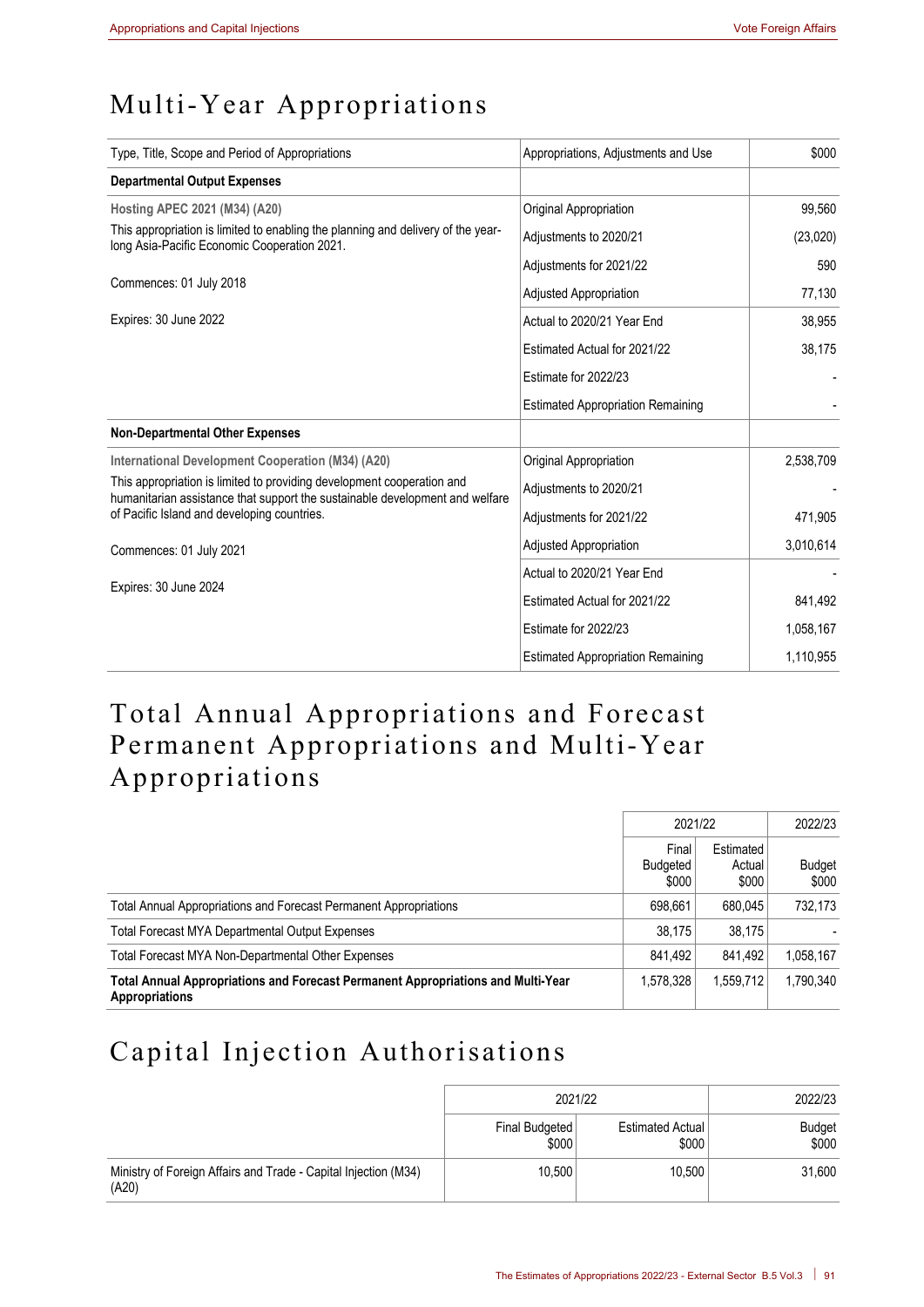# *Supporting Information*

# Part 1 - Vote as a Whole

# 1.1 - New Policy Initiatives

| Policy Initiative                                                               | Appropriation                                                                                                                                                                                       | 2021/22<br>Final<br>Budgeted<br>\$000 | 2022/23<br><b>Budget</b><br>\$000 | 2023/24<br>Estimated<br>\$000 | 2024/25<br>Estimated<br>\$000 | 2025/26<br>Estimated<br>\$000 |
|---------------------------------------------------------------------------------|-----------------------------------------------------------------------------------------------------------------------------------------------------------------------------------------------------|---------------------------------------|-----------------------------------|-------------------------------|-------------------------------|-------------------------------|
| Aotearoa New Zealand's<br>International Climate Finance<br>Commitment 2022-2025 | <b>International Development</b><br><b>Cooperation: MYA</b><br>Non-Departmental Other<br>Expenses                                                                                                   |                                       | 200,000                           | 250,000                       |                               |                               |
|                                                                                 | <b>International Development</b><br><b>Cooperation: Annual</b><br>Appropriation                                                                                                                     |                                       |                                   |                               | 250,000                       | 100,000                       |
|                                                                                 | Non-Departmental Other<br>Expenses                                                                                                                                                                  |                                       |                                   |                               |                               |                               |
|                                                                                 | <b>Departmental Multi-Category</b><br><b>Expenses and Capital</b><br>Expenditure: Act in the world to<br>build a safer, more prosperous<br>and more sustainable future for<br><b>New Zealanders</b> |                                       |                                   |                               |                               |                               |
|                                                                                 | <b>Management of New Zealand's</b><br><b>International Development</b><br>Cooperation                                                                                                               |                                       | 10,000                            | 12,500                        | 12,500                        | 5.000                         |
|                                                                                 | Departmental Output Expenses                                                                                                                                                                        |                                       |                                   |                               |                               |                               |
| <b>Total</b>                                                                    |                                                                                                                                                                                                     |                                       | 210,000                           | 262,500                       | 262,500                       | 105,000                       |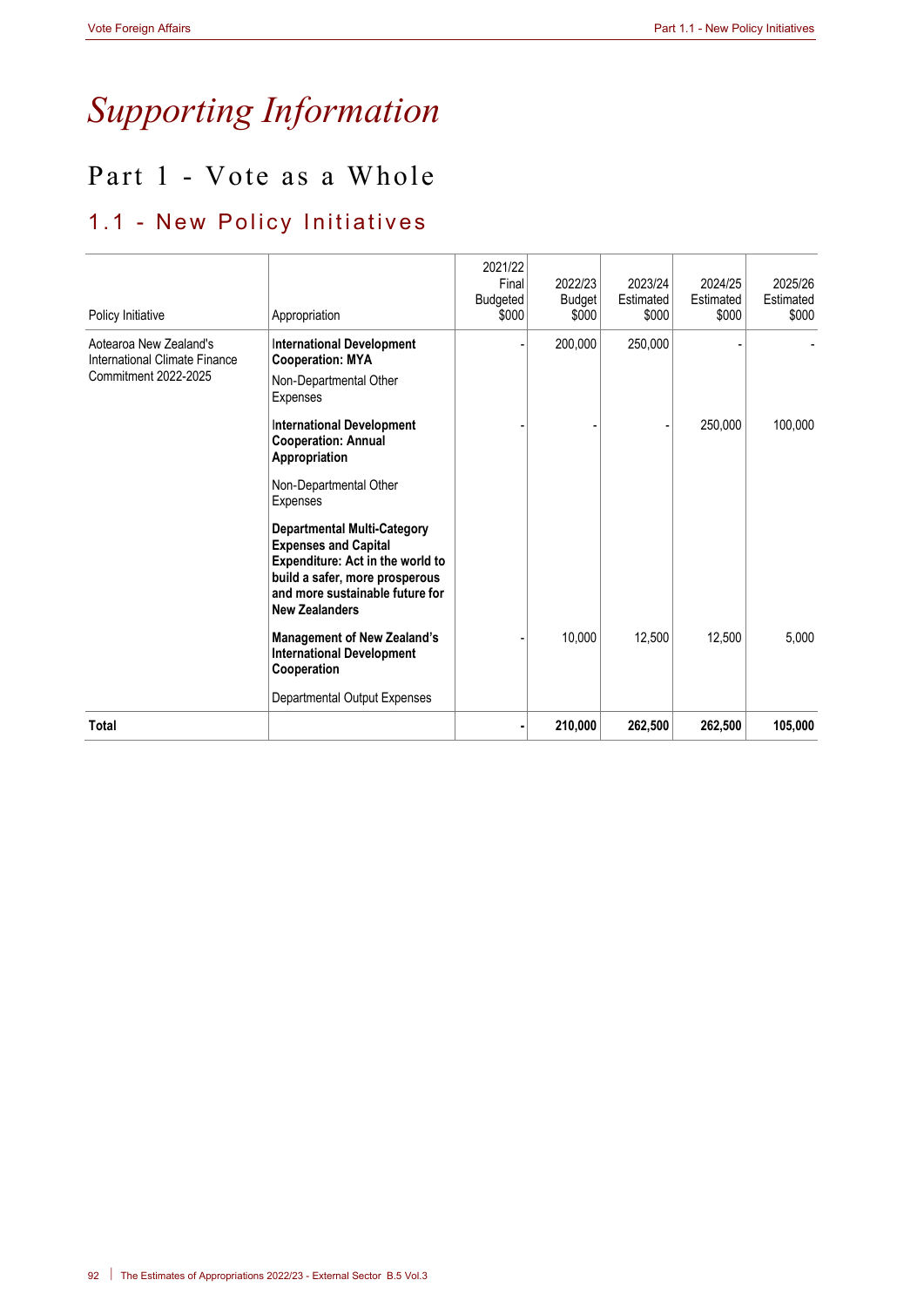# 1.2 - Trends in the Vote

# **Summary of Financial Activity**

|                                                                          | 2017/18         | 2018/19         | 2019/20         | 2020/21         | 2021/22                           |                              |                                                                     | 2022/23                                        |                                 | 2023/24            | 2024/25            | 2025/26            |
|--------------------------------------------------------------------------|-----------------|-----------------|-----------------|-----------------|-----------------------------------|------------------------------|---------------------------------------------------------------------|------------------------------------------------|---------------------------------|--------------------|--------------------|--------------------|
|                                                                          | Actual<br>\$000 | Actual<br>\$000 | Actual<br>\$000 | Actual<br>\$000 | Final<br><b>Budgeted</b><br>\$000 | Estimated<br>Actual<br>\$000 | Departmental Departmental<br>Transactions<br><b>Budget</b><br>\$000 | Non-<br>Transactions<br><b>Budget</b><br>\$000 | Total<br><b>Budget</b><br>\$000 | Estimated<br>\$000 | Estimated<br>\$000 | Estimated<br>\$000 |
| <b>Appropriations</b>                                                    |                 |                 |                 |                 |                                   |                              |                                                                     |                                                |                                 |                    |                    |                    |
| <b>Output Expenses</b>                                                   | 29,485          | 45,517          | 55,230          | 62,822          | 89,238                            | 89,238                       | 20                                                                  | 34,670                                         | 34,690                          | 40,740             | 49,740             | 47,740             |
| Benefits or Related Expenses                                             |                 |                 |                 |                 |                                   |                              | N/A                                                                 |                                                |                                 |                    |                    |                    |
| <b>Borrowing Expenses</b>                                                |                 |                 |                 |                 |                                   |                              |                                                                     |                                                |                                 |                    |                    |                    |
| <b>Other Expenses</b>                                                    | 692,662         | 766,483         | 794,662         | 861,729         | 912,671                           | 912,671                      |                                                                     | 1,121,646                                      | 1,121,646                       | 1,174,434          | 1,174,434          | 1,024,434          |
| Capital Expenditure                                                      | 46,430          | 53,160          | 45,197          | 45,172          | 86,008                            | 78,923                       | 63,863                                                              | 62,700                                         | 126,563                         | 199,877            | 149,324            | 112,982            |
| Intelligence and Security Department Expenses<br>and Capital Expenditure |                 |                 |                 |                 |                                   |                              |                                                                     | N/A                                            |                                 |                    |                    |                    |
| Multi-Category Expenses and Capital<br>Expenditure (MCA)                 |                 |                 |                 |                 |                                   |                              |                                                                     |                                                |                                 |                    |                    |                    |
| <b>Output Expenses</b>                                                   | 387,172         | 433,444         | 444,488         | 443,489         | 490,411                           | 478,880                      | 507,441                                                             |                                                | 507,441                         | 508,925            | 502,134            | 494,634            |
| <b>Other Expenses</b>                                                    |                 |                 |                 |                 |                                   |                              |                                                                     |                                                |                                 |                    |                    |                    |
| Capital Expenditure                                                      |                 |                 |                 |                 |                                   |                              | N/A                                                                 |                                                |                                 |                    |                    |                    |
| <b>Total Appropriations</b>                                              | 1,155,749       | 1,298,604       | 1,339,577       | 1,413,212       | 1,578,328                         | 1,559,712                    | 571,324                                                             | 1,219,016                                      | 1,790,340                       | 1,923,976          | 1,875,632          | 1,679,790          |
| <b>Crown Revenue and Capital Receipts</b>                                |                 |                 |                 |                 |                                   |                              |                                                                     |                                                |                                 |                    |                    |                    |
| <b>Tax Revenue</b>                                                       |                 |                 |                 |                 |                                   |                              | N/A                                                                 |                                                |                                 |                    |                    |                    |
| Non-Tax Revenue                                                          | 1,910           | 870             | 229             | 284             | 400                               | 400                          | N/A                                                                 | 400                                            | 400                             | 400                | 400                | 400                |
| <b>Capital Receipts</b>                                                  |                 |                 | 613             | 588             | 500                               | 500                          | N/A                                                                 | 1,700                                          | 1,700                           | 100                | 100                | 100                |
| <b>Total Crown Revenue and Capital Receipts</b>                          | 1,910           | 870             | 842             | 872             | 900                               | 900                          | N/A                                                                 | 2,100                                          | 2,100                           | 500                | 500                | 500                |

Note - where restructuring of the vote has occurred then, to the extent practicable, prior years information has been restated as if the restructuring had occurred before the beginning of the period covered. In this instance Total Appropriations for the Budgeted and Estimated Actual year may not equal Total Annual Appropriations and Forecast Permanent Appropriations and Multi-Year Appropriations in the Details of Appropriations and Capital Injections.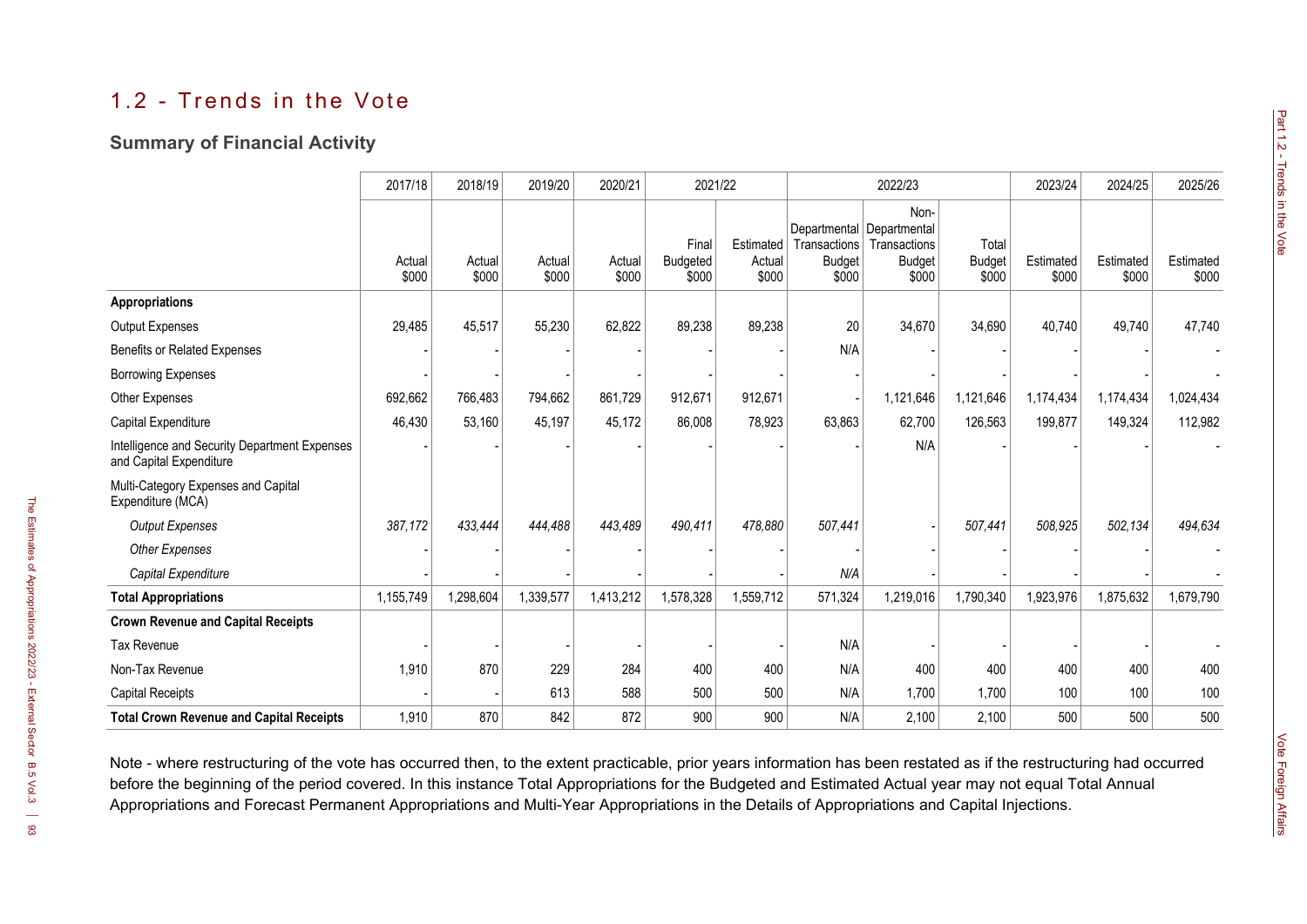# **Adjustments to the Summary of Financial Activity Table Due to Vote Restructuring**

There have been no restructuring adjustments to prior year information in the Summary of Financial Activity table.

# 1.3 - Analysis of Significant Trends

# *Total Vote: All Appropriations*

Trends in Departmental actual expenditure since 2017/18, estimated expenditure for 2021/22 and the trajectory of expenditure appropriations out to 2025/26 are shown in Figure 1 below. The impact of COVID‑19 is evident from Figure 1 with actual expenditure in 2020/21 significantly below all appropriations, while estimated expenditure for 2021/22 is below the final supplementary estimates appropriations for departmental capital expenditure and the multi-category Departmental expenditure appropriation. Commentary on the key drivers of movements in the trend by appropriation type follows Figure 1.

COVID‑19 has had a significant impact on the Ministry's operations in the 2020/21 and 2021/22 financial years, particularly those that are travel dependent, and appears set to continue during the first half of the 2022/23 financial year. The lower expenditure caused by COVID‑19 enabled the Ministry to respond to the immediate needs arising from the event, notably providing consular support and assistance to thousands of New Zealanders overseas, the servicing of exporters, sustain New Zealand's offshore network and, more latterly, the Afghanistan response.

Reduced expenditure arising from the inability to advance some diplomatic initiatives and business activities, such as asset maintenance and replacements, has necessitated several expense transfers to enable those programmes to catch up in the 2022/23 financial year.

In an environment of flat nominal baselines (no new increases in funding), rising costs and the easing of travel restrictions, the Ministry's funding will, however, come under increasing pressure from 2023/24 onwards. Future cost pressures will need to be resolved either through efficiencies, prioritisation and/or seeking new funding.

The significant changes in departmental and non-departmental appropriations are summarised below.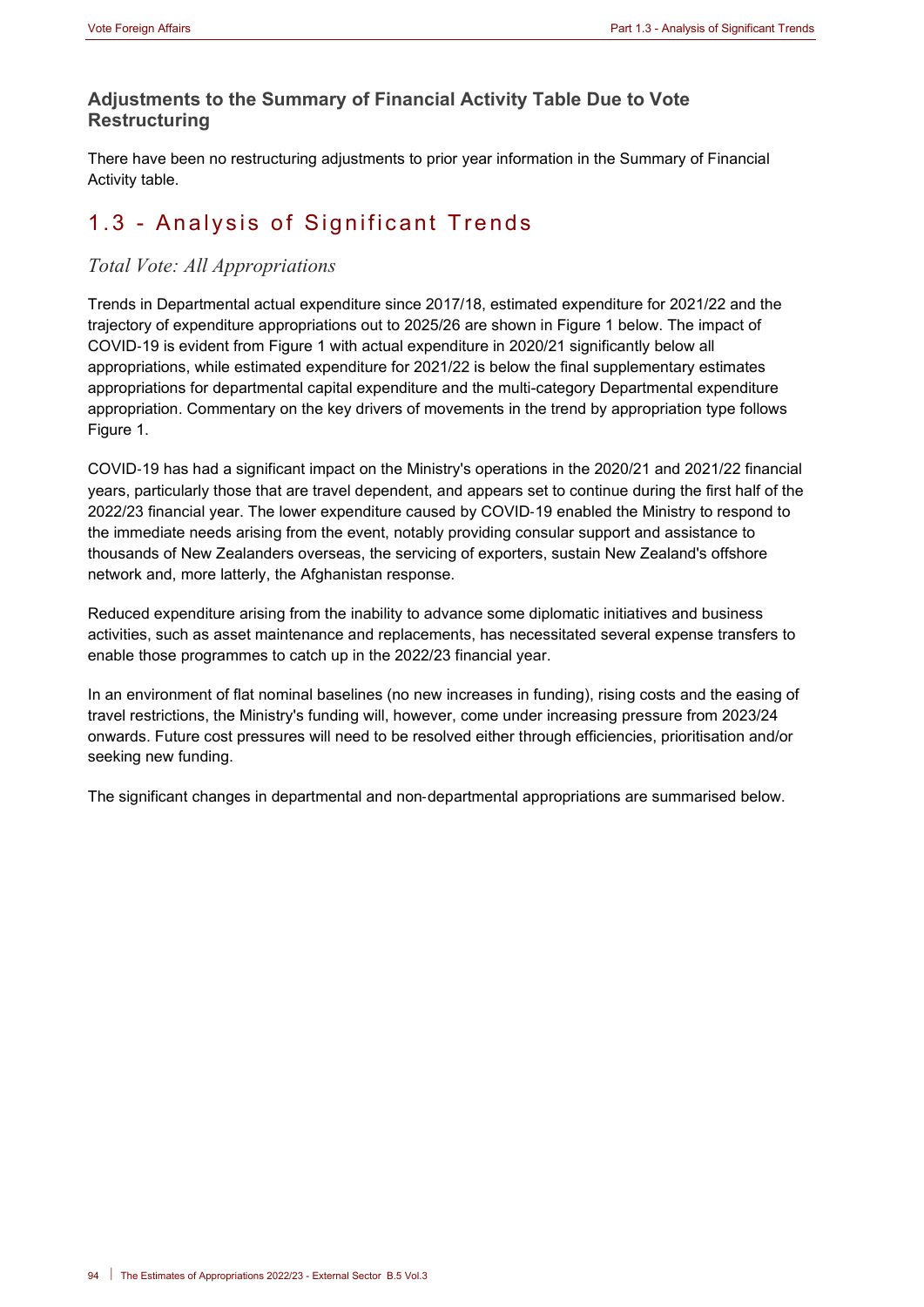

*Figure 1* - Vote trends in actual expenses and capital expenditure by appropriation type

Source: Ministry of Foreign Affairs and Trade

#### *Output Expenses*

The Ministry had two departmental output expenses until 2021/22, of which the multi-year Hosting APEC 2021, which expired in 2021/22, was the most significant. The Ministry also has four non‑departmental output expenses, of which Antarctic Research and Support and the multi-year Expo 2020 Dubai are the most significant, although the latter will expire in 2022/23. From the 2017/18 financial year there are progressive annual increases in output expenses through to 2025/26 reflecting the provision of policy initiative funding for:

- Expo 2020 Dubai (\$61.020 million), which commenced in 2017/18 and ceases in 2022/23
- hosting APEC 2021 (\$184.140 million), which commenced in 2018/19 and ceased in 2021/22. In July 2020 Cabinet agreed that the amount appropriated for APEC could be reduced by \$107.600 million, reflecting the decision that New Zealand host a largely virtual APEC in 2021, including all high-level meetings and the Leaders' meeting, and
- Antarctic Research and Support (\$63 million), which commenced in 2021/22 through to 2025/26 to support the re-development of Scott Base.

## *Non‑Departmental Other Expenses*

The Ministry's non-departmental other expenses primarily comprise two appropriations, Subscriptions to International Organisations and International Development Cooperation. Actual prior year expenditure on the former from 2017/18 (\$46.984 million) through to the estimated actual for 2021/22 (\$60.729 million), and which remains unchanged in the outyears, has fluctuated due to changes both in the cost of subscriptions and the associated foreign currency exchange rates, in respect of the non-discretionary payments required as formal obligations arising from New Zealand's membership of international organisations, and as a signatory to international treaties and conventions.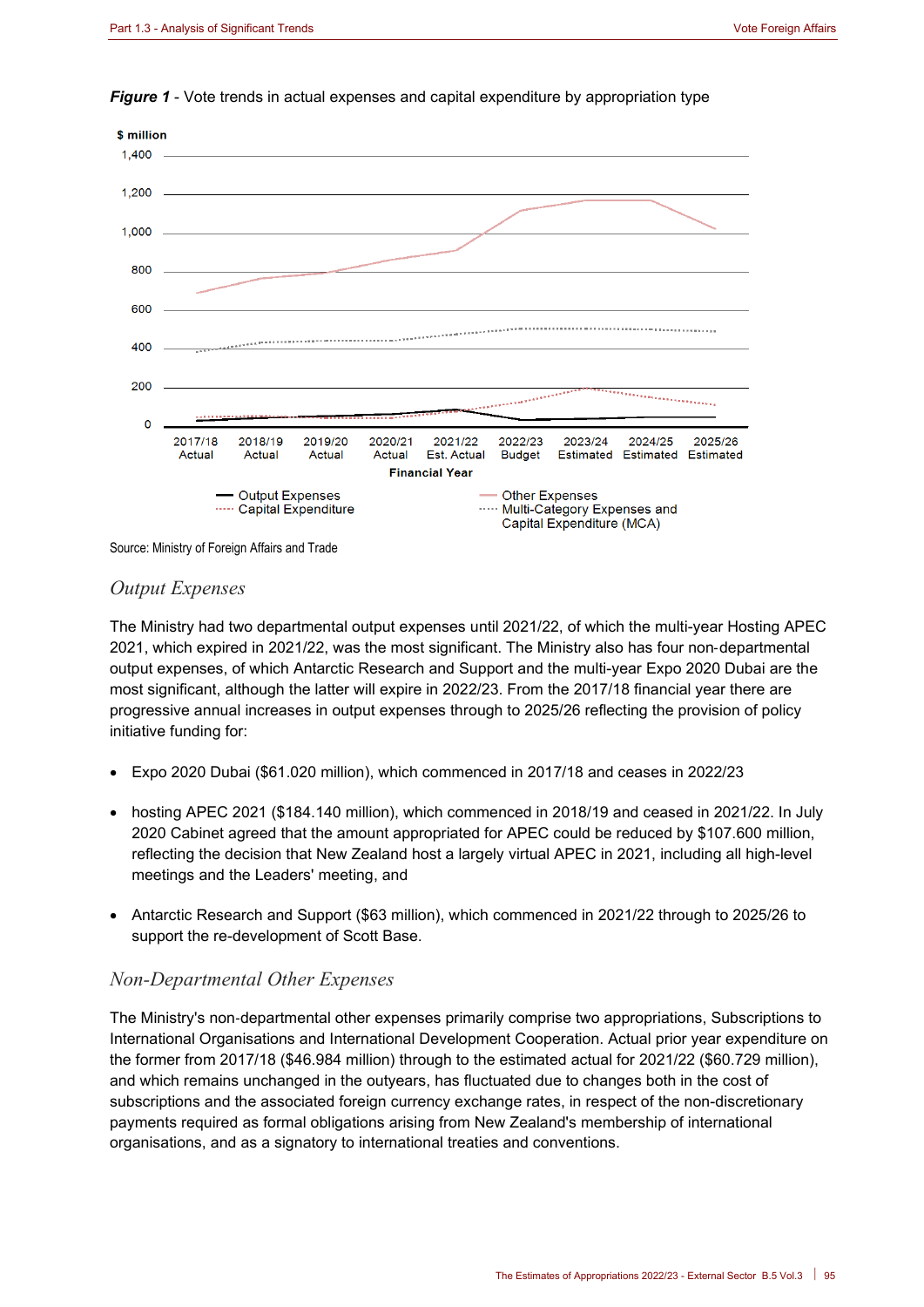2021/22 is the first year of the multi-year appropriation (International Development Cooperation) approved for the three-year period 2021/22 to 2023/24, with an appropriation of \$2,538.709 million. The appropriation has increased to \$3,010.614 million largely reflecting a new policy initiative approved in October 2021 being Aotearoa New Zealand's International Climate Finance Commitment 2022-25, \$450 million over four years to 2025/26.

## *Capital Expenditure*

The trend of capital expenditure reflects the timing and level of expenditure for the replacement and renewal of existing assets and additional capital investments, as reflected in the Ministry's Capital Plan.

Estimated actual Departmental expenditure in 2021/22 totals \$55.423 million, reflecting the adverse impact of COVID‑19 on the delivery of the capital investment programme. The appropriation increases to \$63.863 million in 2022/23, reflecting the scheduling of building construction and refurbishment work within the Ministry's capital programme (funded from the Ministry's capital reserves), together with capital injections (\$31.600 million), to provide the physical infrastructure needed to support the desired policy direction of the Pacific Reset. There are further capital injections totalling \$16.225 million for the Pacific Reset in 2023/24.

# *Non‑Departmental Capital Expenditure*

Non‑Departmental capital expenditure comprises two appropriations as follows:

- New Zealand Antarctic Institute for the redevelopment of Scott Base, with funding of \$303 million over the planning horizon 2021/22 through to 2025/26, and
- Consular Loans for the provision of recoverable financial assistance to New Zealanders in distress overseas to help them meet essential and immediate needs, including the costs of repatriation, with funding of \$2.500 million available over the planning horizon 2021/22 through to 2025/26.

## *Multi-Category Output Expenses*

The multi-category appropriation was new in 2020/21, with the historical trend information through to 2019/20 represented by expenditure from a number of dis-established appropriations from the previous Vote Foreign Affairs and Trade and Vote Official Development Assistance.

The year-on-year upward trend in this appropriation through to 2023/24 (inclusive of expense transfers and technical budget initiatives funded by savings), which then largely stabilises in the outyears, primarily reflects annual funding increases from new initiative packages approved in successive budgets and effective from the 2017/18 financial year onwards. Actual expenditure in 2020/21 was below appropriation (5.8%) while estimated actual expenditure for 2021/22 is forecast to be some 1.2% below the final supplementary estimates. These two results reflect the impact of COVID-19 on the Ministry's business operations, initiatives and activities. In addition the 2021/22 final supplementary estimates are net of \$11.500 million of funding transferred to provide support for Ukraine.

While actual expenditure in the COVID‑19 affected 2020/21 and 2021/22 financial years was below appropriations, the annual increases in the appropriation through the out-years of the planning horizon reflecting the injection of additional funding, derive from the following key factors: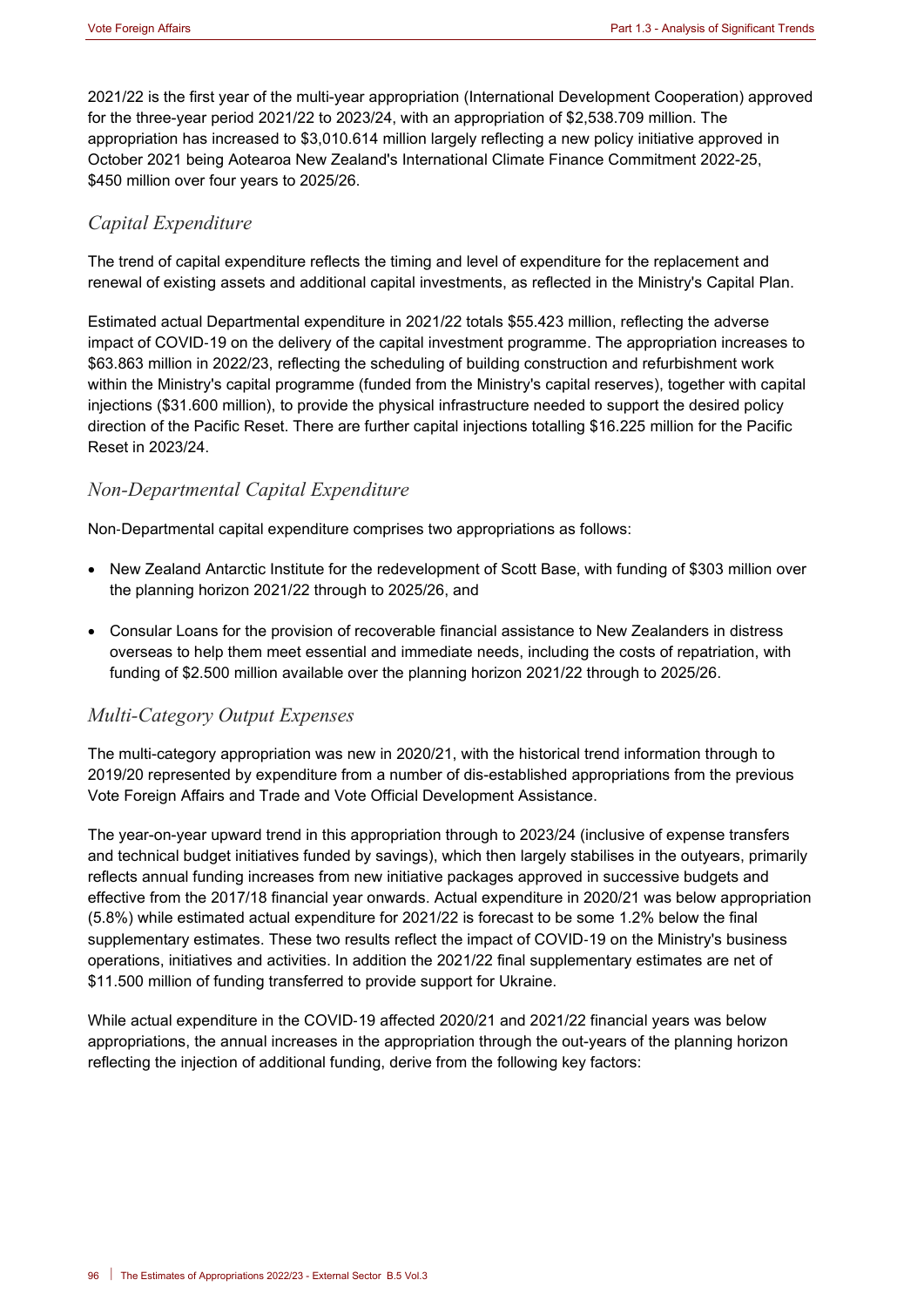#### **International Development Cooperation**

The Government has historically targeted growth in the International Development Cooperation programme in line with movements in Gross National Income, and increased funding for the management of the programme has been commensurate, as follows:

- Budget 2018 new funding associated with "increasing our aid to tackle the biggest global and regional challenges of our time" totalling \$11.930 million in 2018/19, \$15.566 million in 2019/20, \$19.248 million in 2020/21 and \$22.892 million in 2021/22 and each of the outyears
- Budget 2019 new funding associated with "increasing New Zealand's Investment to Deliver on the Pacific Reset and to Demonstrate Global Leadership" totalling \$1.098 million in 2019/20, \$2.090 million in 2020/21, \$2.590 million in 2021/22 and \$6.756 million in 2022/23 and each of the outyears
- Budget 2020 new funding associated with "increasing New Zealand's international assistance to ensure strong governance and inclusive development" totalling \$5.420 million in 2020/21 only.

#### **New Posts**

Additional funding has been provided to enable the establishment of new overseas posts as follows:

- Budget 2016 funding for the establishment of an embassy in Bogota, Colombia, being \$3.626 million in 2018/19 and \$3.719 million in 2019/20 and each of the outyears
- Budget 2017 funding for the establishment of a New Zealand High Commission in Sri Lanka, and the establishment of a New Zealand Embassy in Ireland, totalling \$3.091 million in 2018/19, \$6.258 million in 2019/20, and \$6.278 million in 2020/21 and each of the outyears.

#### **Growing Capability and Capacity**

Investment has been made to ensure the Ministry of Foreign Affairs and Trade has the required capability and capacity to deliver on its strategic goals, as follows:

- Budget 2017 funding for the initiatives making New Zealanders more prosperous through trade and making New Zealanders more connected totalling \$6.541 million in 2018/19, \$7.139 million in 2019/20, \$8.864 million in 2020/21 and 2021/22, and \$8.602 million in 2022/23 and each of the outyears
- Budget 2018 funding for Foreign and Trade Policy Challenges comprising meeting departmental pressures, increasing departmental capability (including the establishment of a New Zealand embassy in Stockholm, Sweden), and departmental capital pressures totalling \$22.569 million in 2018/19, \$31.533 million in 2019/20, \$42.898 million in 2020/21 and \$53.434 million in 2021/22 and each of the outyears
- Budget 2020 funding over the planning horizon to 2023/24 for providing the physical infrastructure needed to support the desired policy direction of the Pacific Reset (\$14.600 million).

#### **Savings Delivered**

The Ministry's contribution to the Budget 2019 initiative Reprioritisation of Funding - Forecast Departmental Underspends totals \$20.217 million over the period 2018/19 to 2022/23.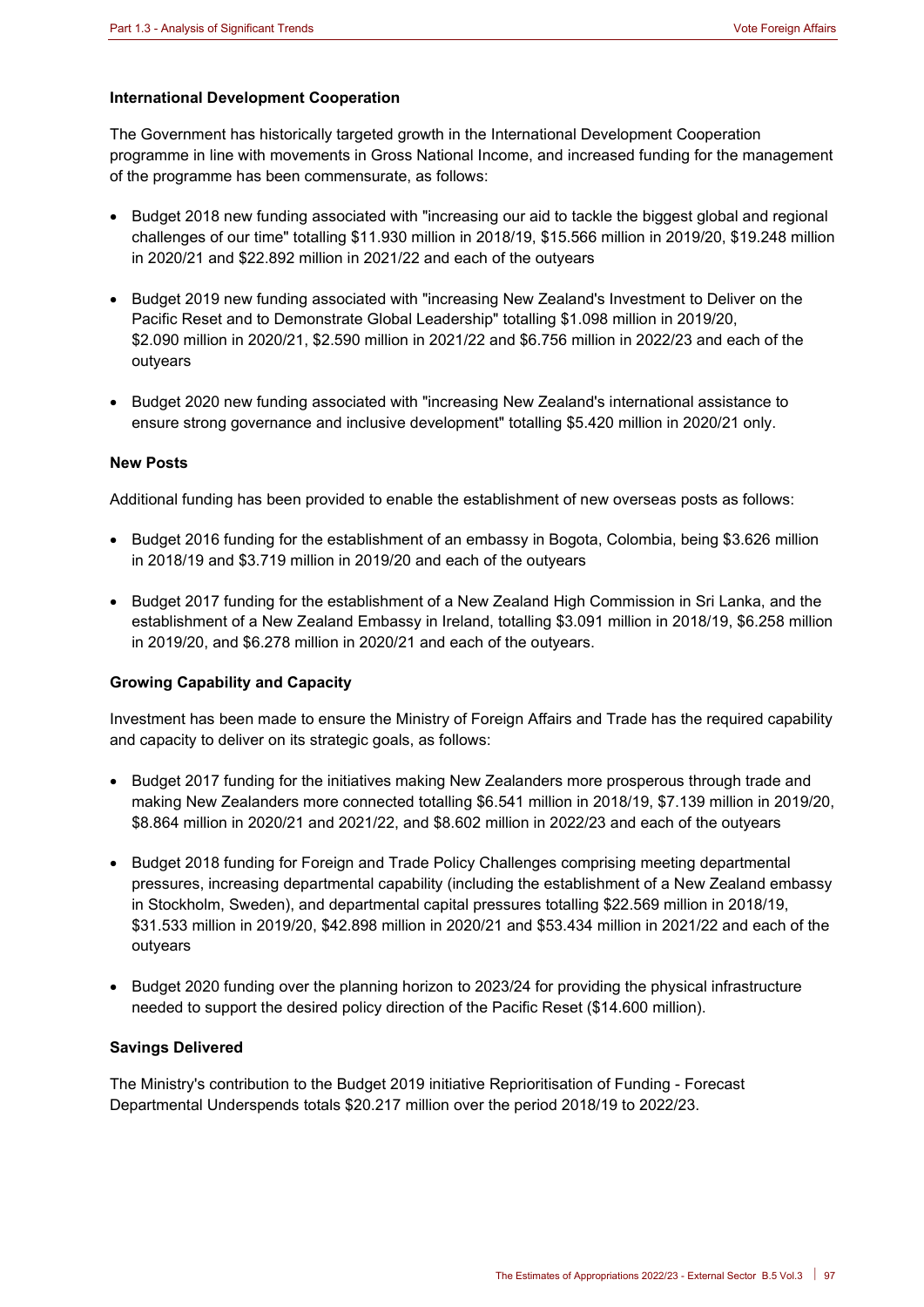# Part 2 - Details of Departmental Appropriations

# 2.1 - Departmental Output Expenses

# **Policy Advice and Representation - Other Countries PLA (M34) (A20)**

# *Scope of Appropriation*

This appropriation is limited to meeting the costs, as set out in section 11 of the Foreign Affairs Act 1988, of superannuation for local staff employed by overseas posts to help with the management of New Zealand's foreign and trade relations with other countries.

# *Expenses and Revenue*

|                            | 2021/22                 | 2022/23                          |                        |
|----------------------------|-------------------------|----------------------------------|------------------------|
|                            | Final Budgeted<br>\$000 | <b>Estimated Actual</b><br>\$000 | <b>Budget</b><br>\$000 |
| <b>Total Appropriation</b> | 20                      | 20                               | 20                     |
| Revenue from the Crown     | 20                      | 20                               | 20                     |
| Revenue from Others        |                         |                                  |                        |

# *What is Intended to be Achieved with this Appropriation*

This appropriation is intended to achieve the Ministry's obligation, as set out in section 11 of the Foreign Affairs Act 1988, of superannuation for local staff employed by overseas posts.

*How Performance will be Assessed and End of Year Reporting Requirements*

|                                                                                                                                                                          | 2021/22                    | 2022/23             |                    |
|--------------------------------------------------------------------------------------------------------------------------------------------------------------------------|----------------------------|---------------------|--------------------|
| Assessment of Performance                                                                                                                                                | Final Budgeted<br>Standard | Estimated<br>Actual | Budget<br>Standard |
| New Zealand Government Superannuation Scheme for locally<br>recruited staff in the United States of America continues to be<br>funded to the required level by the Crown | Met                        | Met                 | Met                |

# *End of Year Performance Reporting*

Performance information for this appropriation will be reported by the Ministry of Foreign Affairs and Trade in its Annual Report to be tabled in the House.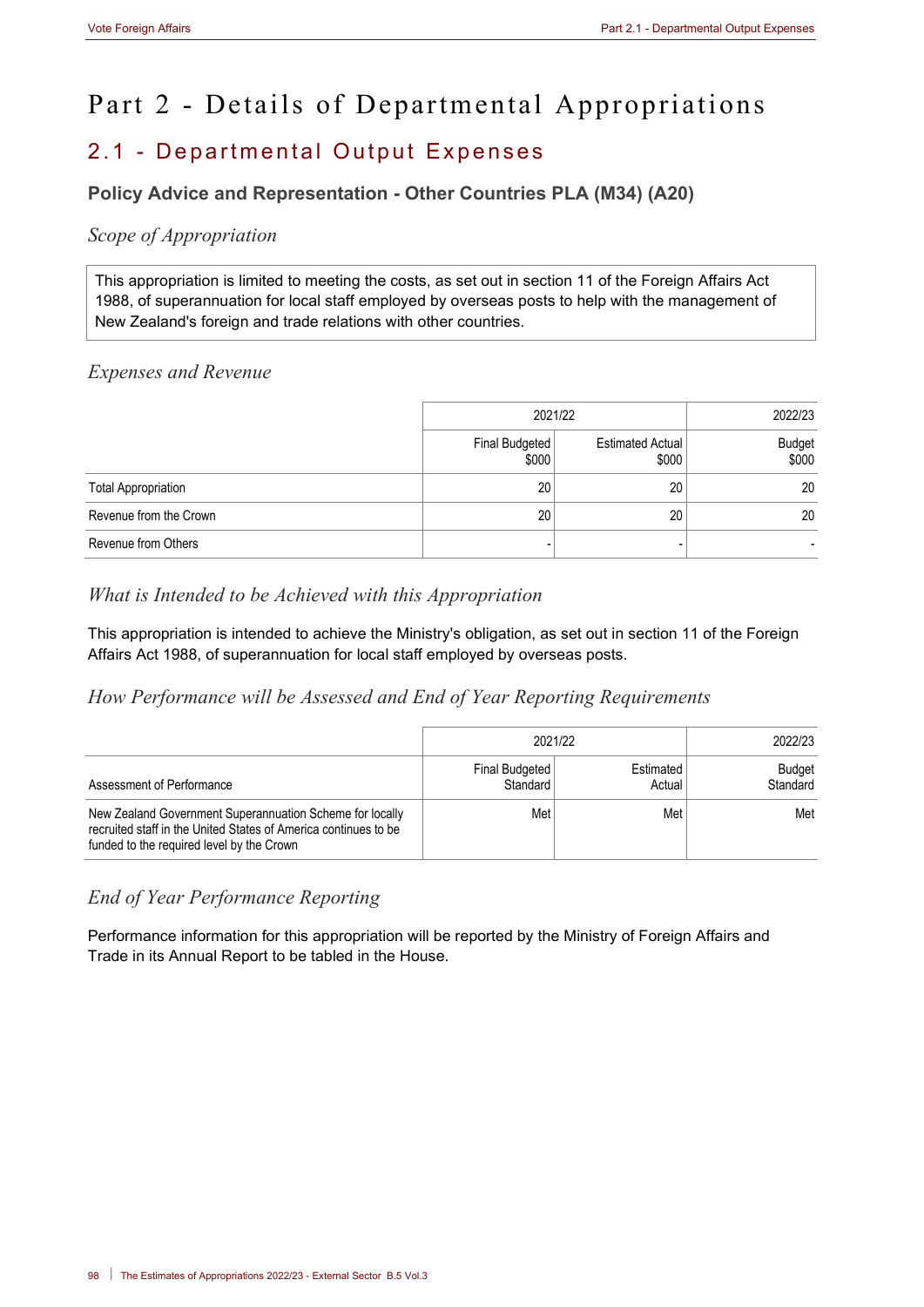# 2.3 - Departmental Capital Expenditure and Capital Injections

# **Ministry of Foreign Affairs and Trade - Capital Expenditure PLA (M34) (A20)**

*Scope of Appropriation*

This appropriation is limited to the purchase or development of assets by and for the use of the Ministry of Foreign Affairs and Trade, as authorised by section 24(1) of the Public Finance Act 1989.

## *Capital Expenditure*

|                               | 2021/22                 | 2022/23                          |                        |
|-------------------------------|-------------------------|----------------------------------|------------------------|
|                               | Final Budgeted<br>\$000 | <b>Estimated Actual</b><br>\$000 | <b>Budget</b><br>\$000 |
| Forests/Agricultural          |                         |                                  |                        |
| Land                          |                         |                                  |                        |
| Property, Plant and Equipment | 51,798                  | 47,123                           | 51,548                 |
| Intangibles                   | 10,710                  | 8,300                            | 12,315                 |
| Other                         |                         |                                  |                        |
| <b>Total Appropriation</b>    | 62,508                  | 55,423                           | 63,863                 |

# *What is Intended to be Achieved with this Appropriation*

This appropriation is intended to achieve the provision of modern, secure and effective premises for accommodating NZ Inc.'s requirements offshore and modernising the Ministry's IT systems.

# *How Performance will be Assessed and End of Year Reporting Requirements*

|                                                                                                  |                                   | 2021/22             |                           |  |  |  |
|--------------------------------------------------------------------------------------------------|-----------------------------------|---------------------|---------------------------|--|--|--|
| Assessment of Performance                                                                        | <b>Final Budgeted</b><br>Standard | Estimated<br>Actual | <b>Budget</b><br>Standard |  |  |  |
| Percentage of chanceries with a Fit-for-Purpose performance<br>gap of <= 2 (see Note 1)          | 80%                               | 82%                 | 80%                       |  |  |  |
| Percentage of official residences with a Fit-for-Purpose<br>performance gap of <= 2 (see Note 1) | 85%                               | 95%                 | 85%                       |  |  |  |
| Percentage of time our networks are available                                                    | 99.7%                             | 99.6%               | 99.7%                     |  |  |  |
| Percentage of time our critical services are available                                           | 99.7%                             | 100%                | 99.7%                     |  |  |  |

Note 1 - The Ministry uses a Fit-for-Purpose framework that rates every Chancery (office) and Official Residence property against five asset management criteria of *location, building and infrastructure quality, brand, functionality,* and *flexibility*. Weighted sub-criteria are used to reflect the criticality of each asset management criteria relative to specific locations. The current performance of each property asset in the above mentioned class is scored against pre-determined business defined target scores. The target scores reflect the relative importance of each of the five asset criteria as an enabler supporting the specific objectives and business model in each location.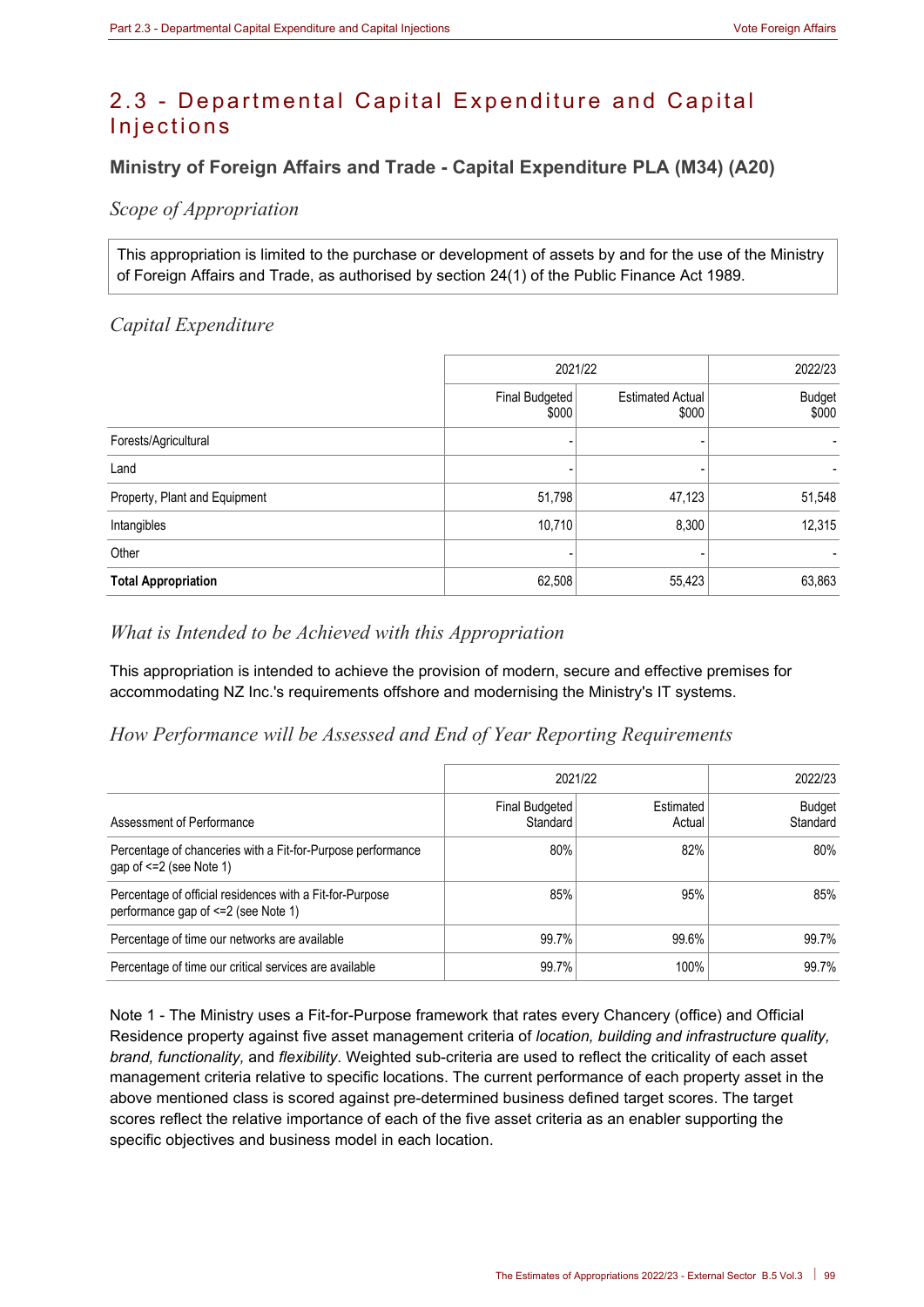# *End of Year Performance Reporting*

Performance information for this appropriation will be reported by the Ministry of Foreign Affairs and Trade in its Annual Report to be tabled in the House.

# *Capital Injections and Movements in Departmental Net Assets*

#### **Ministry of Foreign Affairs and Trade**

| Details of Net Asset Schedule<br>Opening Balance | 2021/22<br>Estimated<br>Actual<br>\$000<br>744,713 | 2022/23<br>Projected<br>\$000<br>755,213 | Explanation of Projected Movements in 2022/23                                                                                                                                                                                                                                                                                                                                                                                                                                                                                                                                                                                |
|--------------------------------------------------|----------------------------------------------------|------------------------------------------|------------------------------------------------------------------------------------------------------------------------------------------------------------------------------------------------------------------------------------------------------------------------------------------------------------------------------------------------------------------------------------------------------------------------------------------------------------------------------------------------------------------------------------------------------------------------------------------------------------------------------|
| Capital Injections                               | 10,500                                             |                                          | 31,600 The capital injection is to fund the physical property infrastructure<br>needed in the Pacific posts as part of the Pacific reset policy. The<br>individual elements are as follows: Port Moresby Chancery<br>\$7.100 million; Pacific infrastructure Nuku'alofa \$6.500 million; Pacific<br>infrastructure Apia \$6.400 million; Honiara staff housing<br>\$4.700 million; Project management \$1.900 million; Medium housing<br>phase 1 \$1.700 million; Tarawa staff house \$1.100 million; Residential<br>replacements phase 1 \$800,000; Sustainable energy \$800,000;<br>Pacific infrastructure Other \$600,000 |
| Capital Withdrawals                              |                                                    |                                          |                                                                                                                                                                                                                                                                                                                                                                                                                                                                                                                                                                                                                              |
| Surplus to be Retained (Deficit<br>Incurred)     |                                                    |                                          |                                                                                                                                                                                                                                                                                                                                                                                                                                                                                                                                                                                                                              |
| <b>Other Movements</b>                           |                                                    |                                          |                                                                                                                                                                                                                                                                                                                                                                                                                                                                                                                                                                                                                              |
| <b>Closing Balance</b>                           | 755,213                                            | 786,813                                  |                                                                                                                                                                                                                                                                                                                                                                                                                                                                                                                                                                                                                              |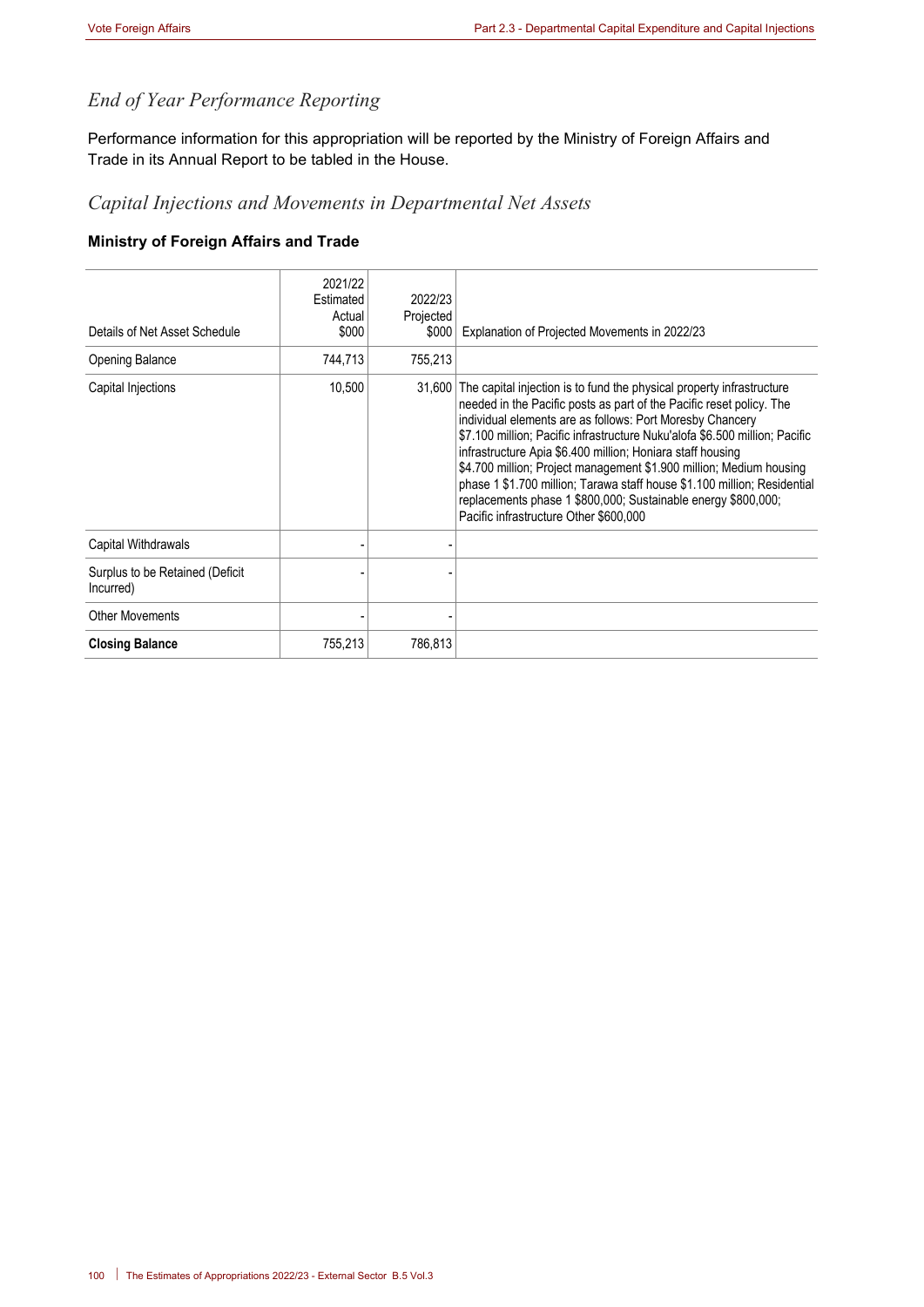# Part 3 - Details of Non-Departmental Appropriations

# 3.1 - Non-Departmental Output Expenses

# **Antarctic Research and Support (M34) (A20)**

# *Scope of Appropriation*

Provision of management and logistic support for New Zealand activities in the Antarctic. The provider is the New Zealand Antarctic Institute.

## *Expenses*

|                            | 2021/22                 |                           | 2022/23                |
|----------------------------|-------------------------|---------------------------|------------------------|
|                            | Final Budgeted<br>\$000 | Estimated Actual<br>\$000 | <b>Budget</b><br>\$000 |
| <b>Total Appropriation</b> | 22,820                  | 22,820                    | 26,820                 |

# *What is Intended to be Achieved with this Appropriation*

This appropriation is intended to achieve the delivery of safe and effective support for New Zealand's Antarctic related activities and interests.

# *How Performance will be Assessed and End of Year Reporting Requirements*

|                                                                                                                                                                                                                                                                                                                                                                                                                               |                                   | 2021/22             |                    |  |
|-------------------------------------------------------------------------------------------------------------------------------------------------------------------------------------------------------------------------------------------------------------------------------------------------------------------------------------------------------------------------------------------------------------------------------|-----------------------------------|---------------------|--------------------|--|
| Assessment of Performance                                                                                                                                                                                                                                                                                                                                                                                                     | <b>Final Budgeted</b><br>Standard | Estimated<br>Actual | Budget<br>Standard |  |
| Health and Safety - There are no serious injuries or illnesses<br>(rated at a critical risk level)                                                                                                                                                                                                                                                                                                                            | Revised measure                   | Revised measure     | Achieved           |  |
| Logistics Support Effectiveness - Antarctic programme<br>participant's rating of how well their logistics support objectives<br>were achieved against the agreed plan - for both science and<br>non-science projects (including any impacts outside of Antarctica<br>New Zealand's control eg, weather)                                                                                                                       | 85%                               | 85%                 | 85%                |  |
| Host the Antarctic Science Platform and support it to be<br>successful - Annual key performance measures as agreed with<br>MBIF are delivered in full                                                                                                                                                                                                                                                                         | New measure                       | New measure         | Achieved           |  |
| Environmental compliance - Antarctica New Zealand fully<br>complies with the terms of its own Environmental Impact<br>Assessments and permits issued under the Antarctica<br>(Environmental Protection) Act 1994                                                                                                                                                                                                              | Zero breaches                     | Zero breaches       | Achieved           |  |
| The Ministry of Foreign Affairs and Trade (MFAT) indicates<br>satisfaction with (a) the quality and timeliness of environmental<br>advice provided, including technical advice on the permitting of<br>activities under the Antarctic (Environmental Protection) Act<br>1994 and (b) leadership on environmental policy in Antarctica<br>through the Antarctic Treaty System - Committee on<br>Environmental Protection (CEP) | Achieved                          | Achieved            | Achieved           |  |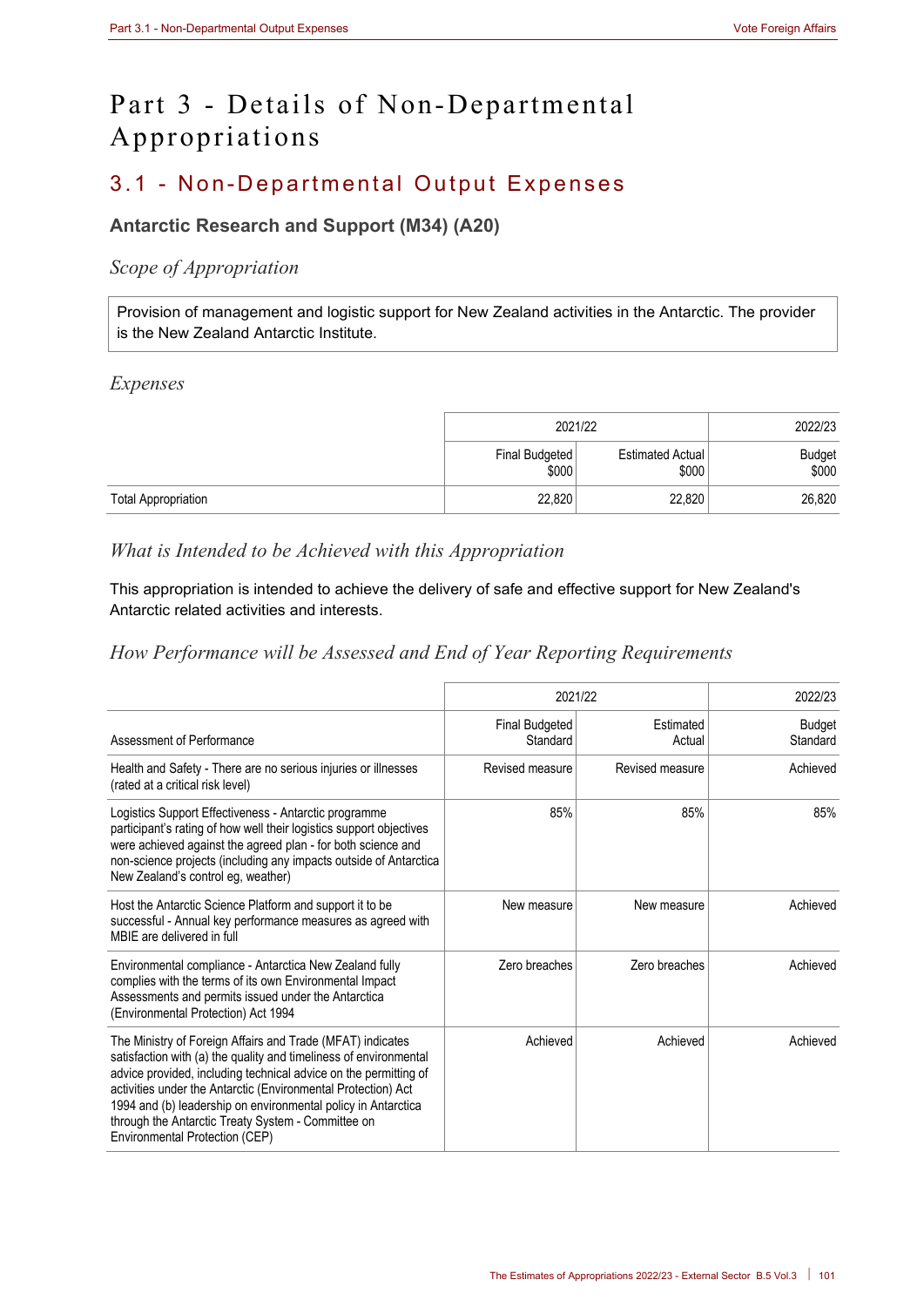# *End of Year Performance Reporting*

Performance information for this appropriation will be reported by the New Zealand Antarctic Institute in its Annual Report to be tabled in the House.

#### *Current and Past Policy Initiatives*

| Policy Initiative                                                                                                              | Year of<br>First<br>Impact | 2021/22<br>Final<br>Budgeted<br>\$000 | 2022/23<br><b>Budget</b><br>\$000 | 2023/24<br>Estimated<br>\$000 | 2024/25<br>Estimated<br>\$000 | 2025/26<br>Estimated<br>\$000 |
|--------------------------------------------------------------------------------------------------------------------------------|----------------------------|---------------------------------------|-----------------------------------|-------------------------------|-------------------------------|-------------------------------|
| Our Place in Antarctica - Redevelop Scott Base to<br>maintain a safe presence in Antarctica to conduct high<br>quality science | 2021/22                    | 2.000                                 | 6.000                             | 13.000                        | 22,000                        | 20,000                        |
| Our Place in Antarctica - Enabling the redevelopment of<br>Scott Base into a safe, fit-for-purpose facility                    | 2019/20                    | 900                                   | 900                               | 900                           | 900                           | $900 -$                       |

# *Reasons for Change in Appropriation*

The appropriation increases by \$4 million to \$26.820 million for 2022/23 due to the new initiatives package for the re-development of Scott Base approved for Budget 2021.

# **Expo 2020 Dubai (M34) (A20)**

# *Scope of Appropriation*

This appropriation is limited to New Zealand's participation at Expo 2020 Dubai.

#### *Expenses*

|                            | 2021/22                 |                           | 2022/23         |
|----------------------------|-------------------------|---------------------------|-----------------|
|                            | Final Budgeted<br>\$000 | Estimated Actual<br>\$000 | Budget<br>\$000 |
| <b>Total Appropriation</b> | 21,323                  | 21,323                    | 950             |

#### *What is Intended to be Achieved with this Appropriation*

This appropriation is intended to enable New Zealand's participation in the World Expo to be hosted in Dubai, United Arab Emirates. Expo 2020 will provide a springboard to promote New Zealand as an innovative, solution-focused economy to the 25 million visitors expected to attend. New Zealand's participation in Expo 2020 will focus on maximising benefits to New Zealand in alignment with the Government's international trade policy agenda with the overall objective to build a prosperous New Zealand.

## *How Performance will be Assessed and End of Year Reporting Requirements*

|                                                                          | 2021/22                    | 2022/23             |                    |
|--------------------------------------------------------------------------|----------------------------|---------------------|--------------------|
| Assessment of Performance                                                | Final Budgeted<br>Standard | Estimated<br>Actual | Budget<br>Standard |
| New Zealand Pavilion decommissioning complete before<br>31 December 2022 | New measure                | New measure         | Achieved           |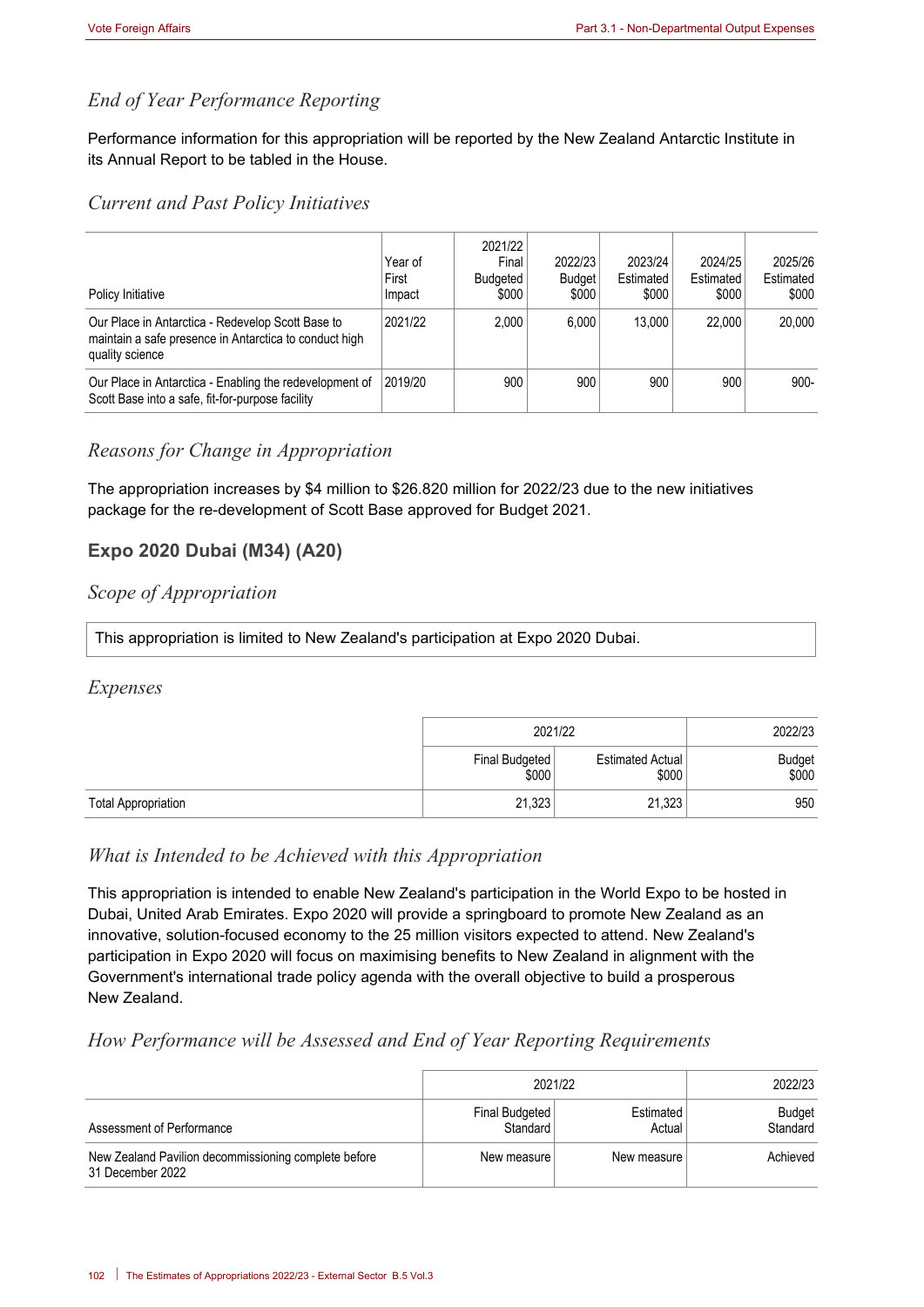# *End of Year Performance Reporting*

Performance information for this appropriation will be reported by New Zealand Trade and Enterprise in its Annual Report to be tabled in the House.

#### *Current and Past Policy Initiatives*

| Policy Initiative                                 | Year of<br>First<br>Impact | 2021/22<br>Final<br>Budgeted<br>\$000 | 2022/23<br><b>Budget</b><br>\$000 | 2023/24<br>Estimated<br>\$000 | 2024/25<br>Estimated<br>\$000 | 2025/26<br>Estimated<br>\$000 |
|---------------------------------------------------|----------------------------|---------------------------------------|-----------------------------------|-------------------------------|-------------------------------|-------------------------------|
| Expo 2020 COVID-19 and related postponement costs | 2021/22                    | 7.280⊺                                | 500                               |                               |                               |                               |

## *Reasons for Change in Appropriation*

This appropriation provides residual funding of \$950,000 in 2022/23 to meet the remaining costs of New Zealand's participation at Expo 2020 Dubai, which was due to begin on 20 October 2020, however, owing to the COVID-19 pandemic the Expo was postponed until 1 October 2021. The 2022/23 funding comprises the original \$500,000 approved from the COVID-19 Response and Recovery Fund in July 2020 together with an expense transfer of \$450,000 from 2021/22.

# **Pacific Cooperation Foundation (M34) (A20)**

# *Scope of Appropriation*

The promotion of mutual understanding and constructive linkages between New Zealanders and the other countries and people of the Pacific. The provider is the Pacific Cooperation Foundation of New Zealand.

## *Expenses*

|                            |                         | 2021/22                   |                        |  |
|----------------------------|-------------------------|---------------------------|------------------------|--|
|                            | Final Budgeted<br>\$000 | Estimated Actual<br>\$000 | <b>Budget</b><br>\$000 |  |
| <b>Total Appropriation</b> | 1,400                   | 1,400                     | 1,400                  |  |

## *What is Intended to be Achieved with this Appropriation*

This appropriation is intended to achieve outputs to promote outcomes in particular on a pan-regional basis in three strategic priority areas: promoting economic sustainability and business growth in the Pacific, connecting people and organisations in the Pacific and New Zealand, and enhancing New Zealand's identity as a Pacific nation.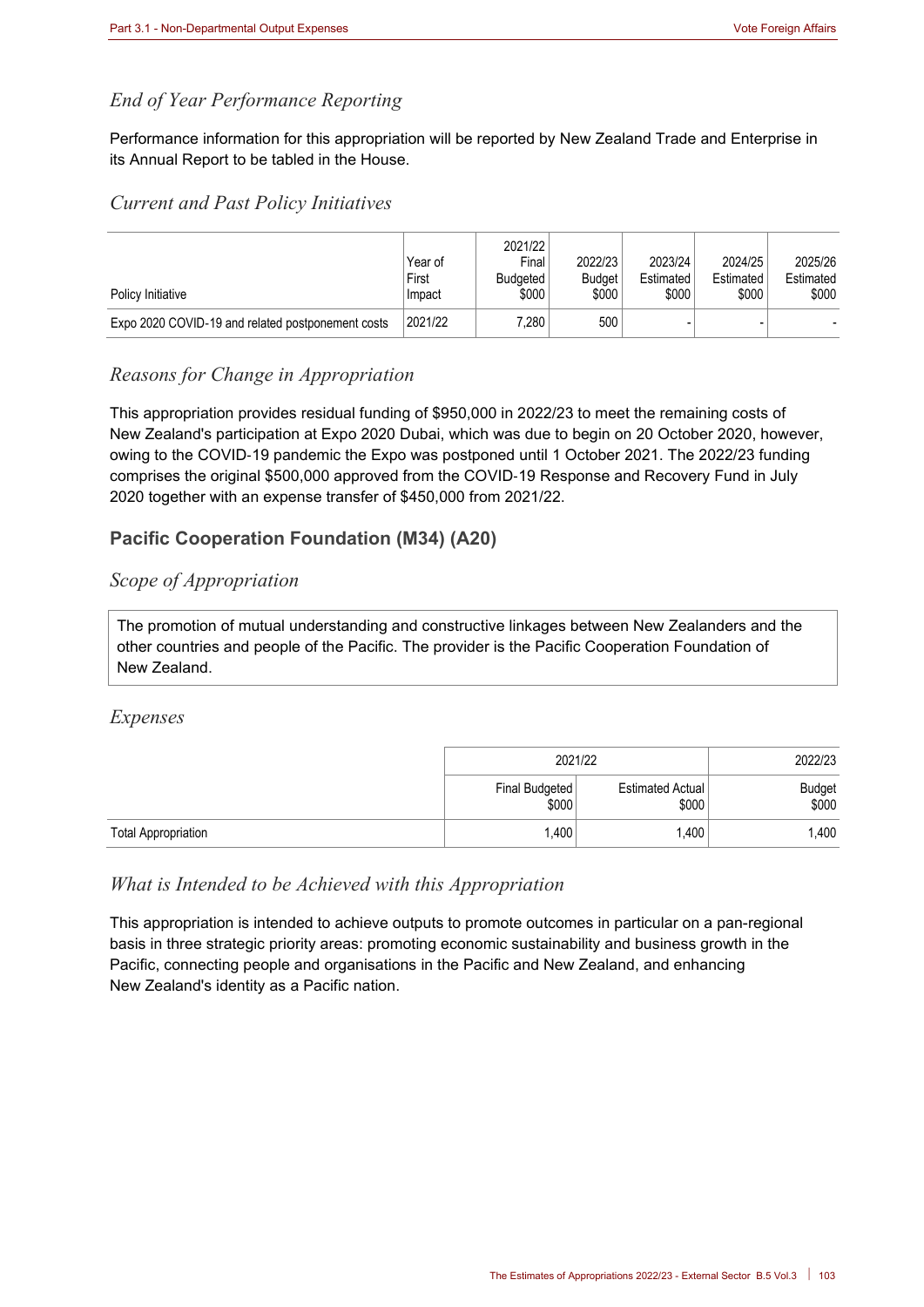# *How Performance will be Assessed and End of Year Reporting Requirements*

|                                                                                                                                                                                                                                                   | 2021/22                                 | 2022/23             |                                         |
|---------------------------------------------------------------------------------------------------------------------------------------------------------------------------------------------------------------------------------------------------|-----------------------------------------|---------------------|-----------------------------------------|
| Assessment of Performance                                                                                                                                                                                                                         | Final Budgeted<br>Standard              | Estimated<br>Actual | <b>Budget</b><br>Standard               |
| Percentage of objectives met as outlined in PCF's annual<br>Purchase Agreement with MFAT                                                                                                                                                          | 80%                                     | 80%                 | 80%                                     |
| Government priorities in the Pacific supported through PCF<br>programmes (alignment of programmes in support of<br>Government priorities. As measured on a scale of 1-7, with<br>$=$ extremely unsatisfactory and $7 =$ extremely satisfactory)   | Average results 5 or<br>higher on scale | 4                   | Average results 5 or<br>higher on scale |
| PCF stakeholders report satisfaction with PCF leadership.<br>engagement, communications and support (as measured on a<br>scale of 1-7 in an annual survey of all PCF stakeholders, with<br>1 = extremely unsatisfied and 7 = extremely satisfied) | Average results 5 or<br>higher on scale | 4                   | Average results 5 or<br>higher on scale |
| An independent audit of PCF is undertaken annually                                                                                                                                                                                                | Completed                               | Completed           | Completed                               |

# *End of Year Performance Reporting*

Performance information for this appropriation will be reported by the Pacific Cooperation Foundation in its Annual Report to be tabled in the House.

# **Promotion of Asian Skills and Relationships (M34) (A20)**

# *Scope of Appropriation*

This appropriation is limited to the provision of services that build and sustain New Zealanders' knowledge and understanding of and relationships with Asia.

## *Expenses*

|                            | 2021/22                 |                                  | 2022/23         |
|----------------------------|-------------------------|----------------------------------|-----------------|
|                            | Final Budgeted<br>\$000 | <b>Estimated Actual</b><br>\$000 | Budget<br>\$000 |
| <b>Total Appropriation</b> | 5,500                   | 5,500                            | 5,500           |

## *What is Intended to be Achieved with this Appropriation*

This appropriation is intended to achieve improving knowledge among New Zealanders about Asian countries and develop the necessary skills required by New Zealanders in their dealings with Asia.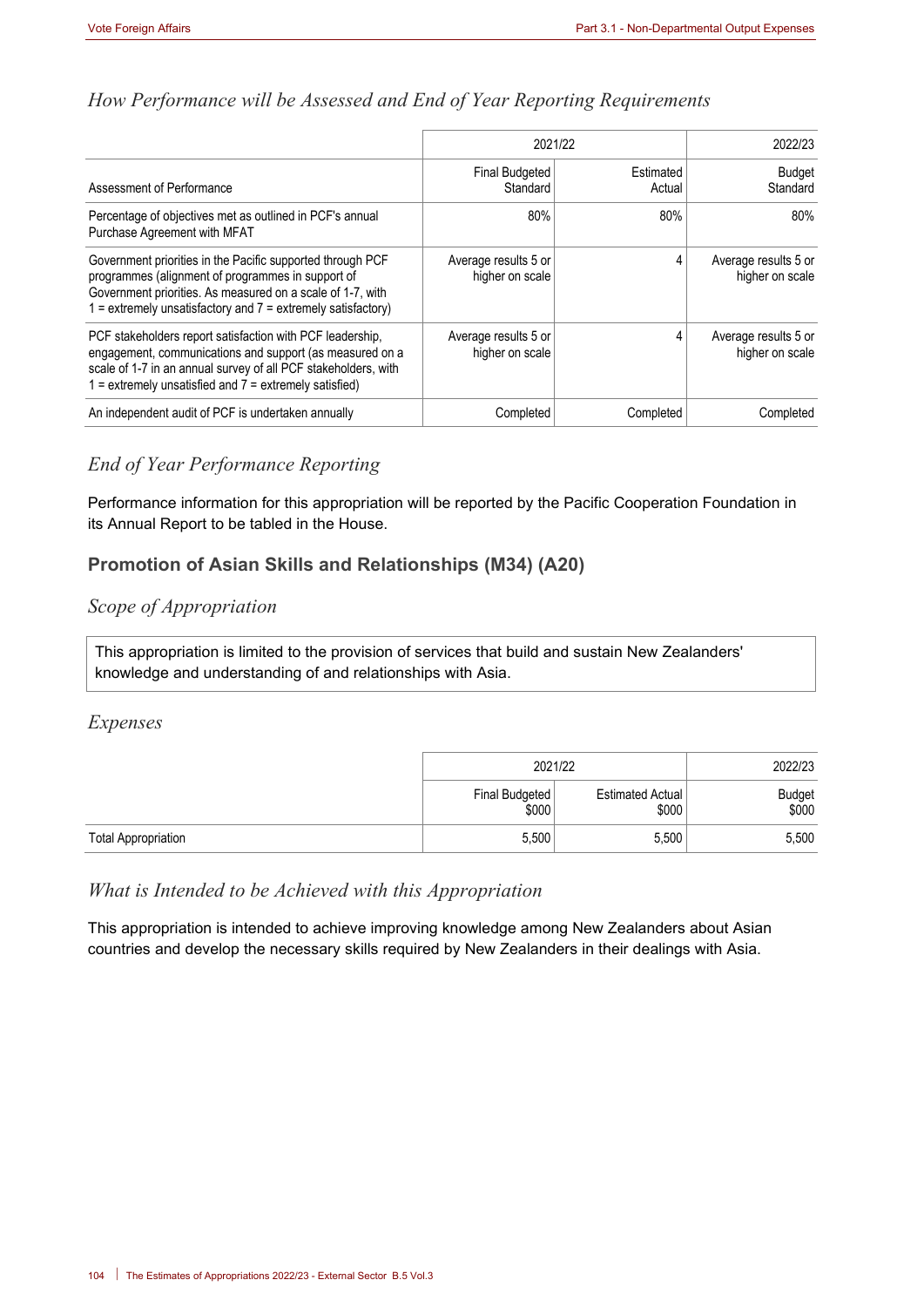|                                                                                                      | 2021/22                                              | 2022/23             |                           |
|------------------------------------------------------------------------------------------------------|------------------------------------------------------|---------------------|---------------------------|
| Assessment of Performance                                                                            | <b>Final Budgeted</b><br>Standard                    | Estimated<br>Actual | <b>Budget</b><br>Standard |
| Strategic Goal 1 - Growing awareness/knowledge                                                       |                                                      |                     |                           |
| Number of research reports published and distributed                                                 | 5                                                    | 6                   | 4                         |
| Education Champions engaged in at least two Foundation<br>initiatives over the year                  | New measure                                          | New measure         | 75%                       |
| Content about Asia on Foundation and Media digital platforms                                         | 250                                                  | Not yet available   | 300                       |
| <b>Strategic Goal 2 - Deepening connections</b>                                                      |                                                      |                     |                           |
| Level of New Zealand public awareness of the importance of<br>Asia to New Zealand (social research)  | Maintain                                             | Not yet available   | Maintain                  |
| Number of Track II dialogues conducted                                                               | 8                                                    | Not yet available   | 7                         |
| Number of inward/outward Asia experiences                                                            | On hold pending<br>removal of travel<br>restrictions | $\mathbf{0}$        | 50                        |
| Number of partnerships/sponsorships                                                                  | 20                                                   | Not yet available   | 20                        |
| Number of attendees at partnership/sponsorship event                                                 | 18,000                                               | 30,000              | 18,000                    |
| <b>Strategic Goal 3 - Growing confidence</b>                                                         |                                                      |                     |                           |
| Number of supported entrepreneurs engaged with Asian<br>counterparts                                 | On hold pending<br>removal of travel<br>restrictions | 10                  | 20                        |
| Percentage increase in applications for internships                                                  | On hold pending<br>removal of travel<br>restrictions | 800%                | 5%                        |
| <b>Strategic Goal 4 - Organisational performance</b>                                                 |                                                      |                     |                           |
| Stakeholders satisfied with what the Foundation is delivering<br>(survey to be conducted biannually) | Not measured<br>(conducted biannually)               | Not measured        | Maintain                  |

# *How Performance will be Assessed and End of Year Reporting Requirements*

# *End of Year Performance Reporting*

Performance information for this appropriation will be reported by the Asia New Zealand Foundation in its Annual Report to be tabled in the House.

# *Current and Past Policy Initiatives*

| Policy Initiative                                                                       | Year of<br>First<br>Impact | 2021/22<br>Final<br>Budgeted<br>\$000 | 2022/23<br><b>Budget</b><br>\$000 | 2023/24<br>Estimated<br>\$000 | 2024/25<br>Estimated<br>\$000 | 2025/26<br>Estimated<br>\$000 |
|-----------------------------------------------------------------------------------------|----------------------------|---------------------------------------|-----------------------------------|-------------------------------|-------------------------------|-------------------------------|
| Asia New Zealand Foundation: equipping<br>New Zealanders to thrive in the Asian century | 2018/19                    | .500                                  | 1.500                             | 1.500                         | .500                          | 1.500                         |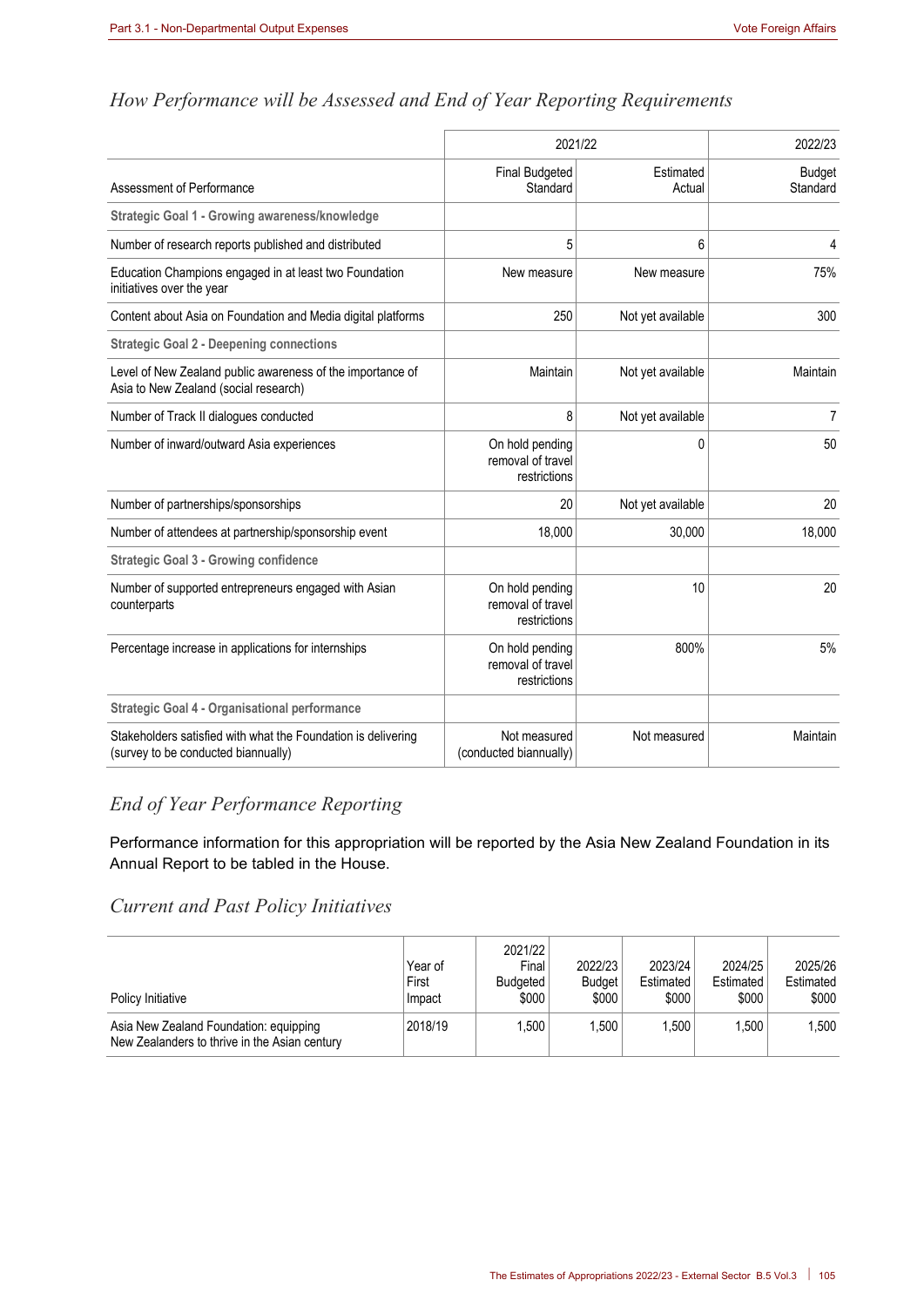# 3.4 - Non-Departmental Other Expenses

# **Consular Loan Expenses (M34) (A20)**

# *Scope of Appropriation*

This appropriation is limited to unrecoverable financial assistance provided to New Zealanders in distress overseas and expenses arising from any concessional terms and conditions that apply to recoverable financial assistance provided.

#### *Expenses*

|                            | 2021/22                 |                                  | 2022/23         |
|----------------------------|-------------------------|----------------------------------|-----------------|
|                            | Final Budgeted<br>\$000 | <b>Estimated Actual</b><br>\$000 | Budget<br>\$000 |
| <b>Total Appropriation</b> | 250                     | 250                              | 50              |

# *What is Intended to be Achieved with this Appropriation*

This appropriation is intended to achieve the coverage of unrecoverable financial assistance provided to New Zealanders in distress overseas and expenses arising from any concessional terms and conditions that apply to recoverable financial assistance provided.

# *How Performance will be Assessed and End of Year Reporting Requirements*

|                                                                | 2021/22                    | 2022/23             |                    |
|----------------------------------------------------------------|----------------------------|---------------------|--------------------|
| Assessment of Performance                                      | Final Budgeted<br>Standard | Estimated<br>Actual | Budget<br>Standard |
| Under 10% of the opening loans balance is expensed in the year | Met                        | Met                 | Met                |

# *End of Year Performance Reporting*

Performance information for this appropriation will be reported by the Minister of Foreign Affairs in a report to be appended to the Annual Report of the Ministry of Foreign Affairs and Trade to be tabled in the House.

## *Current and Past Policy Initiatives*

|                        | Year of         | 2021/22<br>Final         | 2022/23         | 2023/24            | 2024/25            | 2025/26            |
|------------------------|-----------------|--------------------------|-----------------|--------------------|--------------------|--------------------|
| Policy Initiative      | First<br>Impact | <b>Budgeted</b><br>\$000 | Budget<br>\$000 | Estimated<br>\$000 | Estimated<br>\$000 | Estimated<br>\$000 |
| Consular Loan Expenses | 2020/21         | 50                       | 50              | 50                 | 50                 | 50                 |

## *Reasons for Change in Appropriation*

In June 2020 approval was granted for the establishment of a non-departmental other expense appropriation to cover any concessional terms and conditions that may apply to recoverable consular loans, including foregone interest on consular loans and the write-off of any uncollectable loans. The appropriation decreases by \$200,000 in 2022/23 due to a one-off fiscally neutral transfer into 2021/22 from the Consular Services component of the Delivery of Services category of the Ministry's Multi-Category Appropriation. This will ensure full compliance with the requirement for the Ministry to provision for the Expected Credit Loss (ECL) on consular loans provided.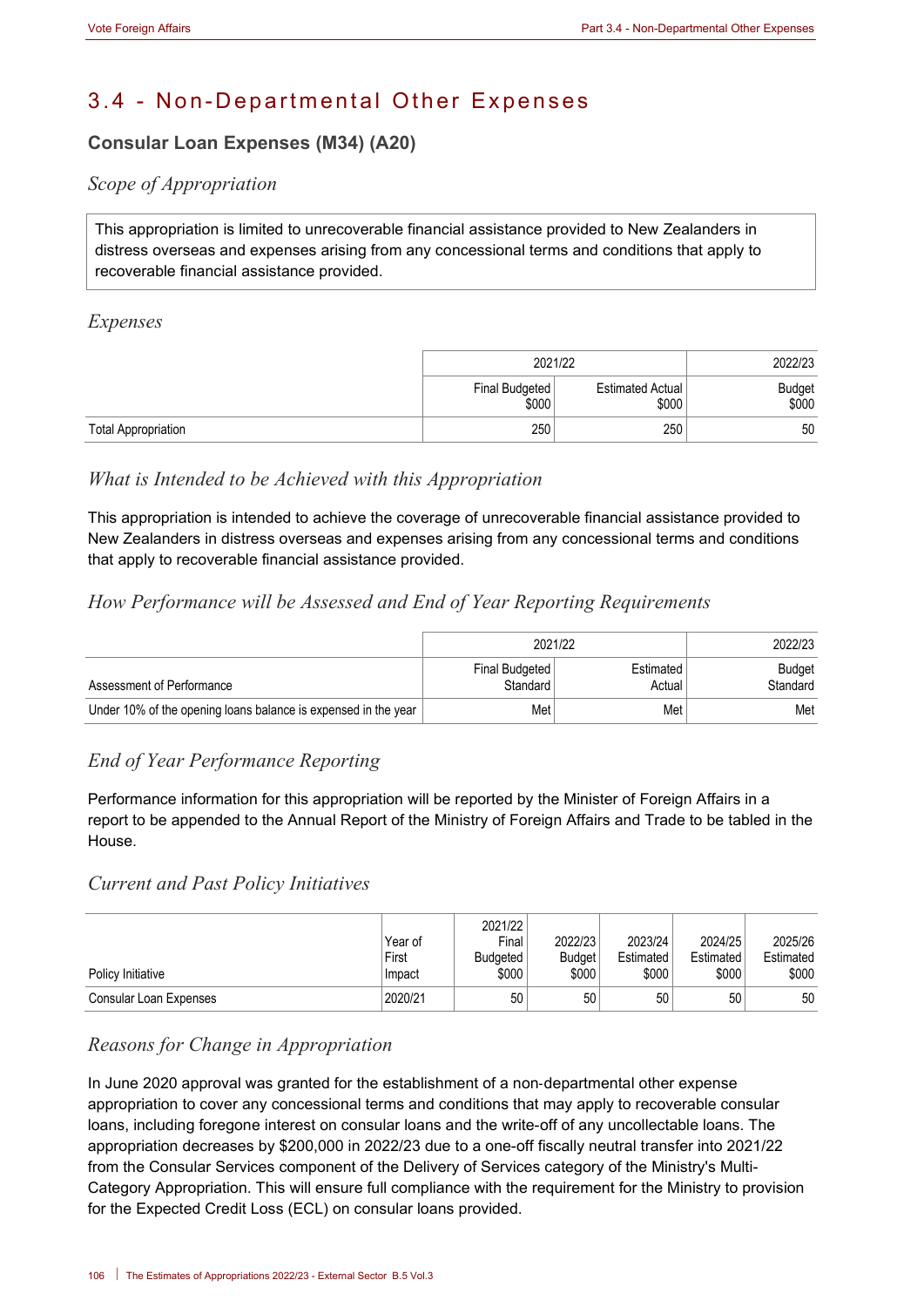# **Disbursements Made and Exemptions from Taxation PLA (M34) (A20)**

## *Scope of Appropriation*

Refund of New Zealand local body rates for offices and residential premises of overseas diplomatic missions and consular posts pursuant to section 21 of the Diplomatic Privileges and Immunities Act 1968.

#### *Expenses*

|                            | 2021/22                 | 2022/23                   |                 |
|----------------------------|-------------------------|---------------------------|-----------------|
|                            | Final Budgeted<br>\$000 | Estimated Actual<br>\$000 | Budget<br>\$000 |
| <b>Total Appropriation</b> | 2,700                   | 2,700                     | 2,700           |

## *What is Intended to be Achieved with this Appropriation*

This appropriation is intended to achieve the fulfilment of New Zealand's obligations pursuant to section 21 of the Diplomatic Privileges and Immunities Act 1968.

## *How Performance will be Assessed and End of Year Reporting Requirements*

|                                         | 2021/22                    | 2022/23             |                    |
|-----------------------------------------|----------------------------|---------------------|--------------------|
| Assessment of Performance               | Final Budgeted<br>Standard | Estimated<br>Actual | Budget<br>Standard |
| Number of rate reimbursements processed | 65-80                      | 65-80               | 65-80              |

## *End of Year Performance Reporting*

Performance information for this appropriation will be reported by the Minister of Foreign Affairs and appended to the Annual Report of the Ministry of Foreign Affairs and Trade to be presented to the House.

#### *Service Providers*

| Provider                              | 2021/22<br>Final Budgeted<br>\$000 | 2021/22<br><b>Estimated Actual</b><br>\$000 | 2022/23 Expiry of<br>Budget Resourcing<br>\$000 Commitment |
|---------------------------------------|------------------------------------|---------------------------------------------|------------------------------------------------------------|
| Ministry of Foreign Affairs and Trade | 2.700                              | 2.700                                       | 2,700 Ongoing                                              |

## *Conditions on Use of Appropriation*

| Reference | <sup>'</sup> Conditions                                                                                                           |
|-----------|-----------------------------------------------------------------------------------------------------------------------------------|
|           | Diplomatic Privileges and Immunities Act 1968   Approval of the Minister of Finance and the Minister of Foreign Affairs and Trade |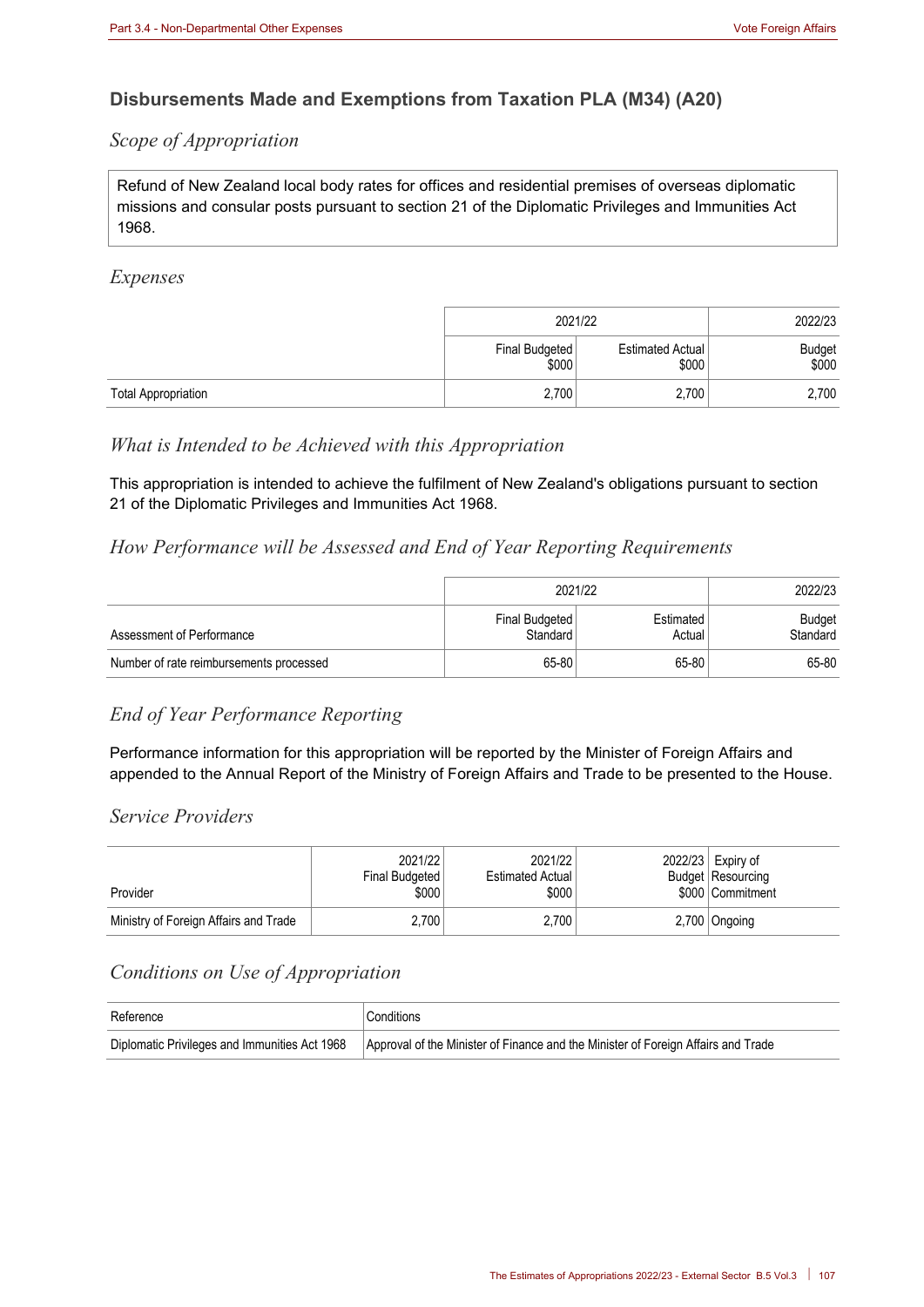# **International Development Cooperation (M34) (A20)**

# *Scope of Appropriation and Expenses*

| Type, Title, Scope and Period of Appropriations                                                                                                                                                       | Appropriations, Adjustments and Use      | \$000     |
|-------------------------------------------------------------------------------------------------------------------------------------------------------------------------------------------------------|------------------------------------------|-----------|
| International Development Cooperation (M34) (A20)                                                                                                                                                     | Original Appropriation                   | 2,538,709 |
| This appropriation is limited to providing development cooperation and<br>humanitarian assistance that support the sustainable development and welfare<br>of Pacific Island and developing countries. | Adjustments to 2020/21                   |           |
|                                                                                                                                                                                                       | Adjustments for 2021/22                  | 471,905   |
| Commences: 01 July 2021                                                                                                                                                                               | Adjusted Appropriation                   | 3.010.614 |
|                                                                                                                                                                                                       | Actual to 2020/21 Year End               |           |
| Expires: 30 June 2024                                                                                                                                                                                 | Estimated Actual for 2021/22             | 841,492   |
|                                                                                                                                                                                                       | Estimate for 2022/23                     | 1.058.167 |
|                                                                                                                                                                                                       | <b>Estimated Appropriation Remaining</b> | 1,110,955 |

#### *Expenses*

|                            | 2021/22                 | 2022/23                   |                        |
|----------------------------|-------------------------|---------------------------|------------------------|
|                            | Final Budgeted<br>\$000 | Estimated Actual<br>\$000 | <b>Budget</b><br>\$000 |
| <b>Total Appropriation</b> | 841.492                 | 841.492                   | 1,058,167              |

# *Components of the Appropriation*

The components of this appropriation include the design, management, implementation and monitoring and evaluation of activities intended to achieve sustainable development objectives. This can include capacity building initiatives, coordination support to partners, research on development issues and development education and awareness in New Zealand. Activities approved under the appropriation will reflect the Official Development Assistance definition and reporting directives of the Organisation for Economic Cooperation and Development along with the provision of assistance to Pacific Island countries irrespective of their eligibility for Official Development Assistance. There may also be a small amount of expenditure that does not meet either criterion. This may be due to definitional changes after a contract is signed or for other usually administrative reasons.

## *What is Intended to be Achieved with this Appropriation*

This Appropriation is intended to achieve progress by Pacific Island and developing countries against their sustainable development priorities and against the 2030 Agenda and Sustainable Development Goals.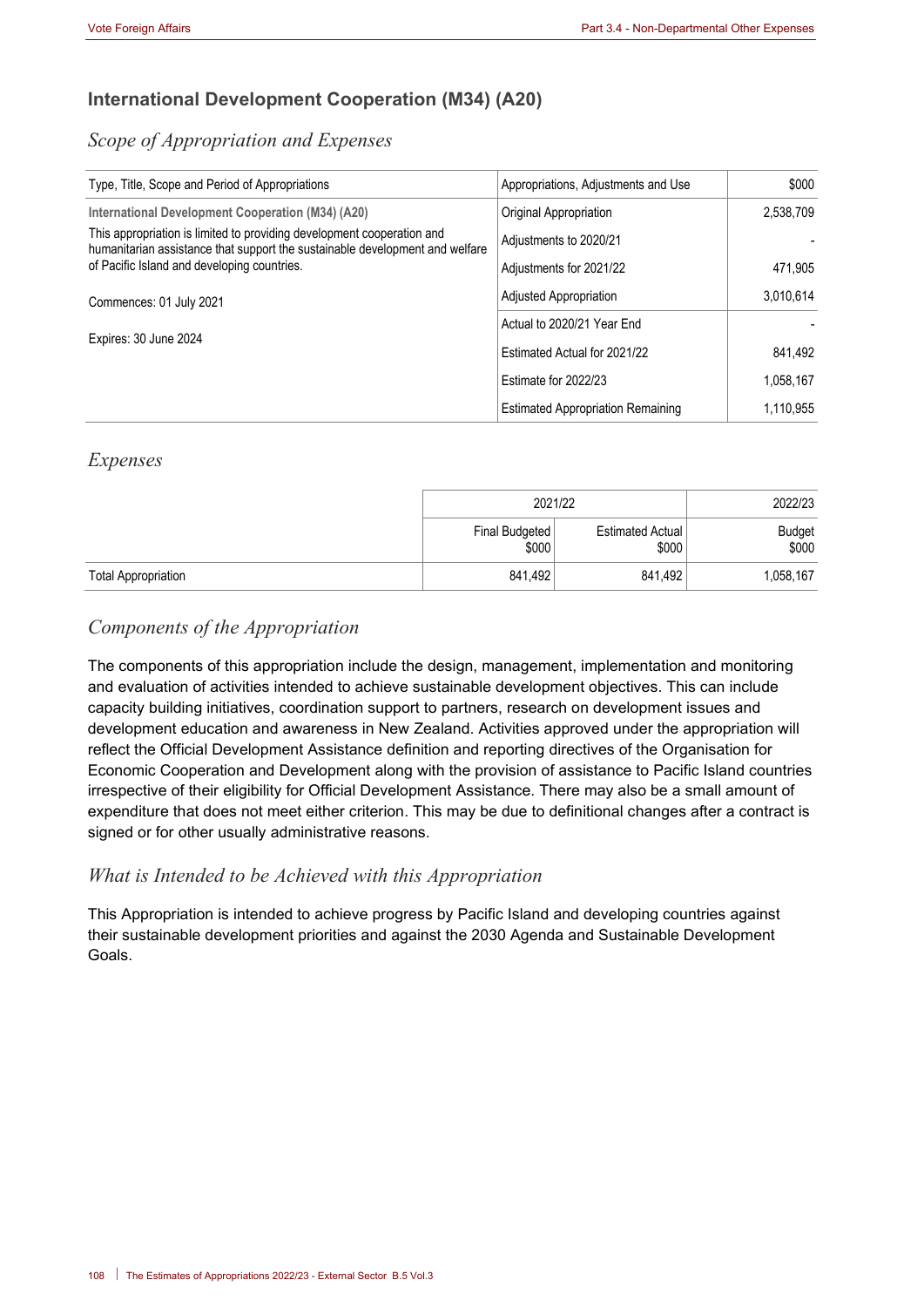#### *How Performance will be Assessed and End of Year Reporting Requirements*

|                                                                                                                                                         | 2021/22                                            |                  | 2022/23                                            |
|---------------------------------------------------------------------------------------------------------------------------------------------------------|----------------------------------------------------|------------------|----------------------------------------------------|
| Assessment of Performance                                                                                                                               | <b>Final Budgeted</b>                              | Estimated        | <b>Budget</b>                                      |
|                                                                                                                                                         | Standard                                           | Actual           | Standard                                           |
| <b>International Development Cooperation Results (more</b><br>directly attributable to New Zealand support)                                             |                                                    |                  |                                                    |
| Number of Pacific Island countries that remain on track on their                                                                                        | Maintain or improve                                | Not measured yet | Maintain or improve                                |
| economic and public sector reform programme                                                                                                             | trend                                              |                  | trend                                              |
| Number of people participating in a labour mobility initiative                                                                                          | Maintain or improve                                | Not measured yet | Maintain or improve                                |
| (No., M/F)                                                                                                                                              | trend                                              |                  | trend                                              |
| Number of people directly benefitting from activities which aim to<br>increase resilience to climate change and environmental<br>degradation (No., M/F) | Standard dependent on<br>need                      | Not measured yet | Standard dependent on<br>need                      |
| Number of people supported to improve their livelihoods                                                                                                 | Standard dependent on                              | Not measured yet | Standard dependent on                              |
| (No., MI/F)                                                                                                                                             | need                                               |                  | need                                               |
| Number of people directly benefitting from improved                                                                                                     | Standard dependent on                              | Not measured yet | Standard dependent on                              |
| infrastructure and services (No., M/F)                                                                                                                  | need                                               |                  | need                                               |
| Number of people benefitting from sexual and reproductive                                                                                               | Standard dependent on                              | Not measured yet | Standard dependent on                              |
| health services (No., M/F)                                                                                                                              | need                                               |                  | need                                               |
| Number of people benefitting from enhanced learning through                                                                                             | Standard dependent on                              | Not measured yet | Standard dependent on                              |
| ICT (No., M/F)                                                                                                                                          | need                                               |                  | need                                               |
| Number of people receiving training or capability-building support                                                                                      | Standard dependent on                              | Not measured yet | Standard dependent on                              |
| in priority sectors (No., M/F)                                                                                                                          | need                                               |                  | need                                               |
| People that complete tertiary or vocational training scholarships                                                                                       | >90% of people who<br>were awarded<br>scholarships | Not measured yet | >90% of people who<br>were awarded<br>scholarships |
| New Zealand responses to natural disasters in the Pacific are<br>launched within mandated timeframes (%)                                                | 100%                                               | 100%             | 100%                                               |
| Number of affected people provided with essential and useful<br>assistance following a natural or human induced disaster (No.,<br>M/F) (see Note 1)     | Standard dependent on<br>need                      | Not measured yet | Standard dependent on<br>need                      |
| Quality                                                                                                                                                 |                                                    |                  |                                                    |
| Percentage of Activities with effectiveness rated as good or                                                                                            | Maintain or improve                                | Not measured yet | Maintain or improve                                |
| better (based on MFAT Activity Completion Assessments)                                                                                                  | trend                                              |                  | trend                                              |

Note 1 - This is a Sustainable Development Goal Indicator. Detailed guidance can be found at https://unstats.un.org/sdgs/metadata/.

Note 2 - The performance measure on Commitment to Development Index score was removed from the Estimates as the other measures are more relevant indicators of activity.

# *End of Year Performance Reporting*

Performance information for this appropriation will be reported by the Minister of Foreign Affairs in a report to be appended to the Annual Report of the Ministry of Foreign Affairs and Trade to be presented to the House.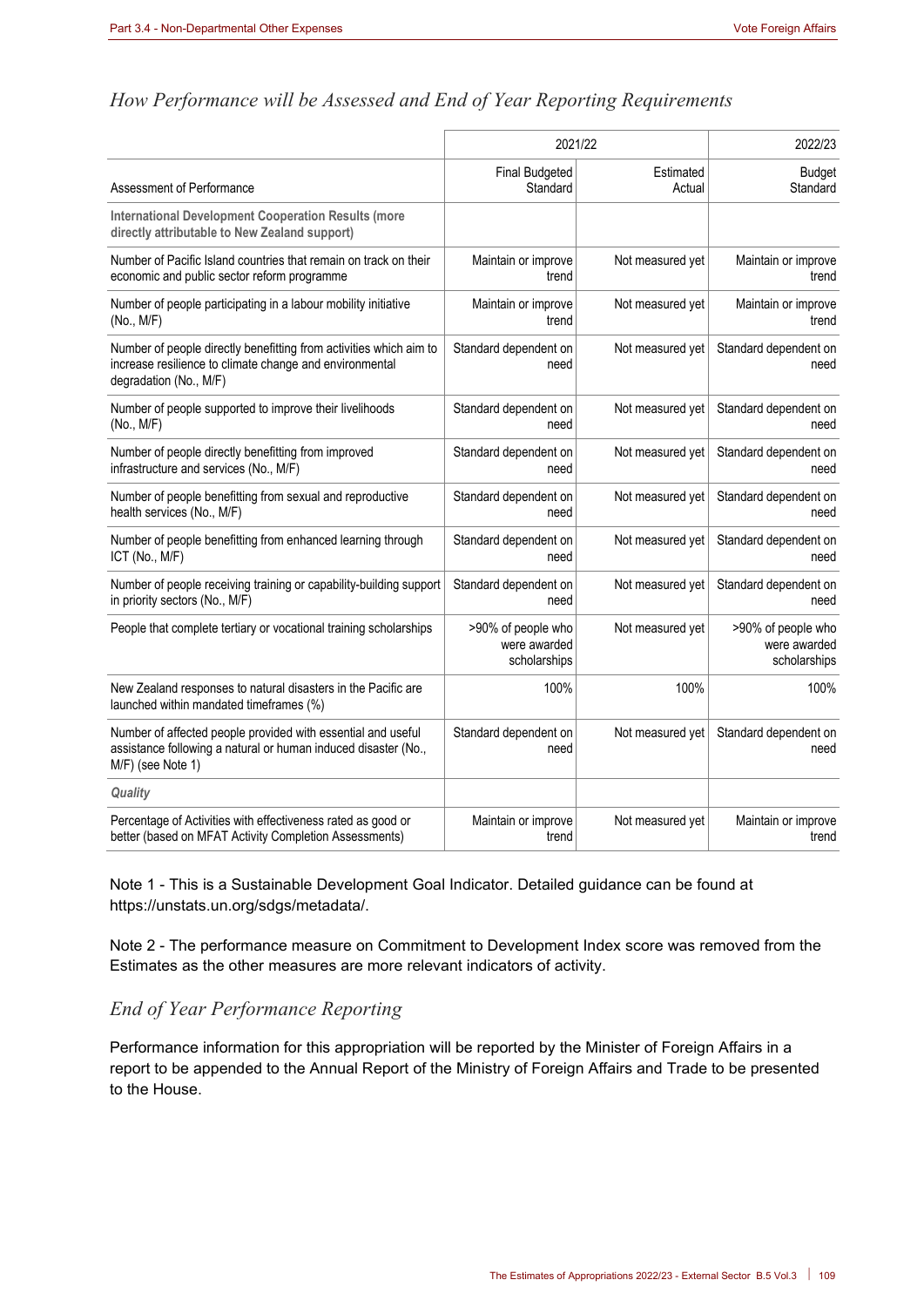# *Current and Past Policy Initiatives*

| Policy Initiative                                                                                           | Year of<br>First<br>Impact | 2021/22<br>Final<br>Budgeted<br>\$000 | 2022/23<br><b>Budget</b><br>\$000 | 2023/24<br>Estimated<br>\$000 | 2024/25<br>Estimated<br>\$000 | 2025/26<br>Estimated<br>\$000 |
|-------------------------------------------------------------------------------------------------------------|----------------------------|---------------------------------------|-----------------------------------|-------------------------------|-------------------------------|-------------------------------|
| Aotearoa New Zealand's International Climate Finance<br>Commitment 2022-2025                                | 2022/23                    |                                       | 200,000                           | 250,000                       | 250,000                       | 100.000                       |
| Increasing New Zealand's investment to deliver on the<br>Pacific Reset and to Demonstrate Global Leadership | 2019/20                    | 23.971                                | 62.541                            | 62.541                        | 62.541                        | 62.541                        |
| Increasing our aid to tackle the biggest global and<br>regional challenges of our time                      | 2018/19                    | 211.904                               | 211.904                           | 211.904                       | 211.904                       | 211.904                       |

# **Subscriptions to International Organisations (M34) (A20)**

# *Scope of Appropriation*

This appropriation is limited to non-discretionary payments required as formal obligations arising from New Zealand's membership of international organisations, and as a signatory to international treaties and conventions.

#### *Expenses*

|                            | 2021/22                 | 2022/23                   |                 |
|----------------------------|-------------------------|---------------------------|-----------------|
|                            | Final Budgeted<br>\$000 | Estimated Actual<br>\$000 | Budget<br>\$000 |
| <b>Total Appropriation</b> | 60,729                  | 60.729                    | 60,729          |

# *Components of the Appropriation*

|                                                                                  | 2021/22                 |                                  | 2022/23                |
|----------------------------------------------------------------------------------|-------------------------|----------------------------------|------------------------|
|                                                                                  | Final Budgeted<br>\$000 | <b>Estimated Actual</b><br>\$000 | <b>Budget</b><br>\$000 |
| Asia Pacific Economic Cooperation Business Advisory Council                      | 18                      | 18                               | 17                     |
| Asia Pacific Economic Cooperation Pacific Economic<br><b>Cooperation Council</b> | 65                      | 65                               | 63                     |
| Asia Pacific Economic Cooperation Secretariat                                    | 231                     | 231                              | 217                    |
| Arms Trade Treaty                                                                | 6                       | 6                                | 6                      |
| Asia Europe Foundation                                                           | 58                      | 58                               | 58                     |
| <b>Biological Weapons Convention</b>                                             | 9                       | 9                                | 8                      |
| Chemical Weapons Convention                                                      | 363                     | 363                              | 364                    |
| Commonwealth Foundation                                                          | 186                     | 186                              | 187                    |
| <b>Commonwealth Secretariat</b>                                                  | 703                     | 703                              | 705                    |
| Conservation of Antarctic Marine Living Resources                                | 145                     | 145                              | 146                    |
| Comprehensive Test Ban Treaty                                                    | 587                     | 587                              | 575                    |
| <b>Convention to Combat Desertification</b>                                      | 36                      | 36                               | 37                     |
| <b>Convention on Cluster Munitions</b>                                           | 8                       | 8                                | 8                      |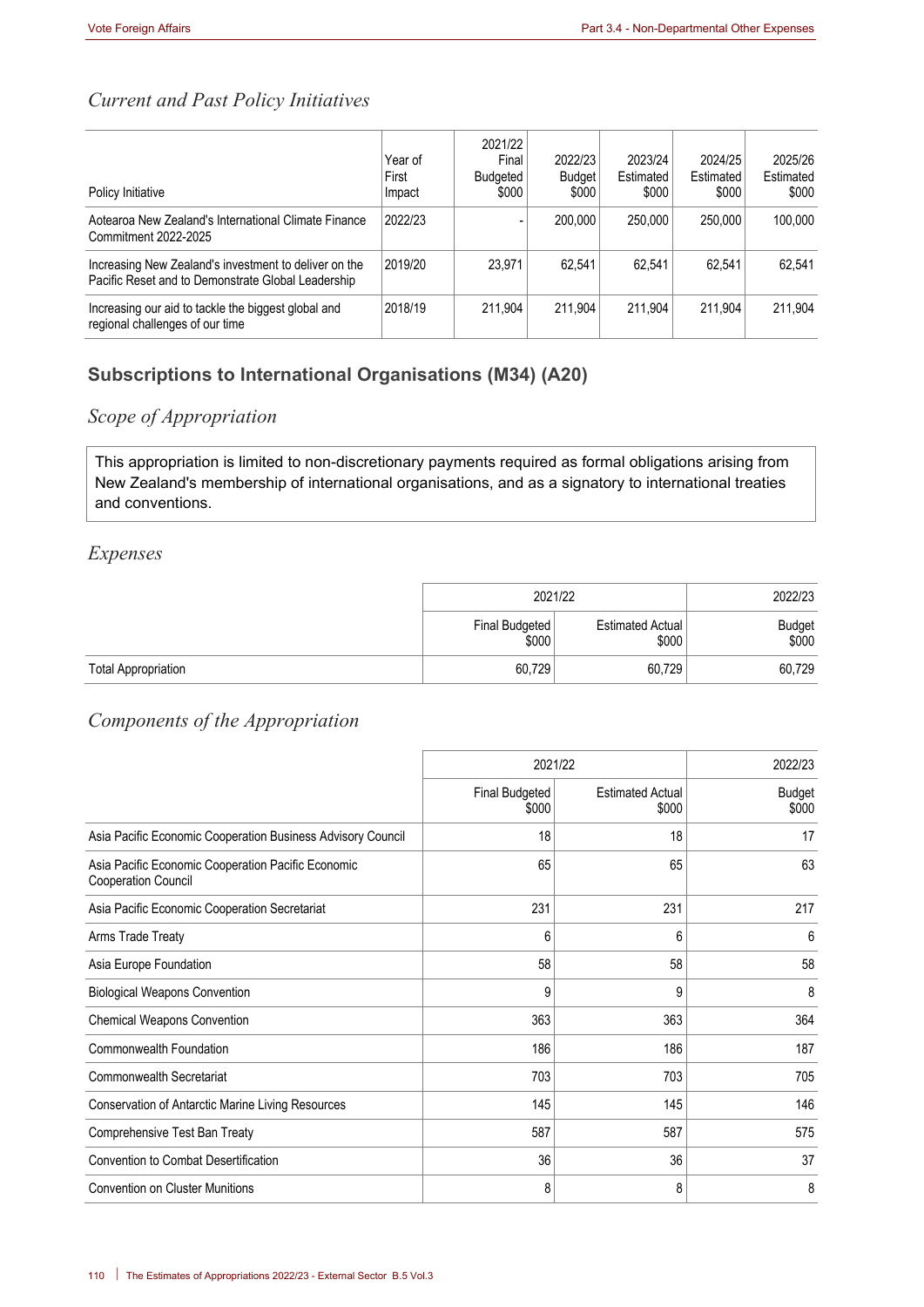|                                                       | 2021/22                        | 2022/23                          |                        |
|-------------------------------------------------------|--------------------------------|----------------------------------|------------------------|
|                                                       | <b>Final Budgeted</b><br>\$000 | <b>Estimated Actual</b><br>\$000 | <b>Budget</b><br>\$000 |
| Convention on International Exhibitions               | 33                             | 33                               | 33                     |
| Export Controls for Arms and Ammunition               | 15                             | 15                               | 15                     |
| <b>Global Environment Facility</b>                    | 2001                           | 2001                             | 2001                   |
| Inhumane Weapons Convention                           | 7                              | 7                                | 7                      |
| International Atomic Energy Agency                    | 1780                           | 1780                             | 1861                   |
| <b>International Criminal Court</b>                   | 1571                           | 1571                             | 1588                   |
| International Humanitarian Fact Finding Mission       | 3                              | 3                                | 3                      |
| International Organization of Wine and Vine           | 14                             | 14                               | 14                     |
| International Renewable Energy Agency                 | 83                             | 83                               | 78                     |
| International Seabed Authority                        | 44                             | 44                               | 41                     |
| International Whaling Commission                      | 57                             | 57                               | 58                     |
| Law of Sea Conference                                 | 223                            | 223                              | 213                    |
| NZ/US Education Foundation                            | 1172                           | 1172                             | 1172                   |
| Organisation for Economic Cooperation and Development | 4064                           | 4064                             | 4183                   |
| Ottawa Mine Bank Convention                           | 4                              | 4                                | 4                      |
| Permanent Court of Arbitration                        | 22                             | 22                               | 22                     |
| Secretariat for the Antarctic Treaty                  | 89                             | 89                               | 86                     |
| <b>SPREP Noumea Convention</b>                        | 36                             | 36                               |                        |
| Treaty on the Non-Proliferation of Nuclear Weapons    | 12                             | 12                               | 11                     |
| Treaty on the Prohibition of Nuclear Weapons          | 35                             | 35                               | 33                     |
| World Trade Organisation                              | 762                            | 762                              | 743                    |
| United Nations Subscription                           | 13511                          | 13511                            | 13470                  |
| United Nations Peacekeeping Operations                | 32776                          | 32776                            | 32702                  |
| Total                                                 | 60729                          | 60729                            | 60729                  |

# *What is Intended to be Achieved with this Appropriation*

This appropriation is intended to achieve the funding of the non-discretionary payments required as formal obligations arising from New Zealand's membership of international organisations, and as a signatory to international treaties and conventions.

# *How Performance will be Assessed and End of Year Reporting Requirements*

An exemption from reporting performance measures for this appropriation has been granted under s.15D(2)(b)(ii) of the Public Finance Act.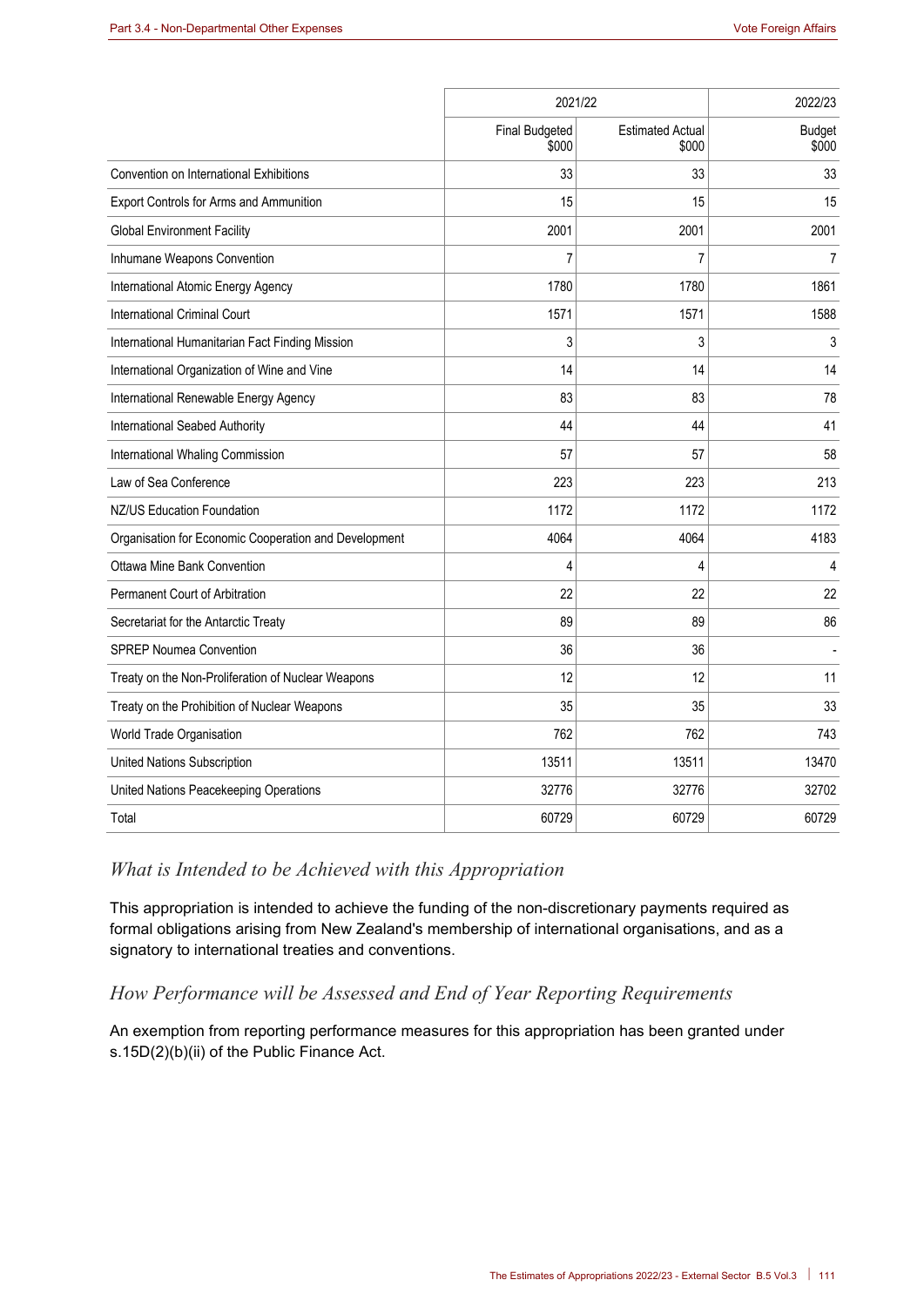# 3.5 - Non-Departmental Capital Expenditure

# **Consular Loans (M34) (A20)**

# *Scope of Appropriation*

This appropriation is limited to recoverable financial assistance provided to New Zealanders in distress overseas to help them meet essential and immediate needs, including the costs of repatriation.

# *Capital Expenditure*

|                            | 2021/22                 | 2022/23                   |                        |
|----------------------------|-------------------------|---------------------------|------------------------|
|                            | Final Budgeted<br>\$000 | Estimated Actual<br>\$000 | <b>Budget</b><br>\$000 |
| <b>Total Appropriation</b> | 500                     | 500                       | 1,700                  |

# *What is Intended to be Achieved with this Appropriation*

This appropriation is intended to achieve the provision of recoverable financial assistance to New Zealanders in distress overseas to help them meet essential and immediate needs, including the costs of repatriation.

# *How Performance will be Assessed and End of Year Reporting Requirements*

|                                       | 2021/22                    | 2022/23             |                    |
|---------------------------------------|----------------------------|---------------------|--------------------|
| Assessment of Performance             | Final Budgeted<br>Standard | Estimated<br>Actual | Budget<br>Standard |
| Number of new approved consular loans | 50                         | 16                  | 20                 |

# *End of Year Performance Reporting*

Performance information for this appropriation will be reported by the Minister of Foreign Affairs in a report to be appended to the Annual Report of the Ministry of Foreign Affairs and Trade to be tabled in the House.

# *Current and Past Policy Initiatives*

| Policy Initiative | Year of<br>First<br>Impact | 2021/22<br>Final<br>Budgeted<br>\$000 | 2022/23<br><b>Budget</b><br>\$000 | 2023/24<br>Estimated<br>\$000 | 2024/25<br>Estimated<br>\$000 | 2025/26<br>Estimated<br>\$000 |
|-------------------|----------------------------|---------------------------------------|-----------------------------------|-------------------------------|-------------------------------|-------------------------------|
| Consular Loans    | 2020/21                    | 100 <sub>1</sub>                      | 100                               | 100                           | 100 <sub>1</sub>              | 100                           |

# *Reasons for Change in Appropriation*

The increase in the appropriation to \$1.700 million is due to a capital transfer from 2021/22 to ensure that the Ministry has the financial capacity to respond to increased consular demands in 2022/23.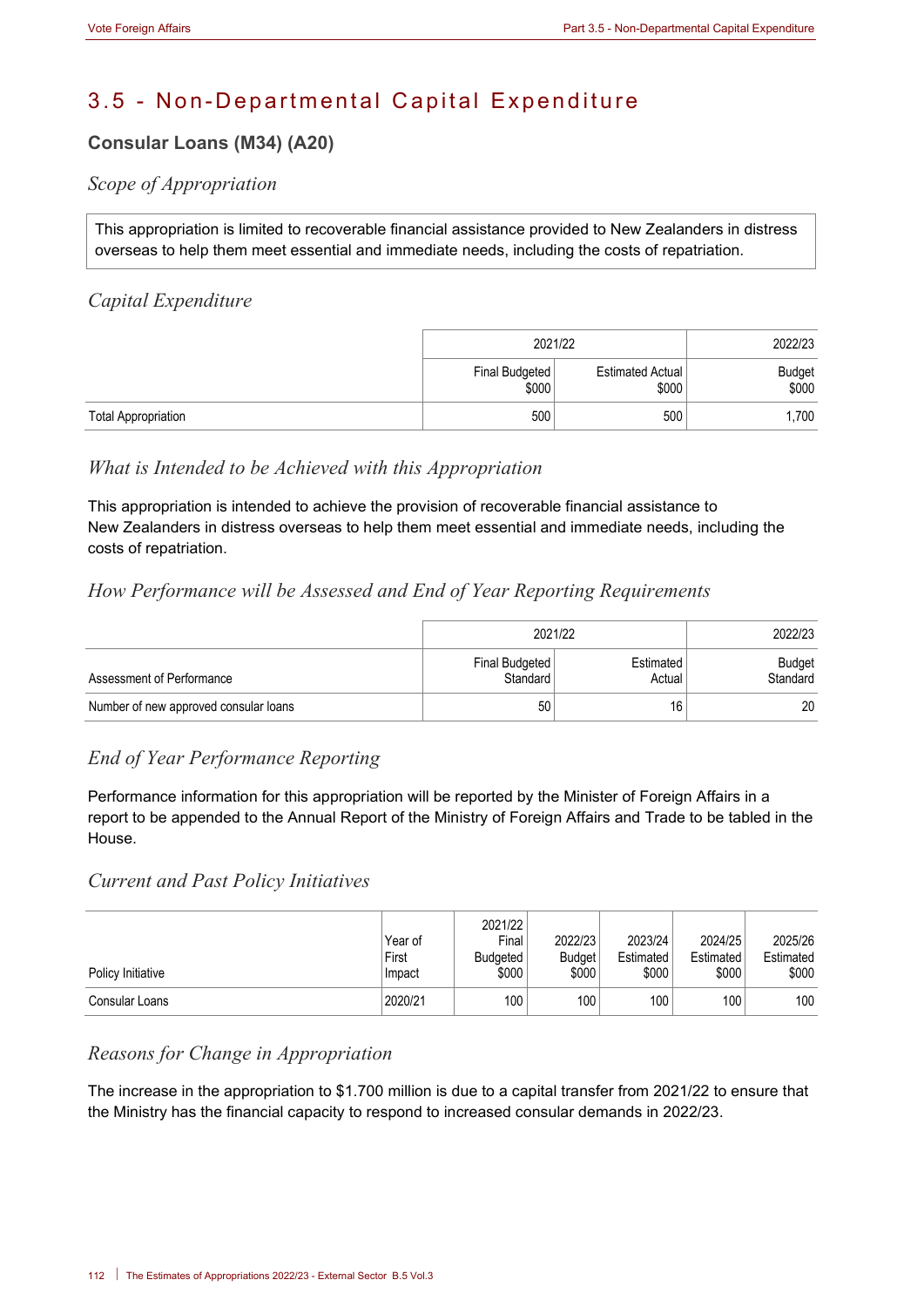# **New Zealand Antarctic Institute (M34) (A20)**

#### *Scope of Appropriation*

#### To enable NZAI to maintain the Scott Base buildings and services infrastructure.

#### *Capital Expenditure*

|                            | 2021/22                 | 2022/23                   |                        |
|----------------------------|-------------------------|---------------------------|------------------------|
|                            | Final Budgeted<br>\$000 | Estimated Actual<br>\$000 | <b>Budget</b><br>\$000 |
| <b>Total Appropriation</b> | 23,000                  | 23,000                    | 61,000                 |

## *What is Intended to be Achieved with this Appropriation*

This appropriation is intended to provide the necessary resource in the form of design, engineering, site survey, environmental impact assessment and project planning that is necessary to complete a full concept, developed design and detailed business case for a modern, low-impact, efficient facility that satisfies New Zealand's strategic interests.

# *How Performance will be Assessed and End of Year Reporting Requirements*

|                                                                                                                                                     | 2021/22                    | 2022/23                    |                    |
|-----------------------------------------------------------------------------------------------------------------------------------------------------|----------------------------|----------------------------|--------------------|
| Assessment of Performance                                                                                                                           | Final Budgeted<br>Standard | <b>Estimated</b><br>Actual | Budget<br>Standard |
| Scott Base redevelopment project - Deliver the annual plan to<br>redevelop Scott Base to agreed milestones - in scope, on time<br>and within budget | Achieved                   | Achieved (see Note 1)      | Achieved           |

Note 1 - Project funding of \$5 million scheduled for 2022/23 and beyond was brought forward to 2021/22 to advance delivery and reduce risk of future project deliverables in Antarctica.

# *End of Year Performance Reporting*

Performance information for this appropriation will be reported by the New Zealand Antarctic Institute in its Annual Report to be tabled in the House.

#### *Current and Past Policy Initiatives*

| Policy Initiative                                                                                                              | Year of<br>First<br>Impact | 2021/22<br>Final<br>Budgeted<br>\$000 | 2022/23<br><b>Budget</b><br>\$000 | 2023/24<br>Estimated<br>\$000 | 2024/25<br>Estimated<br>\$000 | 2025/26<br>Estimated<br>\$000 |
|--------------------------------------------------------------------------------------------------------------------------------|----------------------------|---------------------------------------|-----------------------------------|-------------------------------|-------------------------------|-------------------------------|
| Our Place in Antarctica - Redevelop Scott Base to<br>maintain a safe presence in Antarctica to conduct high<br>quality science | 2021/22                    | 18,000                                | 66,000                            | 114.000                       | 69.000                        | 36,000                        |

## *Reasons for Change in Appropriation*

The appropriation of \$61 million in 2022/23 is due to the new initiative funding approved for the redevelopment of Scott Base.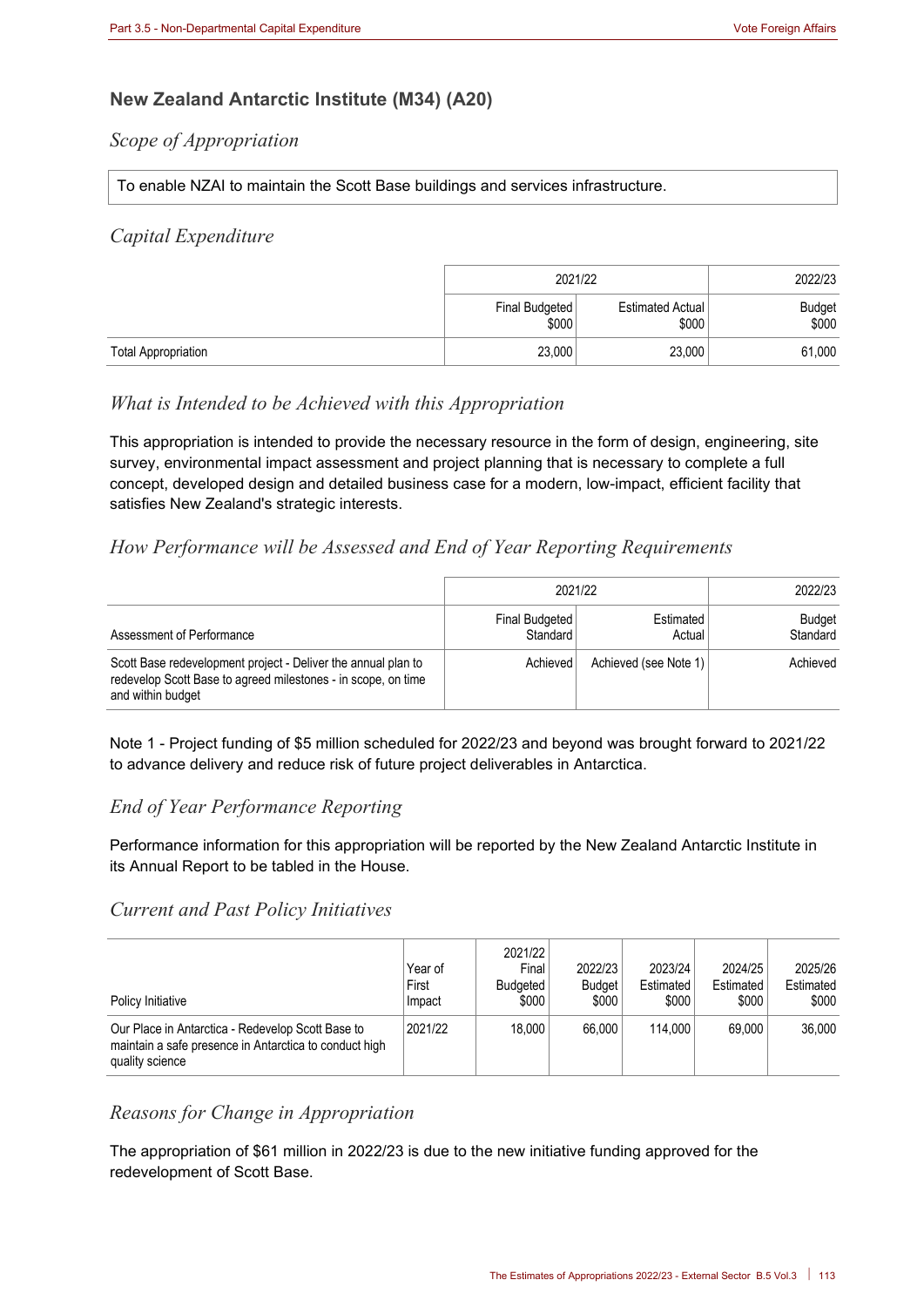# Part 4 - Details of Multi-Category Expenses and Capital Expenditure

# 4 - Multi-Category Expenses and Capital Expenditure

# **Act in the world to build a safer, more prosperous and more sustainable future for New Zealanders (M34) (A20)**

# *Overarching Purpose Statement*

The single overarching purpose of this appropriation is to promote and protect New Zealand's interests and values in the world to build a safer, more prosperous and more sustainable future for New Zealanders.

# *Scope of Appropriation*

## **Departmental Output Expenses**

#### *Analysis and advice to inform New Zealand's foreign policy*

This category is limited to providing analysis, advice and Ministerial services, and undertaking related domestic engagement, on all elements of New Zealand's foreign policy, other than international development cooperation.

#### *Delivery of New Zealand's foreign policy*

This category is limited to international representation, advocacy and negotiation on all elements of New Zealand's foreign policy, other than international development cooperation.

#### *Delivery of services*

This category is limited to the delivery of services to support New Zealand individuals, businesses and agencies overseas, and host government services to the diplomatic and consular corps in New Zealand.

## *Management of New Zealand's International Development Cooperation*

This category is limited to advice (including related domestic engagement and Ministerial services), representation and advocacy on international development issues, and the management of the New Zealand Aid Programme.

# *Expenses, Revenue and Capital Expenditure*

|                                                                      | 2021/22                 | 2022/23                          |                 |
|----------------------------------------------------------------------|-------------------------|----------------------------------|-----------------|
|                                                                      | Final Budgeted<br>\$000 | <b>Estimated Actual</b><br>\$000 | Budget<br>\$000 |
| <b>Total Appropriation</b>                                           | 490,411                 | 478,880                          | 507,441         |
| <b>Departmental Output Expenses</b>                                  |                         |                                  |                 |
| Analysis and advice to inform New Zealand's foreign policy           | 64,861                  | 63.165                           | 63,260          |
| Delivery of New Zealand's foreign policy                             | 272.950                 | 266.183                          | 279,983         |
| Delivery of services                                                 | 58,162                  | 56,819                           | 56,934          |
| Management of New Zealand's International Development<br>Cooperation | 94.438                  | 92.713                           | 107.264         |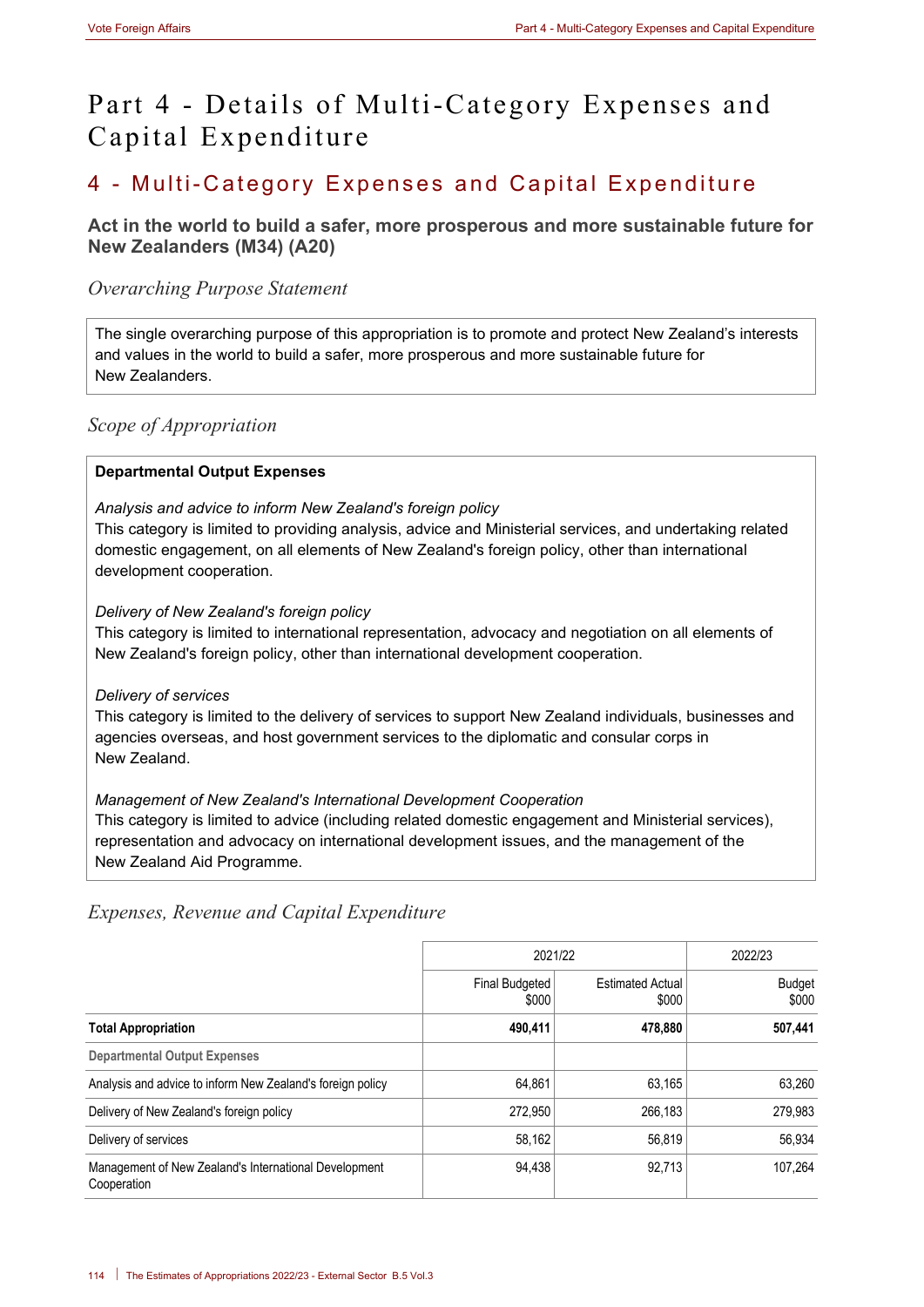|                                                                      | 2021/22                        | 2022/23                          |                        |
|----------------------------------------------------------------------|--------------------------------|----------------------------------|------------------------|
|                                                                      | <b>Final Budgeted</b><br>\$000 | <b>Estimated Actual</b><br>\$000 | <b>Budget</b><br>\$000 |
| <b>Funding for Departmental Output Expenses</b>                      |                                |                                  |                        |
| <b>Revenue from the Crown</b>                                        | 479,596                        | 468,065                          | 496,626                |
| Analysis and advice to inform New Zealand's foreign policy           | 64,861                         | 63,165                           | 63,260                 |
| Delivery of New Zealand's foreign policy                             | 272.950                        | 266,183                          | 279,983                |
| Delivery of services                                                 | 47,347                         | 46,004                           | 46,119                 |
| Management of New Zealand's International Development<br>Cooperation | 94,438                         | 92,713                           | 107,264                |
| <b>Revenue from Others</b>                                           | 10,815                         | 10,815                           | 10,815                 |
| Delivery of services                                                 | 10,815                         | 10,815                           | 10.815                 |

# *Components of the Appropriation*

|                                                                                                                                                               | 2021/22                        | 2022/23                          |                        |
|---------------------------------------------------------------------------------------------------------------------------------------------------------------|--------------------------------|----------------------------------|------------------------|
|                                                                                                                                                               | <b>Final Budgeted</b><br>\$000 | <b>Estimated Actual</b><br>\$000 | <b>Budget</b><br>\$000 |
| <b>Departmental Output Expense</b>                                                                                                                            |                                |                                  |                        |
| Analysis and Advice to inform New Zealand's foreign policy                                                                                                    |                                |                                  |                        |
| Policy Advice                                                                                                                                                 | 48,018                         | 46,763                           | 46,833                 |
| <b>Ministerial Services</b>                                                                                                                                   | 4,550                          | 4,431                            | 4,438                  |
| <b>Monitor Crown Entities</b>                                                                                                                                 | 70                             | 68                               | 68                     |
| Aotearoa New Zealand domestic engagement                                                                                                                      | 12,223                         | 11,903                           | 11,921                 |
| Total Analysis and Advice to inform New Zealand's foreign<br>policy                                                                                           | 64,861                         | 63,165                           | 63,260                 |
| <b>Departmental Output Expense</b>                                                                                                                            |                                |                                  |                        |
| Delivery of New Zealand's foreign policy                                                                                                                      |                                |                                  |                        |
| Strengthen, protect and use international rules and institutions to<br>pursue Aotearoa New Zealand values and interests                                       | 34,349                         | 33,498                           | 35,234                 |
| Grow sustainable economic returns and resilience from trade,<br>investment and other international connections                                                | 55,321                         | 53,950                           | 56,746                 |
| Embed Aotearoa New Zealand as an active and integral partner<br>in shaping an Indo-Pacific order that delivers regional stability<br>and economic integration | 18,424                         | 17,968                           | 18,899                 |
| Promote a stable, prosperous and resilient Pacific in which<br>Aotearoa New Zealand's interests and influence are safeguarded                                 | 32,900                         | 32,084                           | 33,748                 |
| Promote sustainable international solutions to global<br>environment and natural resource challenges that impact on<br>Aotearoa New Zealand                   | 15,984                         | 15,588                           | 16,396                 |
| Lead Aotearoa New Zealand's international action to advance<br>and protect New Zealanders' safety and Aotearoa New Zealand's<br>security                      | 19,559                         | 19,074                           | 20,063                 |
| Build and leverage targeted international relationships to achieve<br>our goals                                                                               | 96,413                         | 94,021                           | 98,897                 |
| Total Delivery of New Zealand's foreign policy                                                                                                                | 272,950                        | 266,183                          | 279,983                |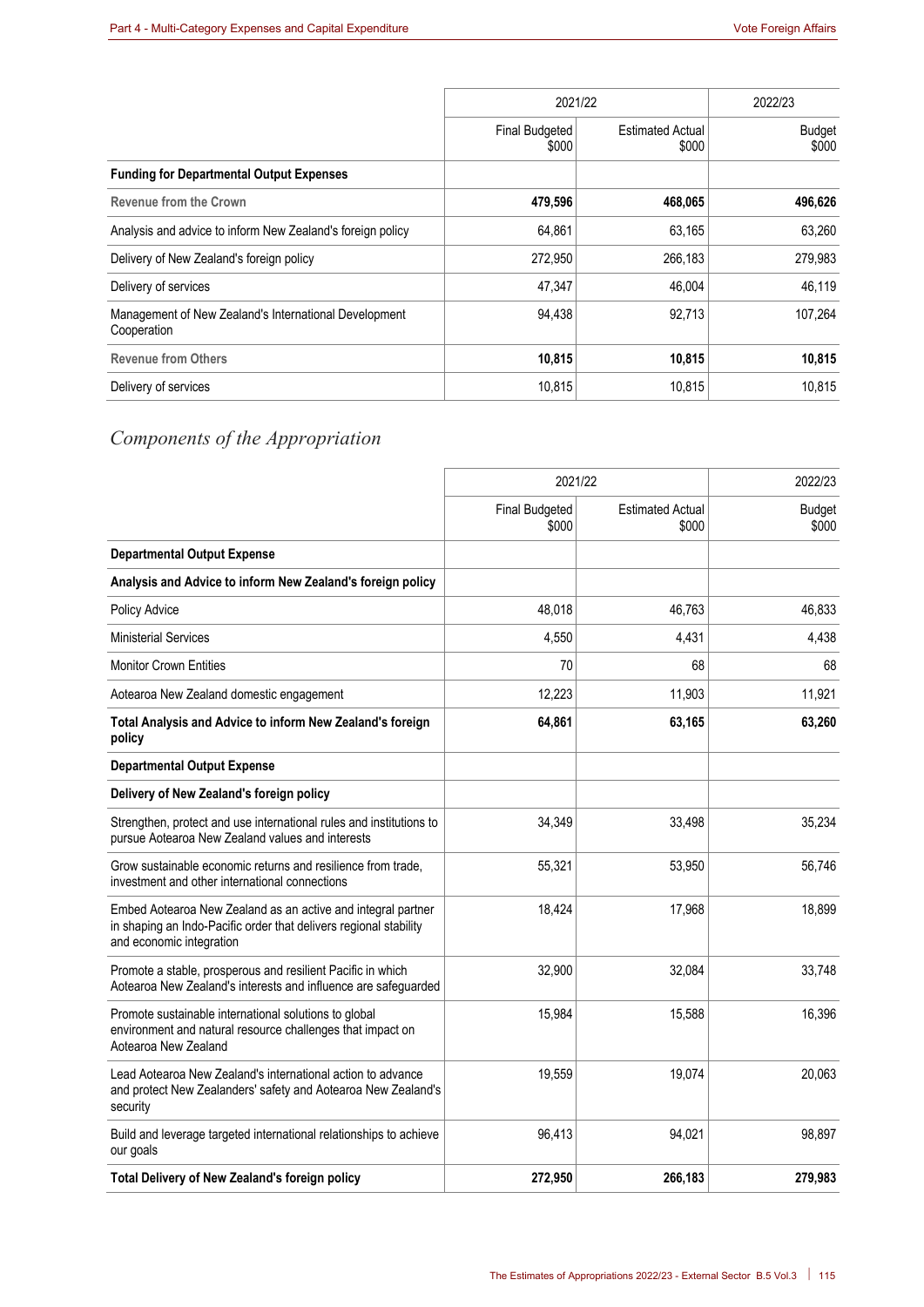|                                                                                          | 2021/22                        |                                  | 2022/23                |
|------------------------------------------------------------------------------------------|--------------------------------|----------------------------------|------------------------|
|                                                                                          | <b>Final Budgeted</b><br>\$000 | <b>Estimated Actual</b><br>\$000 | <b>Budget</b><br>\$000 |
| <b>Departmental Output Expense</b>                                                       |                                |                                  |                        |
| <b>Delivery of Services</b>                                                              |                                |                                  |                        |
| Services to New Zealand exporters and businesses to help them<br>succeed overseas        | 9,984                          | 9,754                            | 9,774                  |
| Consular services to keep New Zealanders safer abroad                                    | 37,620                         | 36,751                           | 36,825                 |
| Host government services to the diplomatic and consular corps<br>in Aotearoa New Zealand | 2,290                          | 2,237                            | 2,241                  |
| Services for other Aotearoa New Zealand agencies overseas                                | 8,268                          | 8,077                            | 8,094                  |
| <b>Total Delivery of Services</b>                                                        | 58,162                         | 56,819                           | 56,934                 |
| <b>Departmental Output Expense</b>                                                       |                                |                                  |                        |
| Management of New Zealand's International Development<br>Cooperation                     |                                |                                  |                        |
| Policy Advice                                                                            | 3,177                          | 3,119                            | 3,608                  |
| <b>Ministerial Services</b>                                                              | 19                             | 19                               | 21                     |
| Representation and advocacy                                                              | 5,941                          | 5,833                            | 6,748                  |
| Aotearoa New Zealand Domestic Engagement                                                 | 7,444                          | 7.308                            | 8,455                  |
| Delivery of the New Zealand Aid Programme                                                | 77,857                         | 76.434                           | 88,432                 |
| <b>Total Management of New Zealand's International</b><br><b>Development Cooperation</b> | 94,438                         | 92,713                           | 107,264                |
| <b>Total Multi-Category Appropriation</b>                                                | 490,411                        | 478,880                          | 507,441                |

## *What is Intended to be Achieved with this Appropriation*

This appropriation is intended to achieve the provision of analysis and advice, and delivery of Aotearoa New Zealand's foreign policy through representation, advocacy and negotiation; the delivery of services to support New Zealand individuals, businesses and agencies overseas, and host government services to the diplomatic and consular corps in Aotearoa New Zealand; and management of Aotearoa New Zealand's international development cooperation (including related advice, representation and advocacy).

# *How Performance will be Assessed for this Appropriation*

|                                                                                                                          | 2021/22                    | 2022/23             |                           |
|--------------------------------------------------------------------------------------------------------------------------|----------------------------|---------------------|---------------------------|
| Assessment of Performance                                                                                                | Final Budgeted<br>Standard | Estimated<br>Actual | <b>Budget</b><br>Standard |
| Percentage of stakeholders who are satisfied with MFAT's<br>effectiveness at representing Aotearoa New Zealand interests | 80%                        | 80%                 | 80%                       |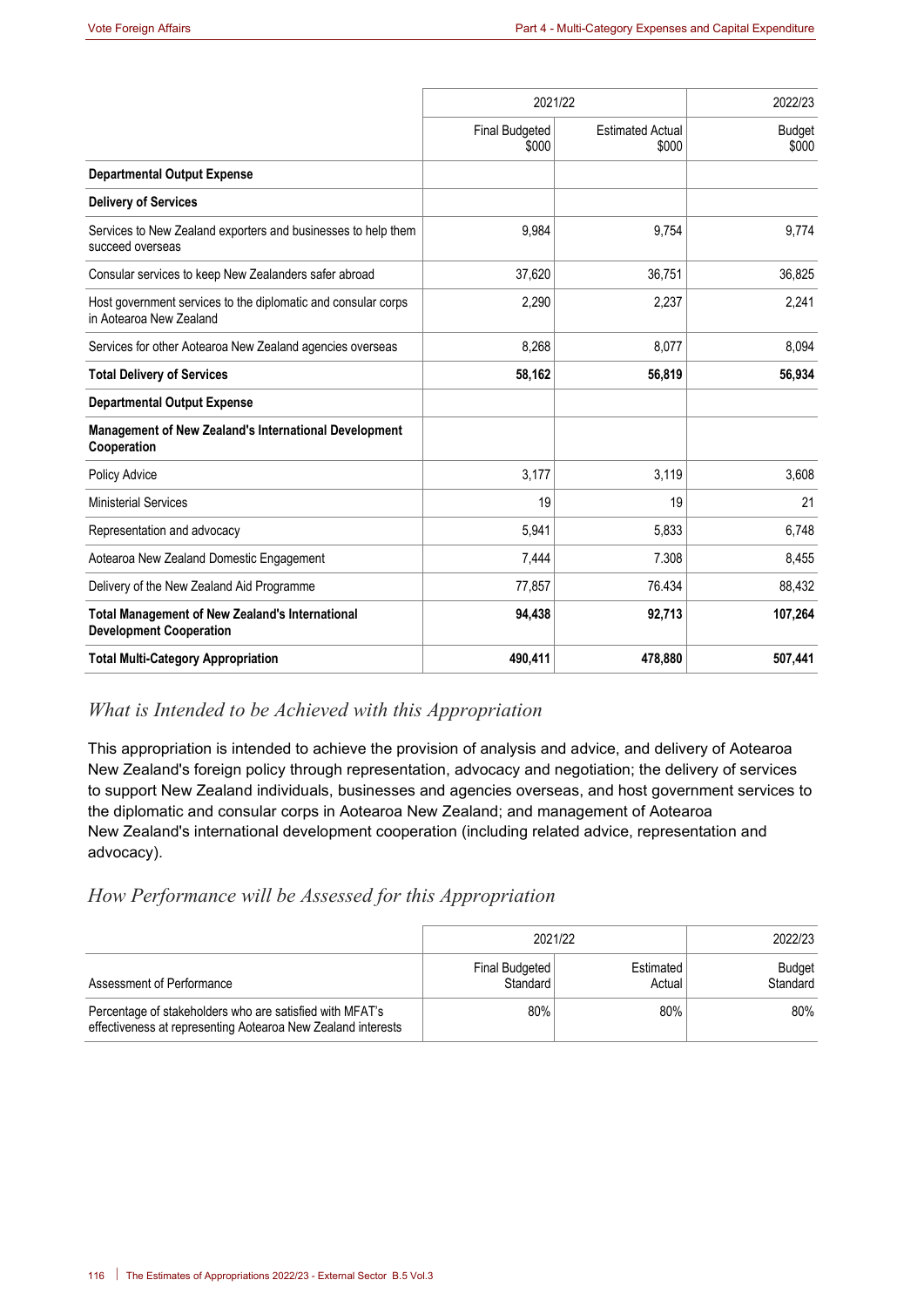# *What is Intended to be Achieved with each Category and How Performance will be Assessed*

|                                                                                                                                                                                                                                                    | 2021/22                           |                     | 2022/23                     |
|----------------------------------------------------------------------------------------------------------------------------------------------------------------------------------------------------------------------------------------------------|-----------------------------------|---------------------|-----------------------------|
| Assessment of Performance                                                                                                                                                                                                                          | <b>Final Budgeted</b><br>Standard | Estimated<br>Actual | <b>Budget</b><br>Standard   |
| <b>Departmental Output Expenses</b>                                                                                                                                                                                                                |                                   |                     |                             |
| Analysis and advice to inform New Zealand's foreign policy                                                                                                                                                                                         |                                   |                     |                             |
| This category is limited to providing analysis, advice and<br>Ministerial services, and undertaking related domestic<br>engagement, on all elements of Aotearoa New Zealand's foreign<br>policy, other than international development cooperation. |                                   |                     |                             |
| <b>Policy Advice</b>                                                                                                                                                                                                                               |                                   |                     |                             |
| Policy submissions produced for Ministers                                                                                                                                                                                                          | 550-750                           | 1,500               | 1,250-1,750 (see Note<br>1) |
| Assessment of performance of the quality of the Ministry's policy<br>advice papers (see Note 2)                                                                                                                                                    | 4                                 | 4                   | 4                           |
| In relation to the quality of policy advice, the distribution of<br>scores for policy papers assessed using the common Policy<br><b>Quality Framework:</b>                                                                                         |                                   |                     |                             |
| Score of 4.5 or higher will be no less than                                                                                                                                                                                                        | 40%                               | 40%                 | 40%                         |
| Score of 3 or higher will be no less than (see Note 3)                                                                                                                                                                                             | New measure                       | New measure         | 100%                        |
| Satisfaction of the portfolio Minister with the policy advice service<br>(see Note 4)                                                                                                                                                              | 4 or above                        | 4 or above          | 4 or above                  |
| <b>Ministerial Services</b>                                                                                                                                                                                                                        |                                   |                     |                             |
| Number of Ministerial letters prepared                                                                                                                                                                                                             | 1,000-1,150                       | 1,100               | 1,000-1,250 (see<br>Note 1) |
| Number of Parliamentary Question responses provided                                                                                                                                                                                                | 170-250                           | 500                 | 300-500 (see Note 1)        |
| Number of Ministry Official Information Act request (OIA)<br>responses provided                                                                                                                                                                    | 250-300                           | 330                 | 250-350                     |
| Percentage of Ministerial correspondence completed within<br>15 working days                                                                                                                                                                       | 90%                               | 95%                 | 90%                         |
| Percentage of Ministry OIA requests responded to within<br>statutory timeframes (see Note 5)                                                                                                                                                       | 90%                               | 95%                 | 90%                         |
| Average number of days to send Ministry OIA request response<br>to a requestor (see Note 5)                                                                                                                                                        | 25 days                           | 25 days             | 25 days                     |
| <b>Monitor Crown entities</b>                                                                                                                                                                                                                      |                                   |                     |                             |
| Ministers receive advice on the performance of Crown entities<br>within agreed timeframes                                                                                                                                                          | 100%                              | 100%                | 100%                        |
| Aotearoa New Zealand domestic engagement                                                                                                                                                                                                           |                                   |                     |                             |
| Percentage of domestic stakeholders who are satisfied with their<br>engagement with MFAT                                                                                                                                                           | 90%                               | 90%                 | 90%                         |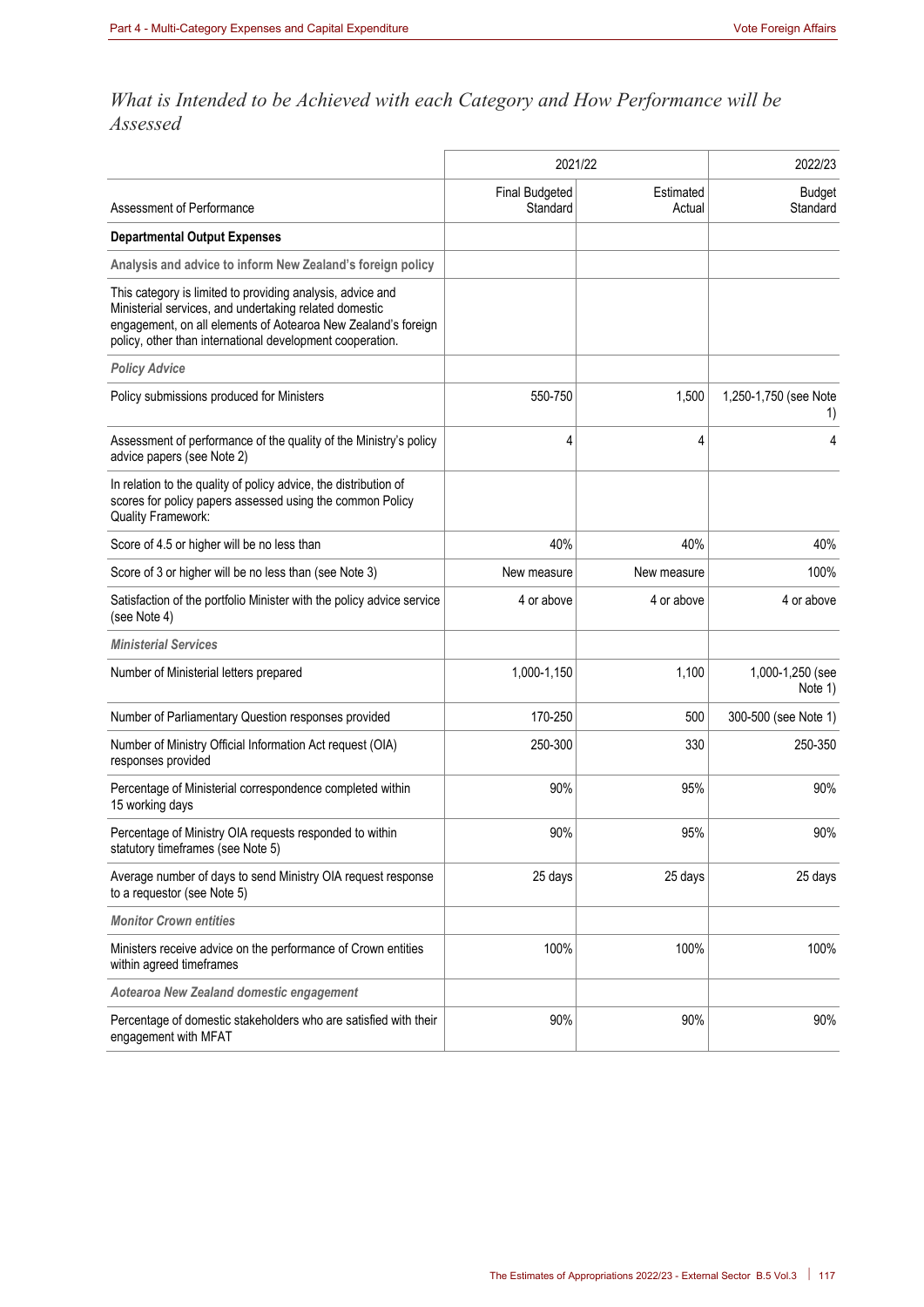|                                                                                                                                                                                                                  | 2021/22                                   |                     | 2022/23                   |
|------------------------------------------------------------------------------------------------------------------------------------------------------------------------------------------------------------------|-------------------------------------------|---------------------|---------------------------|
| Assessment of Performance                                                                                                                                                                                        | <b>Final Budgeted</b><br>Standard         | Estimated<br>Actual | <b>Budget</b><br>Standard |
| Delivery of New Zealand's foreign policy                                                                                                                                                                         |                                           |                     |                           |
| This category is intended to achieve international representation,<br>advocacy and negotiation on all elements of Aotearoa<br>New Zealand's foreign policy, other than international<br>development cooperation. |                                           |                     |                           |
| Strengthen, protect and use international rules and<br>institutions to pursue Aotearoa New Zealand values and<br><i>interests</i>                                                                                |                                           |                     |                           |
| Number of multilateral meetings in which Ministers are supported<br>to participate (UN, WTO, Commonwealth, OECD and other<br>relevant meetings) (see Note 6)                                                     | $15 - 25$                                 | $15 - 25$           | Baseline to be reset      |
| Number of resolutions Aotearoa New Zealand leads or co-<br>sponsors in the UN General Assembly and the Human Rights<br>Council                                                                                   | $20 - 30$                                 | 70                  | 55-75 (see Note 1)        |
| Number of negotiations concluded in line with Cabinet mandates                                                                                                                                                   | $5 - 10$                                  | $5 - 10$            | 3-8 (see Note 7)          |
| Proportion of issues raised by Aotearoa New Zealand in WTO<br>committees resolved to the satisfaction of our domestic traders                                                                                    | 10%                                       | 10%                 | 10% (see Note 8)          |
| Percentage of WTO notification obligations that Aotearoa<br>New Zealand has complied with in a timely manner                                                                                                     | 90%                                       | 90%                 | 90%                       |
| Grow sustainable economic returns and resilience from<br>trade, investment and other international connections                                                                                                   |                                           |                     |                           |
| Number of visits on which New Zealand Trade Ministers are<br>supported by the Ministry (see Note 9)                                                                                                              | Pending removal of<br>travel restrictions | $\overline{4}$      | $3-5$                     |
| Number of trade negotiations concluded in line with Cabinet<br>mandate and signed                                                                                                                                | 3                                         | $\mathbf{1}$        | 3                         |
| Number of trade negotiations in progress                                                                                                                                                                         | $5 - 8$                                   | 12                  | 11 (see Note 7)           |
| Number of Non-Tariff Barriers resolved for exporters                                                                                                                                                             | 15                                        | 14                  | 15                        |
| <b>Embed Aotearoa New Zealand as an active and integral</b><br>partner in shaping an Indo-Pacific order that delivers<br>regional stability and economic integration                                             |                                           |                     |                           |
| Number of APEC, ASEAN, EAS, ARF, ASEM, FEALAC<br>meetings in which Ministers are supported to participate<br>(see Note 6)                                                                                        | 20-30                                     | $20 - 30$           | Baseline to be reset      |
| Number of official-level Indo-Pacific regional meetings MFAT<br>participates in                                                                                                                                  | 100-140                                   | 100-140             | 90-120 (see Note 7)       |
| Number of policy statements and initiatives initiated or co-<br>sponsored by Aotearoa New Zealand in Indo-Pacific regional<br>fora                                                                               | 22-32                                     | 22-32               | 18-28 (see Note 7)        |
| Percentage of Aotearoa New Zealand's commitments in the<br>ASEAN Plan of Action assessed as on track or completed at the<br>end of the financial year (see Note 10)                                              | 70%                                       | 70%                 | 70%                       |
| Promote a stable, prosperous and resilient Pacific in which<br>Aotearoa New Zealand's interests and influence are<br>safeguarded                                                                                 |                                           |                     |                           |
| Inwards Guest of Government visits from Pacific countries<br>supported by the Ministry (see Note 9)                                                                                                              | Pending removal of<br>travel restrictions | $1 - 2$             | $4 - 8$                   |
| Number of outward bilateral visits to Pacific countries on which<br>New Zealand Ministers are supported by the Ministry<br>(see Note 9)                                                                          | Pending removal of<br>travel restrictions | $1 - 2$             | $5 - 12$                  |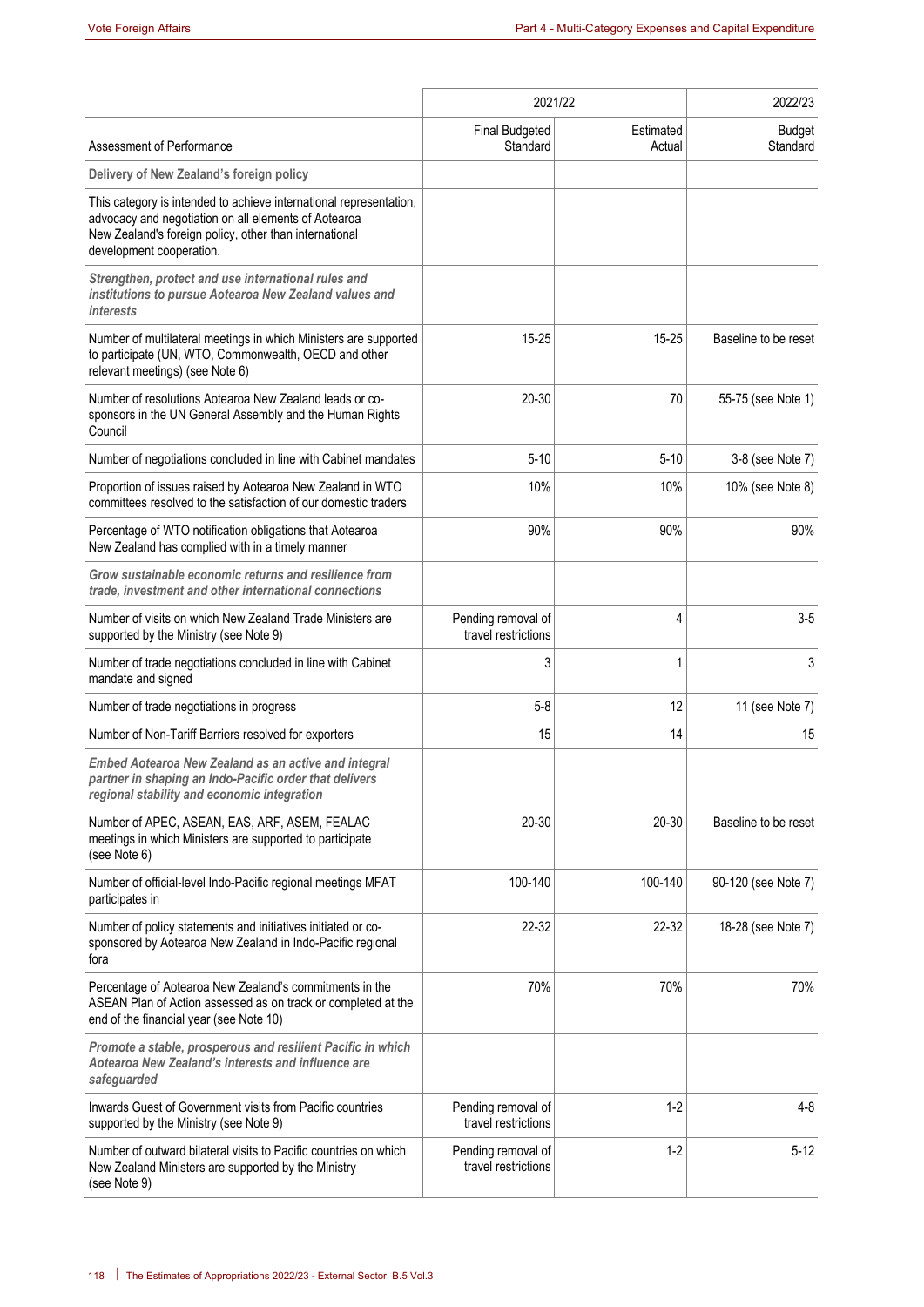|                                                                                                                                                                 | 2021/22                                   | 2022/23             |                           |
|-----------------------------------------------------------------------------------------------------------------------------------------------------------------|-------------------------------------------|---------------------|---------------------------|
| Assessment of Performance                                                                                                                                       | <b>Final Budgeted</b><br>Standard         | Estimated<br>Actual | <b>Budget</b><br>Standard |
| Number of High Level Consultations between Aotearoa<br>New Zealand and Pacific bilateral partners                                                               | 12                                        | 12                  | 12                        |
| Number of High Level Consultations between Aotearoa<br>New Zealand and Pacific Regional Agencies                                                                | 2                                         | 3                   | 3                         |
| Formal engagements focused on the Pacific between Aotearoa<br>New Zealand and non-Pacific bilateral partners                                                    | 5                                         | 5                   | 5                         |
| Percentage of implemented Pacific Security Fund projects which<br>meet stated objectives                                                                        | 100%                                      | 100%                | 100%                      |
| Percentage of implemented Pacific Enabling Fund projects which<br>meet stated objectives                                                                        | 100%                                      | 100%                | 100%                      |
| Promote sustainable international solutions to global<br>environment and natural resource challenges that impact on<br>Aotearoa New Zealand                     |                                           |                     |                           |
| Number of multilateral or plurilateral environment and climate<br>change-related meetings in which Ministers are supported to<br>participate (see Note 6)       | $15 - 20$                                 | $15 - 20$           | Baseline to be reset      |
| Number of negotiations concluded in line with Cabinet mandates                                                                                                  | 3                                         | 3                   | 3                         |
| Number of High-Level Consultations between Aotearoa<br>New Zealand and bilateral partners on climate change issues                                              | 5                                         | 4                   | 5                         |
| Lead Aotearoa New Zealand's international action to<br>advance and protect New Zealanders' safety and Aotearoa<br><b>New Zealand's security</b>                 |                                           |                     |                           |
| Number of multilateral and regional security-related meetings in<br>which Ministers are supported to participate (see Note 6)                                   | $20 - 25$                                 | $20 - 25$           | Baseline to be reset      |
| Number of people trained to lift security capability from MFAT's<br>Global Security Fund (see Note 11)                                                          | Revised measure                           | Revised measure     | 120-180                   |
| Number of export control permits assessed                                                                                                                       | 700-800                                   | 700-800             | 700-800                   |
| Number of space payload approvals assessed                                                                                                                      | $15 - 20$                                 | 15-20               | 15-20                     |
| Number of high-quality joint Cabinet papers regarding peace and<br>security related deployments approved by Ministers                                           | $1 - 3$                                   | 7                   | 2                         |
| Build and leverage targeted international relationships to<br>achieve our goals                                                                                 |                                           |                     |                           |
| Inwards Guest of Government visits supported by the Ministry<br>(from outside the Pacific) (see Note 9)                                                         | Pending removal of<br>travel restrictions | 0                   | 20-30                     |
| Number of outward bilateral visits on which New Zealand<br>Ministers are supported by the Ministry (outside the Pacific) (see<br>Note 9)                        | Pending removal of<br>travel restrictions | 4                   | $30 - 40$                 |
| Percentage of visits rated as 4 or better on a scale of 1-5 by<br>internal review against the Ministry's quality standard for visits<br>management (see Note 9) | Pending removal of<br>travel restrictions | Not measured        | 80%                       |
| Number of joint Ministerial statements delivered with bilateral<br>partners                                                                                     | $15 - 25$                                 | $5 - 10$            | 5-10 (see Note 1)         |
| Number of Foreign Ministry Consultations between Aotearoa<br>New Zealand and bilateral partners                                                                 | $30 - 40$                                 | 20-26               | 20-26 (see Note 1)        |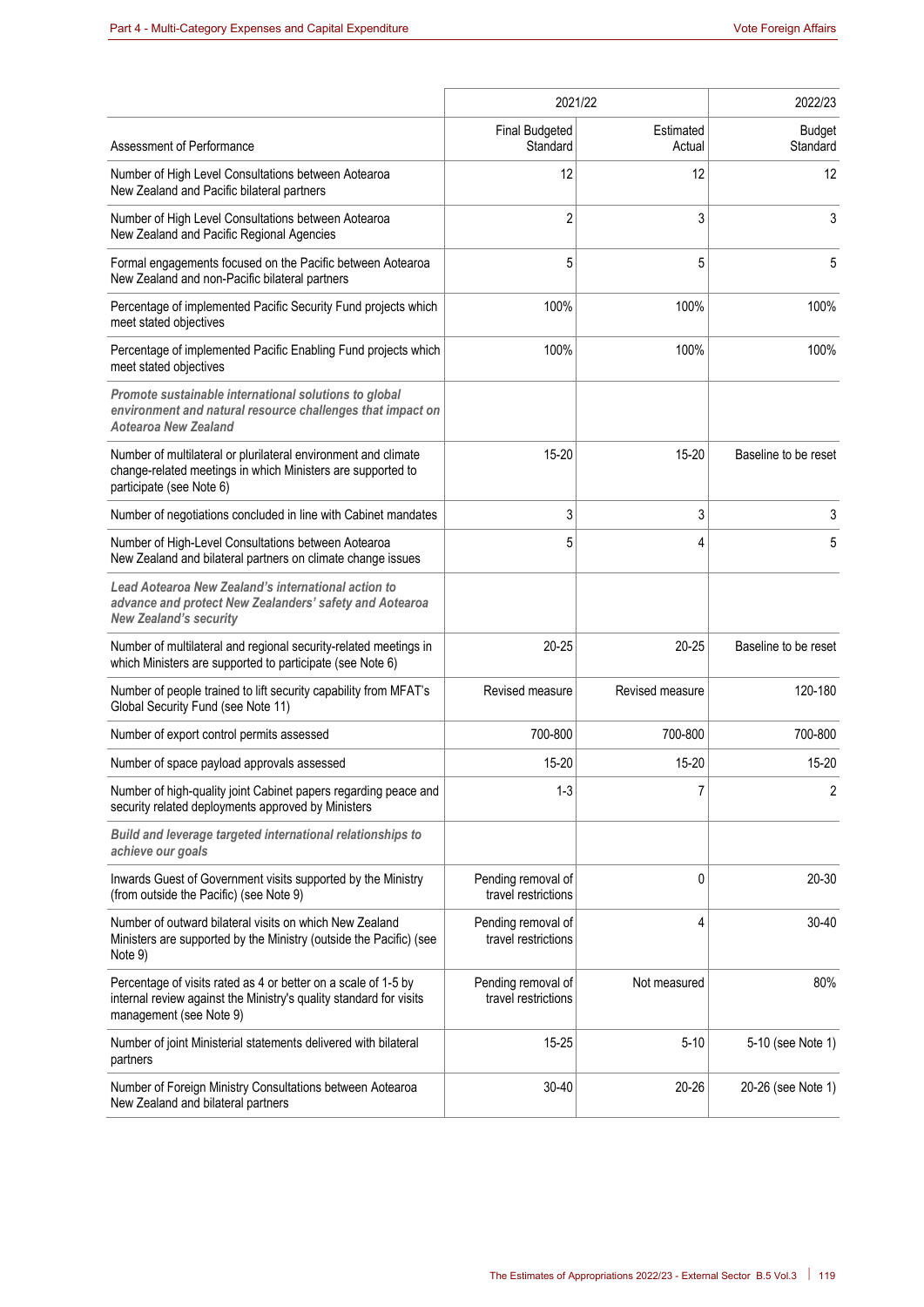|                                                                                                                                                                                                                                                                                                                             |                                   | 2021/22             | 2022/23                        |
|-----------------------------------------------------------------------------------------------------------------------------------------------------------------------------------------------------------------------------------------------------------------------------------------------------------------------------|-----------------------------------|---------------------|--------------------------------|
| Assessment of Performance                                                                                                                                                                                                                                                                                                   | <b>Final Budgeted</b><br>Standard | Estimated<br>Actual | <b>Budget</b><br>Standard      |
| Delivery of services                                                                                                                                                                                                                                                                                                        |                                   |                     |                                |
| This category is intended to achieve the delivery of services to<br>support Aotearoa New Zealand individuals, businesses and<br>agencies overseas, and host government services to the<br>diplomatic and consular corps in Aotearoa New Zealand.                                                                            |                                   |                     |                                |
| Services to Aotearoa New Zealand exporters and<br>businesses to help them succeed overseas                                                                                                                                                                                                                                  |                                   |                     |                                |
| Percentage of exporters who are satisfied that MFAT solved their<br>queries                                                                                                                                                                                                                                                 | 95%                               | 89%                 | 95%                            |
| Number of unique visits on Tradebarriers.govt.nz and Tariff<br>finder online services                                                                                                                                                                                                                                       | 35,000-40,000                     | 47,000              | 40,000-50,000 (see<br>Note 1)  |
| Number of "market insight" reports on the conditions in offshore<br>countries published by the Ministry for exporters                                                                                                                                                                                                       | 90-110                            | 90-110              | 90-110                         |
| Number of unique visits on "market insight" report pages on the<br>Ministry website                                                                                                                                                                                                                                         | 25,000-35,000                     | 94,000              | 90,000-100,000 (see<br>Note 1) |
| Consular services to keep New Zealanders safer abroad                                                                                                                                                                                                                                                                       |                                   |                     |                                |
| Percentage of respondents satisfied with the quality of consular<br>services (see Note 12)                                                                                                                                                                                                                                  | New measure                       | New measure         | 85%                            |
| Distressed New Zealanders overseas who received consular<br>services (demand driven) (see Note 13)                                                                                                                                                                                                                          | 3,000-3,500                       | 3,947               | 3,500-4,000 (see Note<br>1)    |
| General consular advice enquiries responded to (demand driven)                                                                                                                                                                                                                                                              | 25,000-35,000                     | 44,569              | 45,000-55,000 (see<br>Note 1)  |
| Notarial services provided (demand driven)                                                                                                                                                                                                                                                                                  | 7,000-10,000                      | 7,358               | 7,000-10,000                   |
| Consular emergencies responded to                                                                                                                                                                                                                                                                                           | 30                                | 24                  | 30                             |
| Host government services to the diplomatic and consular<br>corps in Aotearoa New Zealand                                                                                                                                                                                                                                    |                                   |                     |                                |
| Percentage of relevant formal Aotearoa New Zealand<br>appointment documentation prepared in compliance with the<br>Diplomatic Privileges and Immunities Act 1968 and Consular<br>Privileges and Immunities Act 1971 and the Vienna Convention<br>on Diplomatic Relations and the Vienna Convention on Consular<br>Relations | 100%                              | 100%                | 100%                           |
| Percentage of arrival and departure documentation for foreign<br>diplomatic and consular staff resident in Aotearoa New Zealand<br>completed within 10 working days                                                                                                                                                         | 90-100%                           | 80-100%             | 80-100%                        |
| Services for other Aotearoa New Zealand agencies overseas                                                                                                                                                                                                                                                                   |                                   |                     |                                |
| Average satisfaction score on the Ministry's service provision on<br>a five point scale (see Note 14)                                                                                                                                                                                                                       | 3.5                               | 3.5                 | 3.5                            |
| Management of New Zealand's International Development<br>Cooperation                                                                                                                                                                                                                                                        |                                   |                     |                                |
| This category is limited to advice (including related domestic<br>engagement and Ministerial services), representation and<br>advocacy on international development issues, and the<br>management of the New Zealand Aid Programme.                                                                                         |                                   |                     |                                |
| <b>Policy Advice</b>                                                                                                                                                                                                                                                                                                        |                                   |                     |                                |
| Policy submissions produced for Ministers                                                                                                                                                                                                                                                                                   | 150-200                           | 300                 | 200-300 (see Note 1)           |
| Assessment of performance of the quality of the Ministry's policy<br>advice papers (see Note 2)                                                                                                                                                                                                                             | 4                                 | 4                   | 4                              |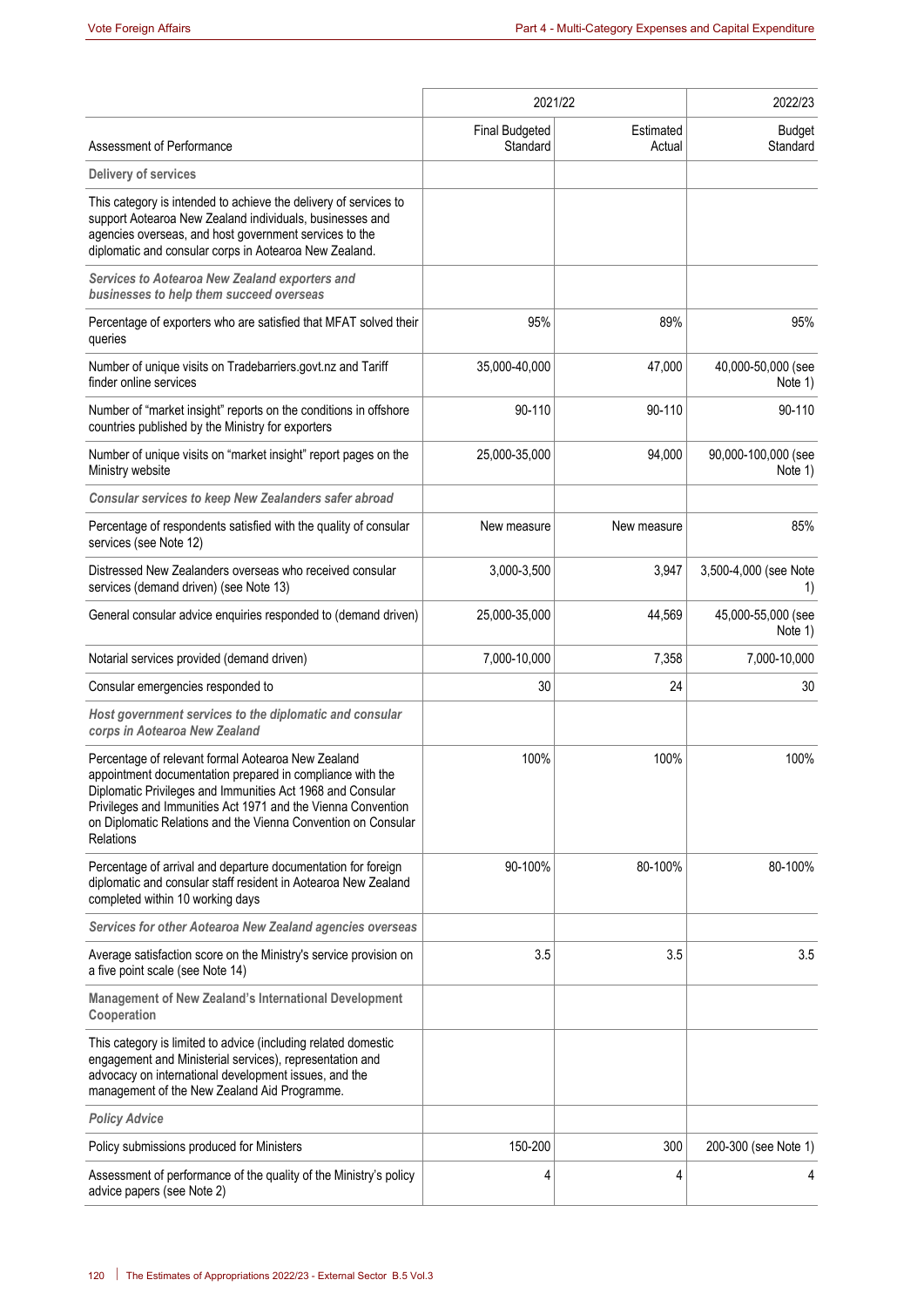|                                                                                                                                                                                                                     | 2021/22                                                   | 2022/23                                                   |                                                           |
|---------------------------------------------------------------------------------------------------------------------------------------------------------------------------------------------------------------------|-----------------------------------------------------------|-----------------------------------------------------------|-----------------------------------------------------------|
|                                                                                                                                                                                                                     | <b>Final Budgeted</b>                                     | Estimated                                                 | <b>Budget</b>                                             |
| Assessment of Performance                                                                                                                                                                                           | Standard                                                  | Actual                                                    | Standard                                                  |
| In relation to the quality of policy advice, the distribution of<br>scores for policy papers assessed using the common Policy<br><b>Quality Framework:</b>                                                          |                                                           |                                                           |                                                           |
| Score of 4.5 or higher will be no less than                                                                                                                                                                         | 40%                                                       | 40%                                                       | 40%                                                       |
| Score of 3 or higher will be no less than (see Note 3)                                                                                                                                                              | New measure                                               | New measure                                               | 100%                                                      |
| Satisfaction of the portfolio Minister with the policy advice service<br>(see Note 4)                                                                                                                               | 4 or above                                                | 4 or above                                                | 4 or above                                                |
| <b>Ministerial Services</b>                                                                                                                                                                                         |                                                           |                                                           |                                                           |
| Number of Ministerial letters prepared                                                                                                                                                                              | 75-125                                                    | 100                                                       | 75-125                                                    |
| Number of Parliamentary Question responses provided                                                                                                                                                                 | $20 - 50$                                                 | 30                                                        | $20 - 50$                                                 |
| Number of Official Information Act request (OIA) responses<br>provided                                                                                                                                              | $30 - 60$                                                 | 70                                                        | 40-70 (see Note 1)                                        |
| Percentage of Ministerial correspondence completed within<br>15 working days                                                                                                                                        | 90%                                                       | 95%                                                       | 90%                                                       |
| Percentage of Ministry OIA requests responded to within<br>statutory timeframes (see Note 5)                                                                                                                        | 90%                                                       | 95%                                                       | 90%                                                       |
| Average number of days to send Ministry OIA request response<br>to a requestor (see Note 5)                                                                                                                         | 25 days                                                   | 25 days                                                   | 25 days                                                   |
| Aotearoa New Zealand domestic engagement                                                                                                                                                                            |                                                           |                                                           |                                                           |
| Percentage of domestic stakeholders who are satisfied with their<br>engagement with MFAT                                                                                                                            | 90%                                                       | 90%                                                       | 90%                                                       |
| <b>Representation and advocacy</b>                                                                                                                                                                                  |                                                           |                                                           |                                                           |
| Participation in governance mechanisms of targeted multilateral<br>institutions which Aotearoa New Zealand core funds (% of<br>institutions)                                                                        | 100%                                                      | 100%                                                      | 100%                                                      |
| Participation in governance mechanisms of targeted Pacific<br>regional institutions which Aotearoa New Zealand core funds<br>(% of institutions)                                                                    | 100%                                                      | 100%                                                      | 100%                                                      |
| Delivery of the New Zealand Aid Programme                                                                                                                                                                           |                                                           |                                                           |                                                           |
| Percentage of Crown IDC for the partner government sector<br>disbursed in year for which it was scheduled (Bilateral<br>programmes only)                                                                            | 90%                                                       | 90%                                                       | 90%                                                       |
| Proportion of Pacific country partner governments provided with<br>an indicative Total Country Aid Programme Budget for the<br>current year plus projections for two or more years in the future                    | 100%                                                      | 100%                                                      | 100%                                                      |
| Amount and percentage of Crown IDC resources spent on the<br>Pacific                                                                                                                                                | 60% for the triennium<br>$(+/- 5%$ for any<br>given year) | 60% for the triennium<br>$(+/- 5%$ for any<br>given year) | 60% for the triennium<br>$(+/- 5%$ for any<br>given year) |
| Amount and percentage of Crown IDC resources spent in<br>vulnerable countries (see Note 15)                                                                                                                         | Revised measure                                           | Revised measure                                           | Baseline to be set                                        |
| Amount and percentage of IDC funding, which addresses climate<br>change mitigation and adaption - of this: % and amount spent in<br>the Pacific; % and amount addressing climate change adaptation<br>(see Note 16) | New measure                                               | New measure                                               | Increasing trend                                          |
| Amount and percentage of Crown IDC resources spent on<br>Activities where gender equality and women's empowerment is a<br>principal objective                                                                       | At least 4%                                               | At least 4%                                               | At least 4%                                               |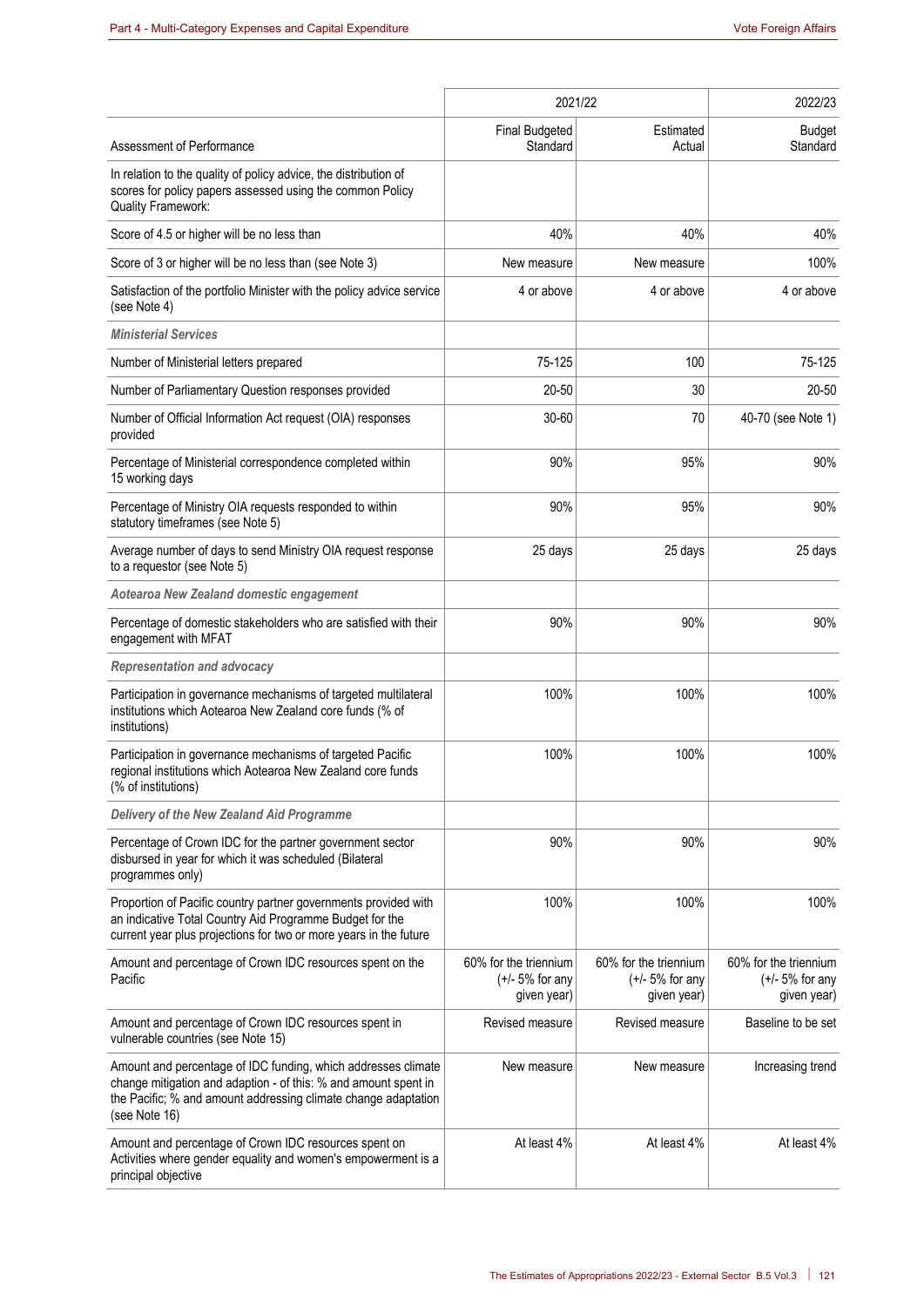|                                                                                                                                               | 2021/22                    | 2022/23                                 |                                                      |
|-----------------------------------------------------------------------------------------------------------------------------------------------|----------------------------|-----------------------------------------|------------------------------------------------------|
| Assessment of Performance                                                                                                                     | Final Budgeted<br>Standard | <b>Fstimated</b><br>Actual              | <b>Budget</b><br>Standard                            |
| Amount and percentage of Crown IDC resources spent on Aid<br>for Trade                                                                        | At least 20% of IDC        | At least 20% of IDC                     | At least 20% of IDC                                  |
| Amount and percentage of Crown IDC resources spent on<br>scholarships                                                                         | 10-12% of annual spend     | 10-12% of core baseline<br>annual spend | No more than 10% of<br>core baseline<br>annual spend |
| Amount and percentage of Crown IDC resources spent on<br>strengthening statistics in the Pacific                                              | Increasing trend           | Increasing trend                        | Increasing trend                                     |
| Percentage of Activity Monitoring Assessments (AMAs) and<br>Activity Completion Assessments (ACAs) rated as robust (see<br>Note 17)           | Increasing trend           | Increasing trend                        | Increasing trend                                     |
| Percentage of evaluations (or summaries) that are published to<br>MFAT website within 3 months of completion                                  | 100%                       | 100%                                    | 100%                                                 |
| Percentage of Programmes rated 4 or higher on a scale of 1-5<br>by review against the Ministry's quality standard for programme<br>management | $>90\%$                    | $>90\%$                                 | $>90\%$                                              |
| Percentage of Activities rated 4 or higher on a scale of 1-5 by<br>review against the Ministry's quality standard for activity<br>management  | $>90\%$                    | $>90\%$                                 | $>90\%$                                              |
| NZ score in Aid Transparency Index                                                                                                            | Increasing trend           | Increasing trend                        | Maintain or<br>improve trend                         |

Note 1 - The budget standard was changed for 2022/23 to reflect a more realistic and relevant rate of activity based on 2021/22 levels.

Note 2 - The budget standard is on a scale of 1 to 5 and is based on using DPMC's Policy Quality Framework to assess the quality of policy advice papers. An average score will be reported from the assessment of policy advice papers.

Note 3 - This is a new performance measure for 2022/23 and was selected as it follows DPMC's Policy Quality Framework that recommends including a range of targets for the distribution of scores.

Note 4 - The budget standard is on a scale of 1 to 5 and is based on DPMC's Ministerial Satisfaction Survey to assess ministerial satisfaction with the policy service.

Note 5 - Ministry OIAs are requests of the Chief Executive of the Ministry of Foreign Affairs and Trade.

Note 6 - The budget standard includes both number of meetings and number of Ministers supported for each meeting.

Note 7 - The budget standard was changed for 2022/23 to reflect the expected rate of activity in 2022/23.

Note 8 - The budget standard recognises that issues can span a number of years with few resolved in any one year through being raised in the World Trade Organisation (WTO) alone. However, New Zealand traders benefit significantly when issues are resolved.

Note 9 - The budget standard was changed for 2022/23 from "pending removal of travel restrictions" with travel restrictions expected to be lifted in October 2022.

Note 10 - The ASEAN Plan of Action covers the 2022-2026 period.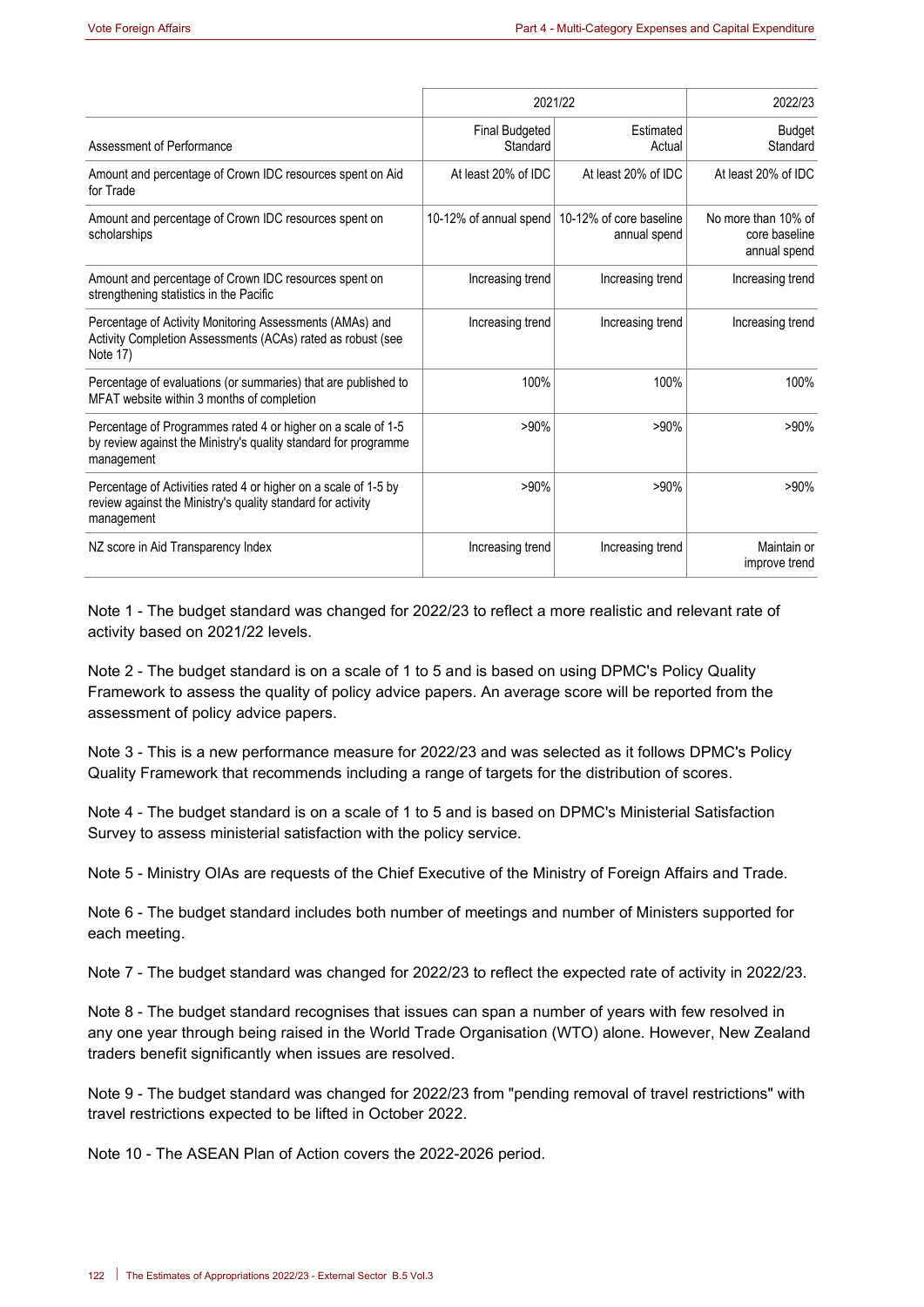Note 11 - The performance measure and budget standard were revised for 2022/23 to better reflect our activity.

Note 12 - This performance measure was reinstated for 2022/23 as it is a key quality measure in relation to consular services.

Note 13 - Volume of consular services provided and requests for advice varies depending on international events and conditions. The Ministry has no control over the volume of requests received.

Note 14 - Based on surveys of NZ Inc secondees and head office contacts.

Note 15 - This is a revised performance measure and was selected as it uses a multidimensional vulnerability index to assess development need. This is a more complete measure for assessing a country's development need, and overall resilience, than Least Developed Country status.

Note 16 - This is a new performance measure for 2022/23 and was selected as climate change mitigation and adaption addresses a Government goal and is a key focus of the Ministry.

Note 17 - AMAs are annual internal assessments completed by the Ministry of Foreign Affairs and Trade to monitor the performance of Activities in implementation, while ACAs are internal Ministry of Foreign Affairs and Trade assessments of performance undertaken after the completion of the Activity.

The Ministry applies safeguards to ensure accountability of the International Development budget. These include:

- approved financial delegations
- triennium allocations approved by the Minister of Foreign Affairs
- a robust online system of aid management that captures information on budgets, contracts and performance information, from the appropriation level down to the individual contract level
- quality standards for programme and activity management that are assessed through an annual quality management review
- transparency commitments, which include reporting activity data to the OECD and International Aid Transparency Initiative, and public reporting including: indicative annual allocations by programme on www.MFAT.govt.nz at the time of approval; actual spend by programme and appropriation in the Ministry of Foreign Affairs and Trade Annual Report. This also incorporates Public Finance Act - Section 19B reporting on the performance of Non-Departmental appropriations; and each multi-year appropriation, forecast by year, in the Strategic Intentions and Estimates.

Note 18 - Seven performance measures were removed from the 2022/23 Estimates:

- Three measures relate to the Antarctic Treaty System, fossil fuel subsidy reform, and fish subsidy disciplines. These were removed as achieving a result can span a number of years whereas the Estimates report on annual results.
- Two measures relate to ministerial services: measures on Ministerial OIA request replies completed five days prior to the statutory time limit, unless otherwise agreed; and Ministerial OIA request responses that are factually accurate, meet any legislative requirements, and contain no avoidable errors, measured by rejection rates by the office of each Minister. These measures were removed as the other ministerial services measures are more relevant indicators of Ministry performance.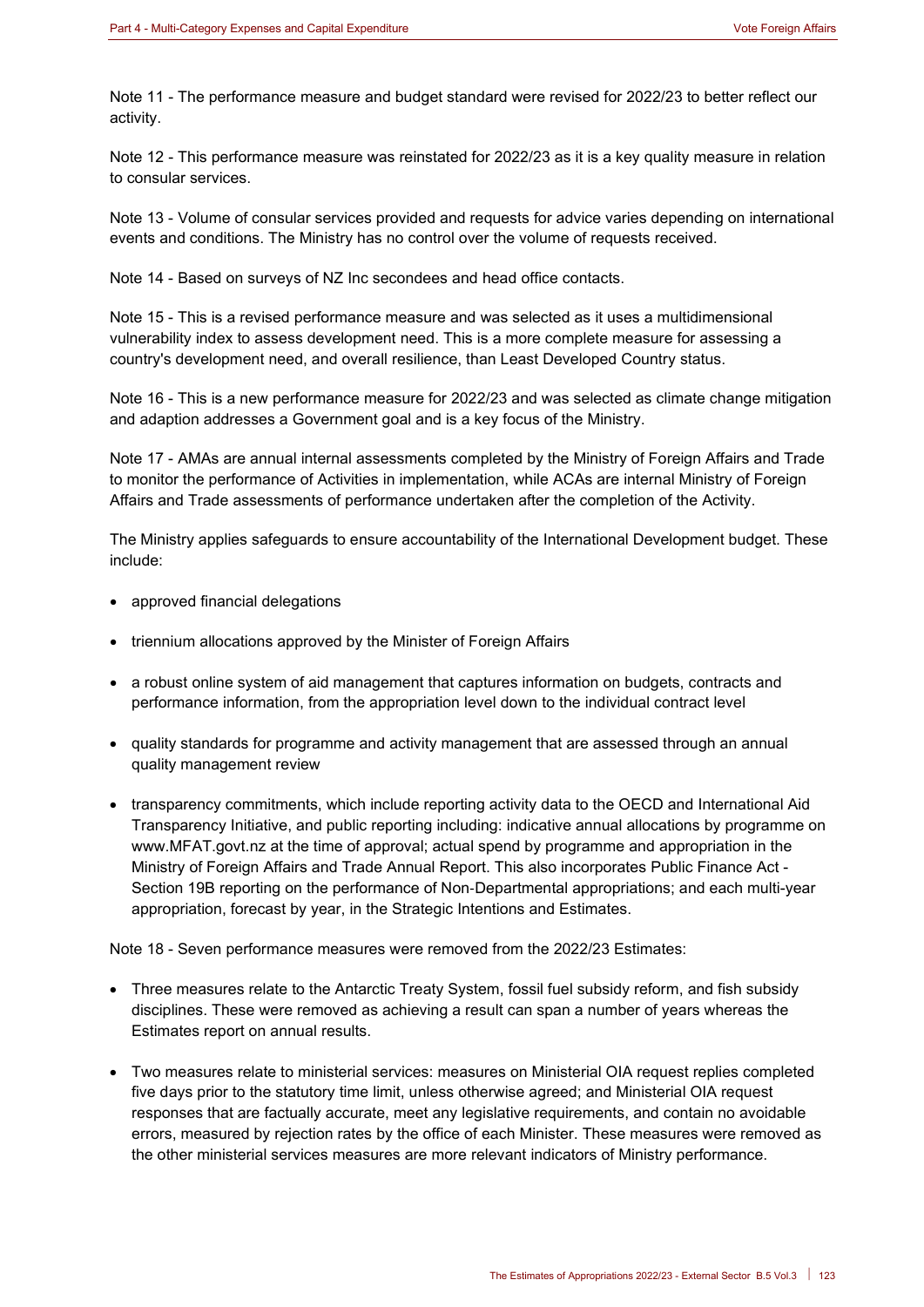• Two measures relate to consular services. The number of overseas locations where consular services are provided was removed as the other consular measures are more relevant indicators of performance. The measure on the percentage of seconded MFAT staff who undertake consular training was removed as this is an input (service to MFAT internally) rather than an output (to customers and stakeholders externally).

Note 19 - Two measures relating to the number of foreign missions/posts and number of staff and dependents resident in Aotearoa New Zealand were moved to a separate table on the basis that the Ministry does not have control over the levels of volumes demanded. The table is to provide context only as the information directly accounts for the workload of hosting government services to the diplomatic and consular corps in Aotearoa New Zealand. The table also provides data available within the previous four years to demonstrate volume trends.

# *The following information is provided for context only*

|                                                                                                                                                                             | 2017/18<br>Actual | 2018/19<br>Actual | 2019/20<br>Actual | 2020/21<br>Actual |
|-----------------------------------------------------------------------------------------------------------------------------------------------------------------------------|-------------------|-------------------|-------------------|-------------------|
| Host government services to the<br>diplomatic and consular corps in<br>Aotearoa New Zealand                                                                                 |                   |                   |                   |                   |
| Number of foreign diplomatic<br>missions and consular posts resident<br>in Aotearoa New Zealand (including<br>those led by Honorary Consuls or<br>Honorary Consuls General) | 168               | 170               | 168               | 168               |
| Number of foreign diplomatic and<br>consular staff (and their dependents)<br>resident in Aotearoa New Zealand                                                               | 1.344             | 1.414             | 1.318             | 1.295             |

# *End of Year Performance Reporting*

Performance information for this appropriation will be reported by the Ministry of Foreign Affairs and Trade in its Annual Report to be tabled in the House.

# *Current and Past Policy Initiatives*

| Policy Initiative                                                                                           | Year of<br>First<br>Impact | 2021/22<br>Final<br>Budgeted<br>\$000 | 2022/23<br>Budget<br>\$000 | 2023/24<br>Estimated<br>\$000 | 2024/25<br>Estimated<br>\$000 | 2025/26<br>Estimated<br>\$000 |
|-------------------------------------------------------------------------------------------------------------|----------------------------|---------------------------------------|----------------------------|-------------------------------|-------------------------------|-------------------------------|
| Aotearoa New Zealand's International Climate Financing<br>Commitment 2022-2025                              | 2022/23                    |                                       | 10,000                     | 12.500                        | 12,500                        | 5,000                         |
| <b>Enhancing Pacific Property</b>                                                                           | 2020/21                    | 2,000                                 | 3.800                      | 7.200                         | 7.200                         | 7.200                         |
| Increasing New Zealand's Investment to Deliver on the<br>Pacific Reset and to Demonstrate Global Leadership | 2019/20                    | 2,590                                 | 6.756                      | 6,756                         | 6.756                         | 6,756                         |
| Reprioritisation of Funding - Forecast Departmental<br>Underspends                                          | 2018/19                    | (4,043)                               | (5,200)                    |                               |                               |                               |
| Foreign and Trade Policy Challenges - Meeting<br><b>Departmental Pressures</b>                              | 2018/19                    | 21,545                                | 21,545                     | 21.545                        | 21,545                        | 21.545-                       |
| Foreign and Trade Policy Challenges - Increasing<br><b>Departmental Capability</b>                          | 2018/19                    | 22,000                                | 22,000                     | 22,000                        | 22,000                        | 22.000                        |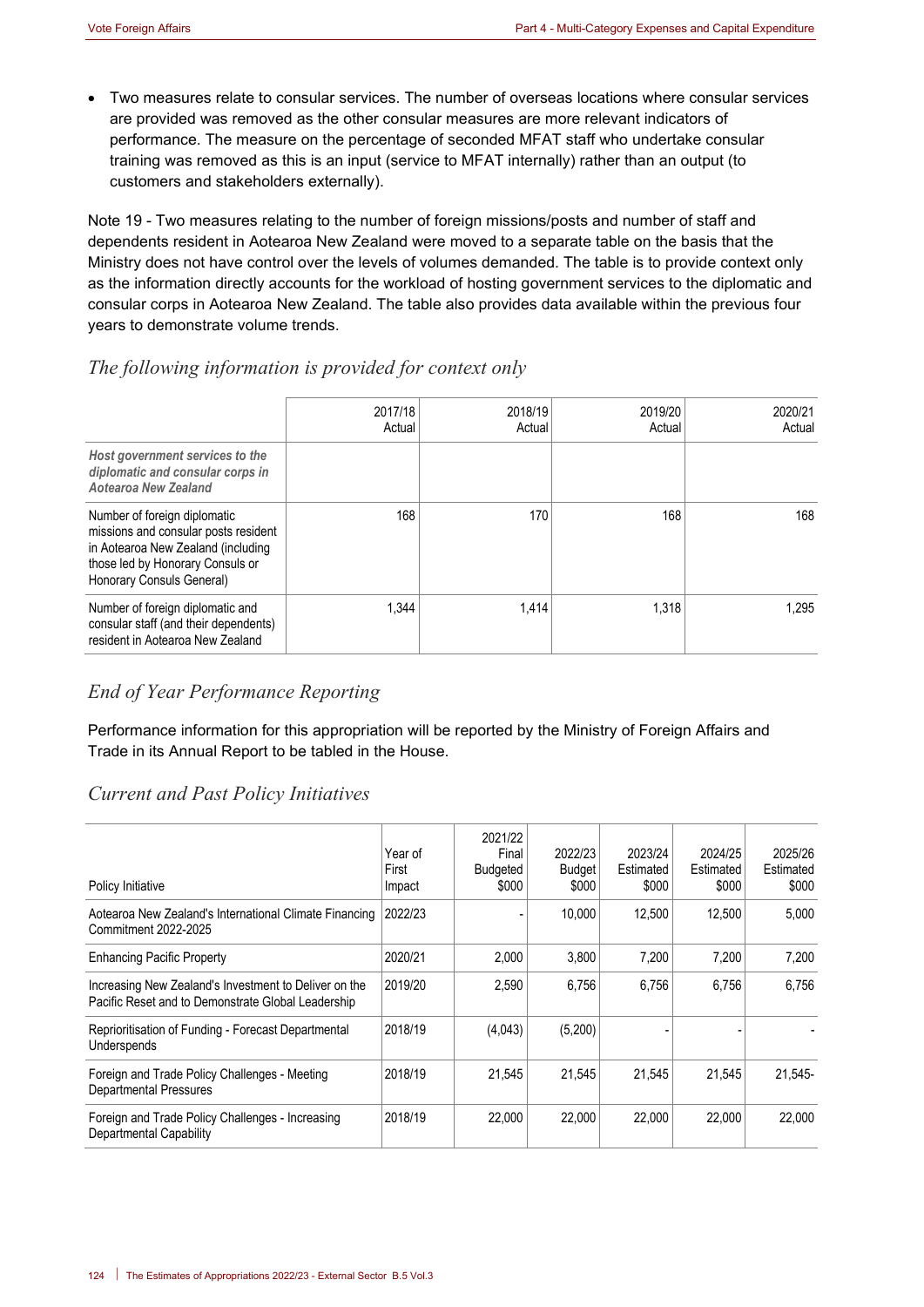| Policy Initiative                                                                      | Year of<br>First<br>Impact | 2021/22<br>Final<br><b>Budgeted</b><br>\$000 | 2022/23<br><b>Budget</b><br>\$000 | 2023/24<br>Estimated<br>\$000 | 2024/25<br>Estimated<br>\$000 | 2025/26<br>Estimated<br>\$000 |
|----------------------------------------------------------------------------------------|----------------------------|----------------------------------------------|-----------------------------------|-------------------------------|-------------------------------|-------------------------------|
| Foreign and Trade Policy Challenges - Departmental<br><b>Capital Pressures</b>         | 2018/19                    | 9,889                                        | 9,889                             | 9,889                         | 9,889                         | 9,889                         |
| Increasing our aid to tackle the biggest global and<br>regional challenges of our time | 2018/19                    | 22.892                                       | 22.892                            | 22.892                        | 22.892                        | 22.892                        |
| <b>Previous National-led Government</b>                                                |                            |                                              |                                   |                               |                               |                               |
| Making New Zealanders more prosperous through trade                                    | 2017/18                    | 6,809                                        | 6,547                             | 6,547                         | 6,547                         | 6,547                         |
| Making New Zealanders more connected                                                   | 2017/18                    | 2,055                                        | 2,055                             | 2.055                         | 2,055                         | 2,055                         |
| New Zealand High Commission in Colombo, Sri Lanka -<br>Establishment                   | 2017/18                    | 2,917                                        | 2.917                             | 2,917                         | 2.917                         | 2.917                         |
| New Zealand Embassy in Dublin, Ireland - Establishment                                 | 2017/18                    | 3,361                                        | 3,361                             | 3,361                         | 3,361                         | 3,361                         |
| Establishment of a New Zealand Embassy in Bogota,<br>Colombia                          | 2016/17                    | 3,719                                        | 3.719                             | 3.719                         | 3.719                         | 3.719                         |

#### *Reasons for Change in Appropriation*

The increase of \$17.030 million in the appropriation to \$507.441 million in 2022/23, is primarily due to:

- an increase of \$14.547 million from the new initiatives packages in prior year Budgets (as detailed in the Current and Past Policy Initiatives table above), and including Aotearoa New Zealand's International Funding Commitment 2022-2025
- an increase of \$11.904 million from expense transfers into 2022/23
- an increase of \$11.500 million reflecting transfers out of the appropriation in 2021/22 for the provision of support to Ukraine
- an increase of \$7.258 million being funding transfers relating to the New Zealand High Commission in London and Moana Pasifica Super Rugby Club
- an increase of \$630,000 being the transfer into 2022/23 of funding for the Indigenous Peoples' Economic and Trade Cooperation Arrangement, and
- net minor increases of \$105,000.

These increases are partially offset by:

- a decrease of \$16.803 million from prior year expense transfers into 2021/22
- a decrease of \$6.600 million due to the end of time-limited funding in 2021/22 for the ASEAN Plan of Action and COVID‑19 Recovery Initiatives
- a decrease of \$5.394 million resulting from foreign exchange rate and overseas inflation movements, and
- a decrease of \$117,000 being a transfer of funding for the Border Executive Board.